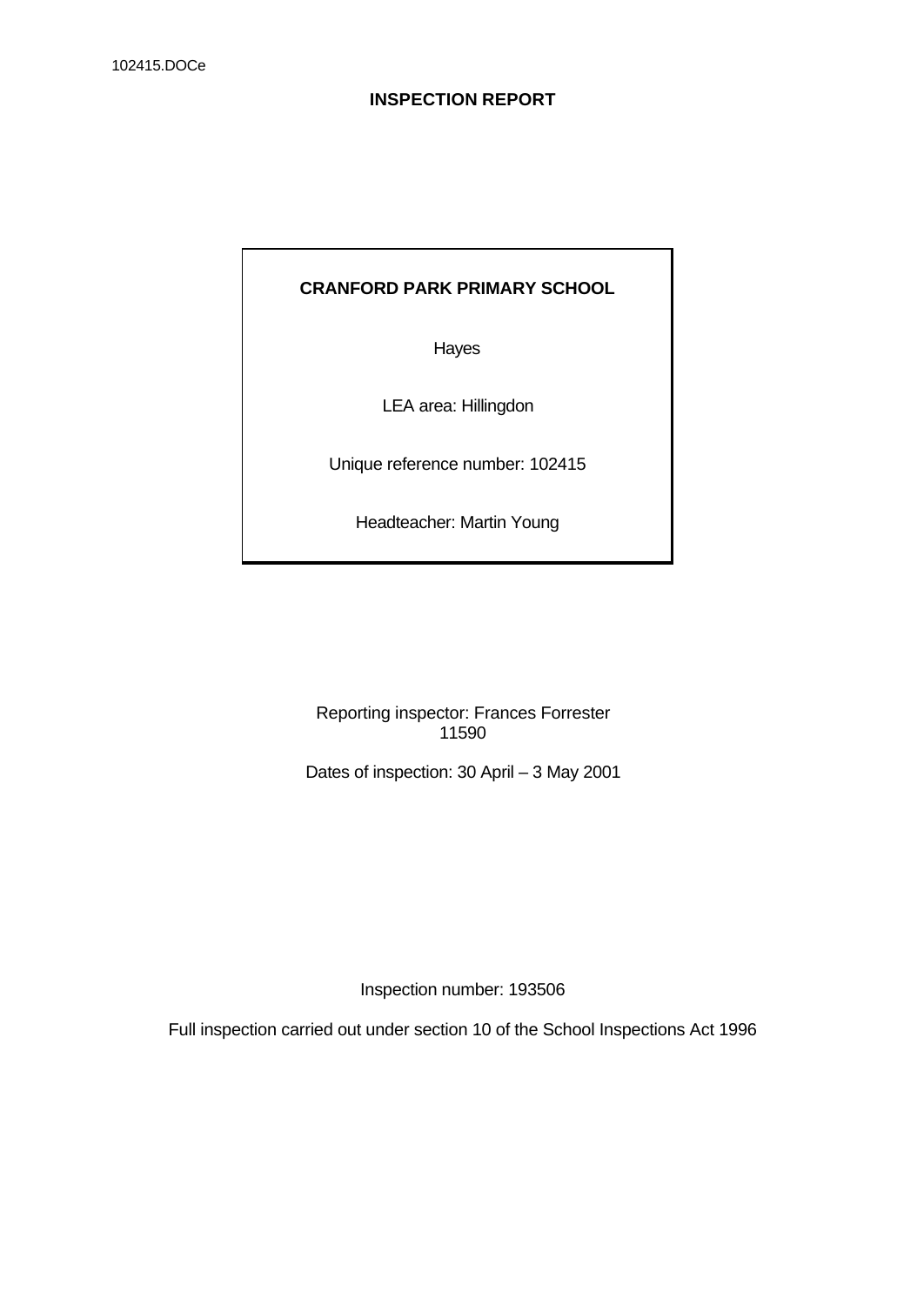# © Crown copyright 2001

This report may be reproduced in whole or in part for non-commercial educational purposes, provided that all extracts quoted are reproduced verbatim without adaptation and on condition that the source and date thereof are stated.

Further copies of this report are obtainable from the school. Under the School Inspections Act 1996, the school must provide a copy of this report and/or its summary free of charge to certain categories of people. A charge not exceeding the full cost of reproduction may be made for any other copies supplied.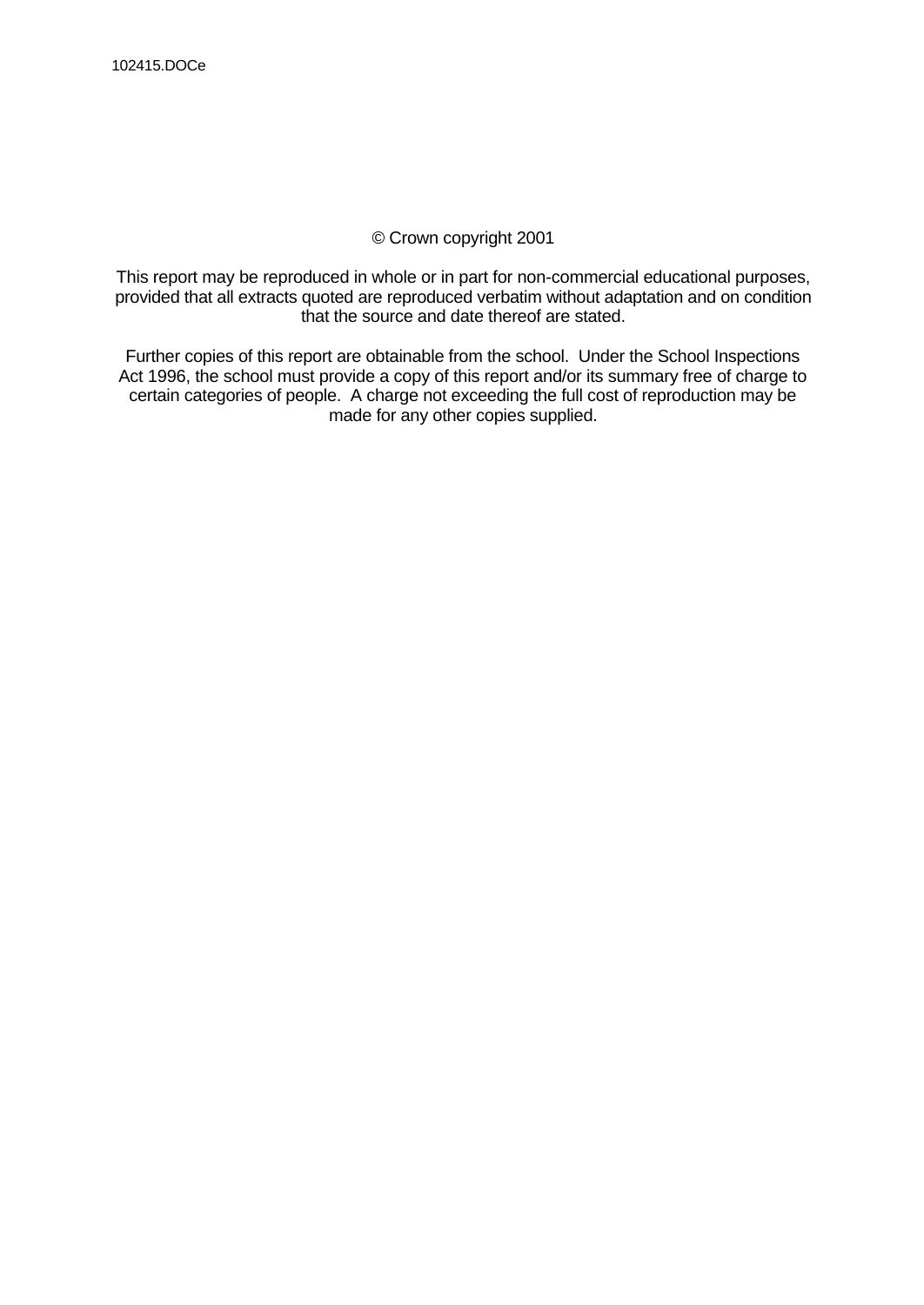# **INFORMATION ABOUT THE SCHOOL**

| Type of school:              | Infant and junior                  |
|------------------------------|------------------------------------|
| School category:             | Community                          |
| Age range of pupils:         | $3 - 11$ years                     |
| Gender of pupils:            | <b>Mixed</b>                       |
| School address:              | Phelps Way,<br>Hayes,<br>Middlesex |
| Postcode:                    | UB3 4LQ                            |
| Telephone number:            | 020 8573 3453                      |
| Fax number:                  | 020 8813 6189                      |
| Appropriate authority:       | The governing body                 |
| Name of chair of governors:  | Mr Mark Humble                     |
| Date of previous inspection: | March 1997                         |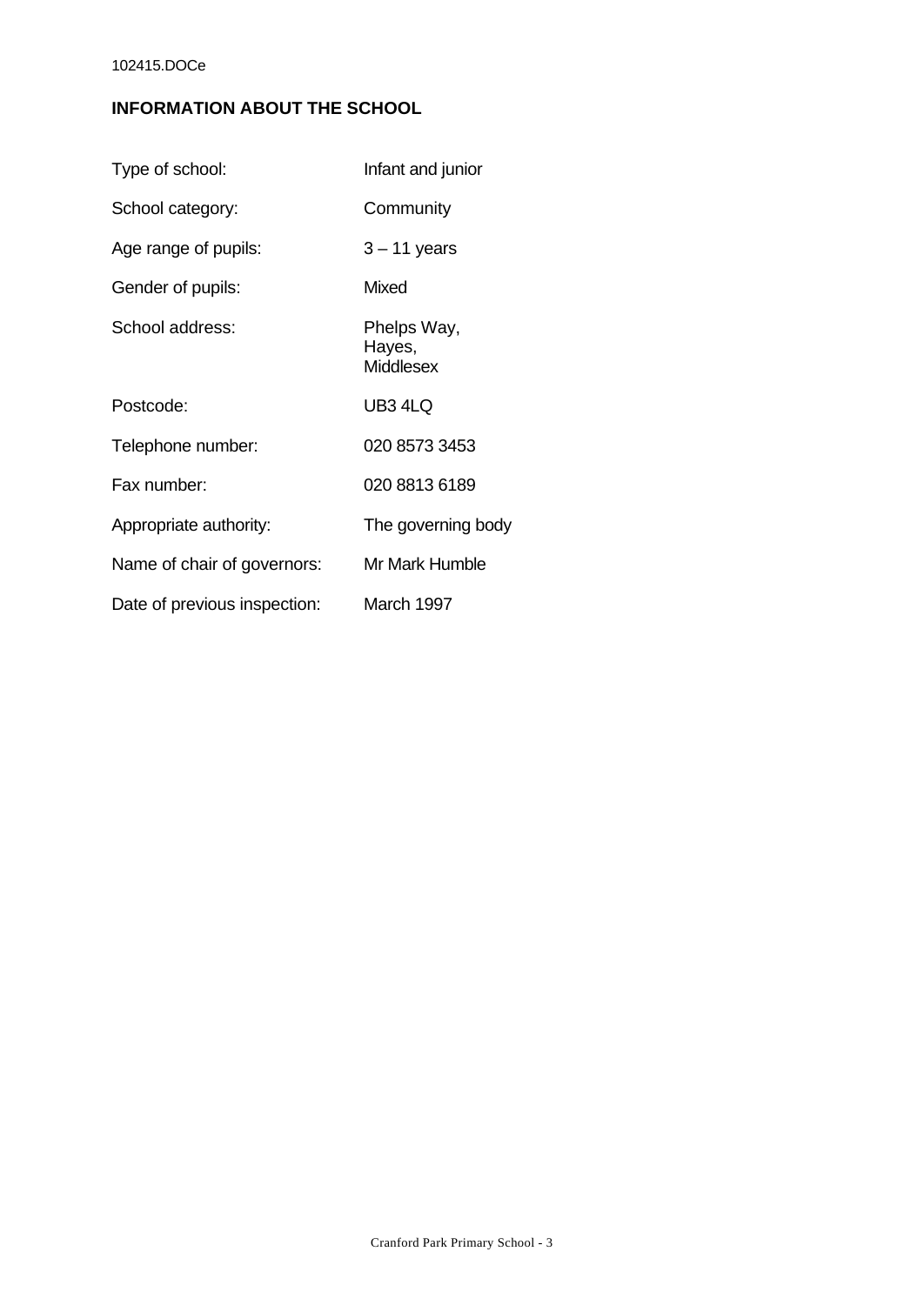# **INFORMATION ABOUT THE INSPECTION TEAM**

|       | <b>Team members</b>                              | <b>Subject</b><br>responsibiliti<br>es | <b>Aspect</b><br>responsibilities       |                                                           |
|-------|--------------------------------------------------|----------------------------------------|-----------------------------------------|-----------------------------------------------------------|
| 11590 | <b>Frances Forrester</b><br>Registered inspector |                                        | Art<br>Religious<br>education           | The characteristics<br>and effectiveness of<br>the school |
|       |                                                  |                                        |                                         | The school's results<br>and pupils'<br>achievements       |
|       |                                                  |                                        |                                         | Teaching and<br>learning                                  |
|       |                                                  |                                        |                                         | How well the school<br>is led and managed                 |
| 9007  | Rafi Salasnik                                    | Lay inspector                          |                                         | Pupils' welfare,<br>health and safety                     |
|       |                                                  |                                        |                                         | Partnership with<br>parents and carers                    |
| 19774 | <b>Maura Docherty</b>                            | Team inspector                         | English as an<br>additional<br>language | Pupils attitudes,<br>values and personal<br>development   |
|       |                                                  |                                        | English                                 |                                                           |
| 18083 | <b>Judith Howell</b>                             | Team inspector                         | Foundation<br>stage<br>curriculum       | Special educational<br>needs                              |
|       |                                                  |                                        | History                                 |                                                           |
| 25787 | <b>Edmond Morris</b>                             | Team inspector                         | Science                                 | Quality and range of                                      |
|       |                                                  |                                        | Physical<br>education                   | opportunities for<br>learning                             |
| 22942 | <b>Jackie Cousins</b>                            | Team inspector                         | <b>Mathematics</b>                      |                                                           |
|       |                                                  |                                        | Design and<br>technology                |                                                           |
| 22476 | Sue Vale                                         | Team inspector                         | Information<br>technology               |                                                           |
|       |                                                  |                                        | Geography                               |                                                           |
|       |                                                  |                                        | <b>Music</b>                            |                                                           |
| 25455 | <b>Mary Summers</b>                              | Team inspector                         | Equal<br>Opportunities                  |                                                           |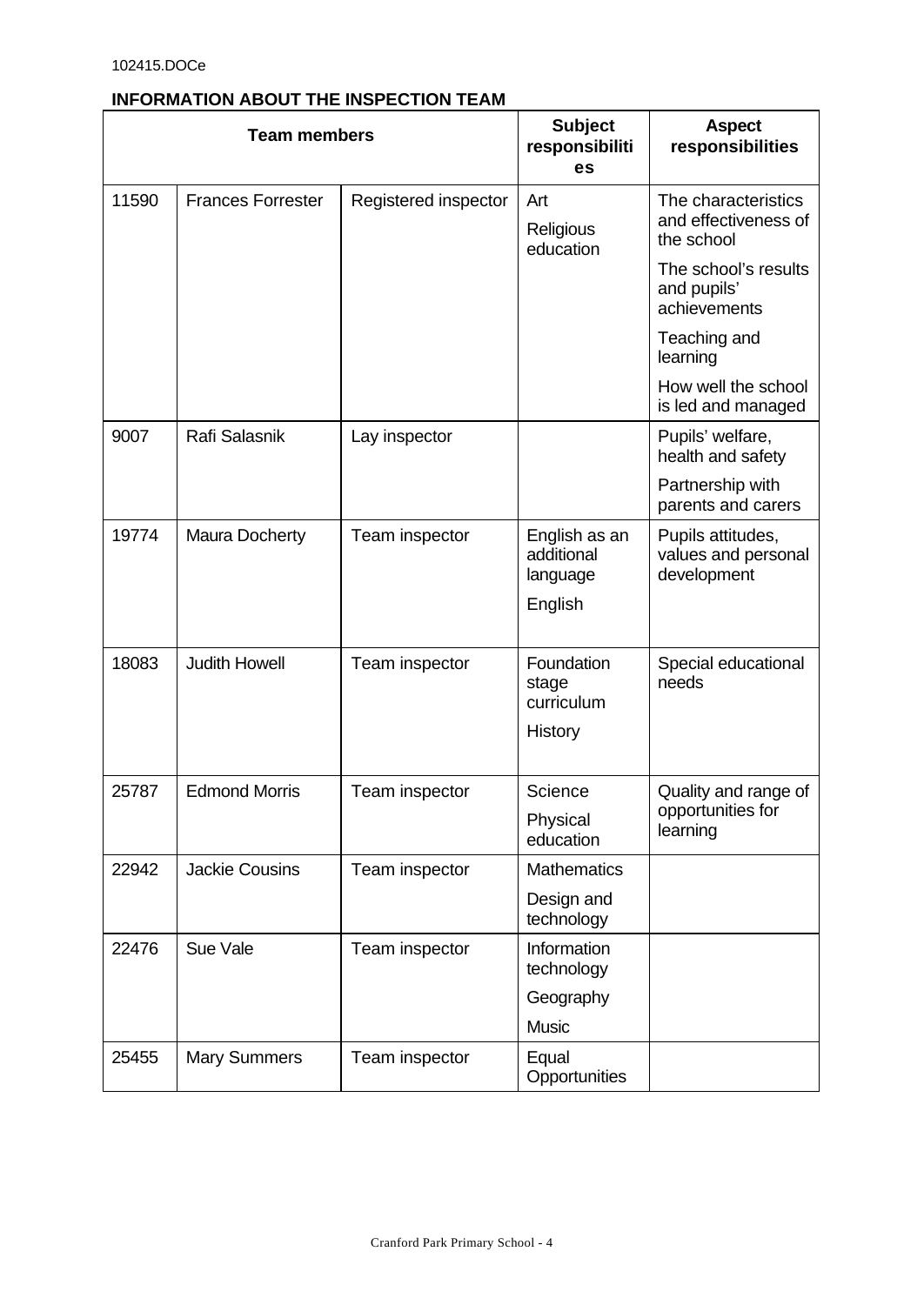The inspection contractor was:

*icp* 360 Lee Valley Technopark, Ashley Road London N17 9LN

Any concerns or complaints about the inspection or the report should be raised with the inspection contractor. Complaints that are not satisfactorily resolved by the contractor should be raised with OFSTED by writing to:

> The Complaints Manager Inspection Quality Division The Office for Standards in Education Alexandra House 33 Kingsway London WC2B 6SE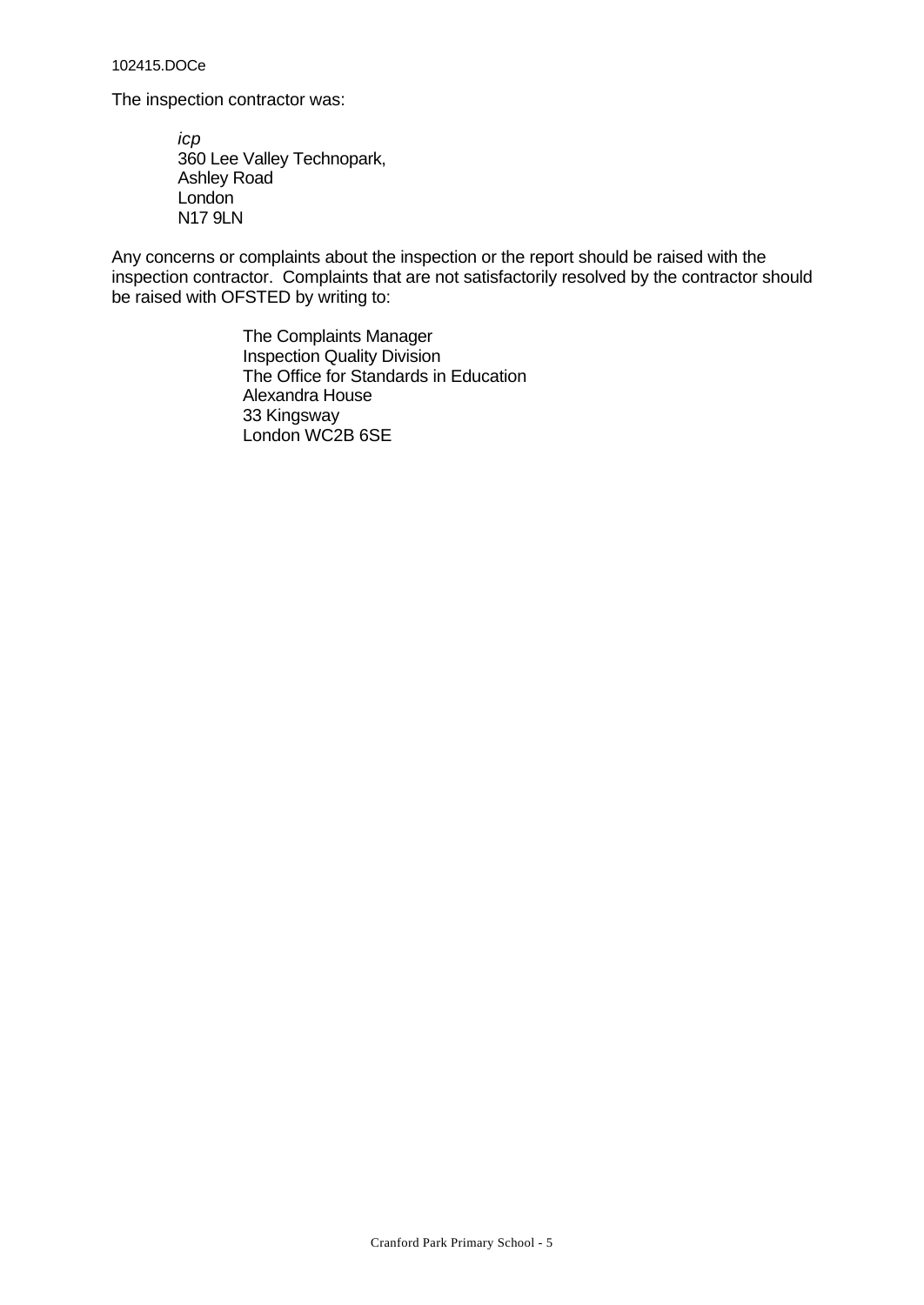# **REPORT CONTENTS**

Page

# **PART A: SUMMARY OF THE REPORT 7**

Information about the school How good the school is What the school does well What could be improved How the school has improved since its last inspection **Standards** Pupils' attitudes and values Teaching and learning Other aspects of the school How well the school is led and managed Parents' and carers' views of the school

# **PART B: COMMENTARY**

| <b>HOW HIGH ARE STANDARDS?</b>                                                                           | 11 |
|----------------------------------------------------------------------------------------------------------|----|
| The school's results and pupils' achievements<br>Pupils' attitudes, values and personal development      |    |
| <b>HOW WELL ARE PUPILS TAUGHT?</b>                                                                       | 14 |
| <b>HOW GOOD ARE THE CURRICULAR AND OTHER</b><br><b>OPPORTUNITIES OFFERED TO PUPILS?</b>                  | 16 |
| <b>HOW WELL DOES THE SCHOOL CARE FOR ITS PUPILS?</b>                                                     | 18 |
| <b>HOW WELL DOES THE SCHOOL WORK IN</b><br><b>PARTNERSHIP WITH PARENTS?</b>                              | 19 |
| <b>HOW WELL IS THE SCHOOL LED AND MANAGED?</b>                                                           | 21 |
| WHAT SHOULD THE SCHOOL DO TO IMPROVE FURTHER?                                                            | 23 |
| THE PROVISION FOR AND STANDARDS ACHIEVED BY<br>PUPILS WITH ENGLISH AS AN ADDITIONAL LANGUAGE             | 23 |
| <b>PART C: SCHOOL DATA AND INDICATORS</b>                                                                | 26 |
| PART D: THE STANDARDS AND QUALITY OF TEACHING IN<br><b>AREAS OF THE CURRICULUM, SUBJECTS AND COURSES</b> | 30 |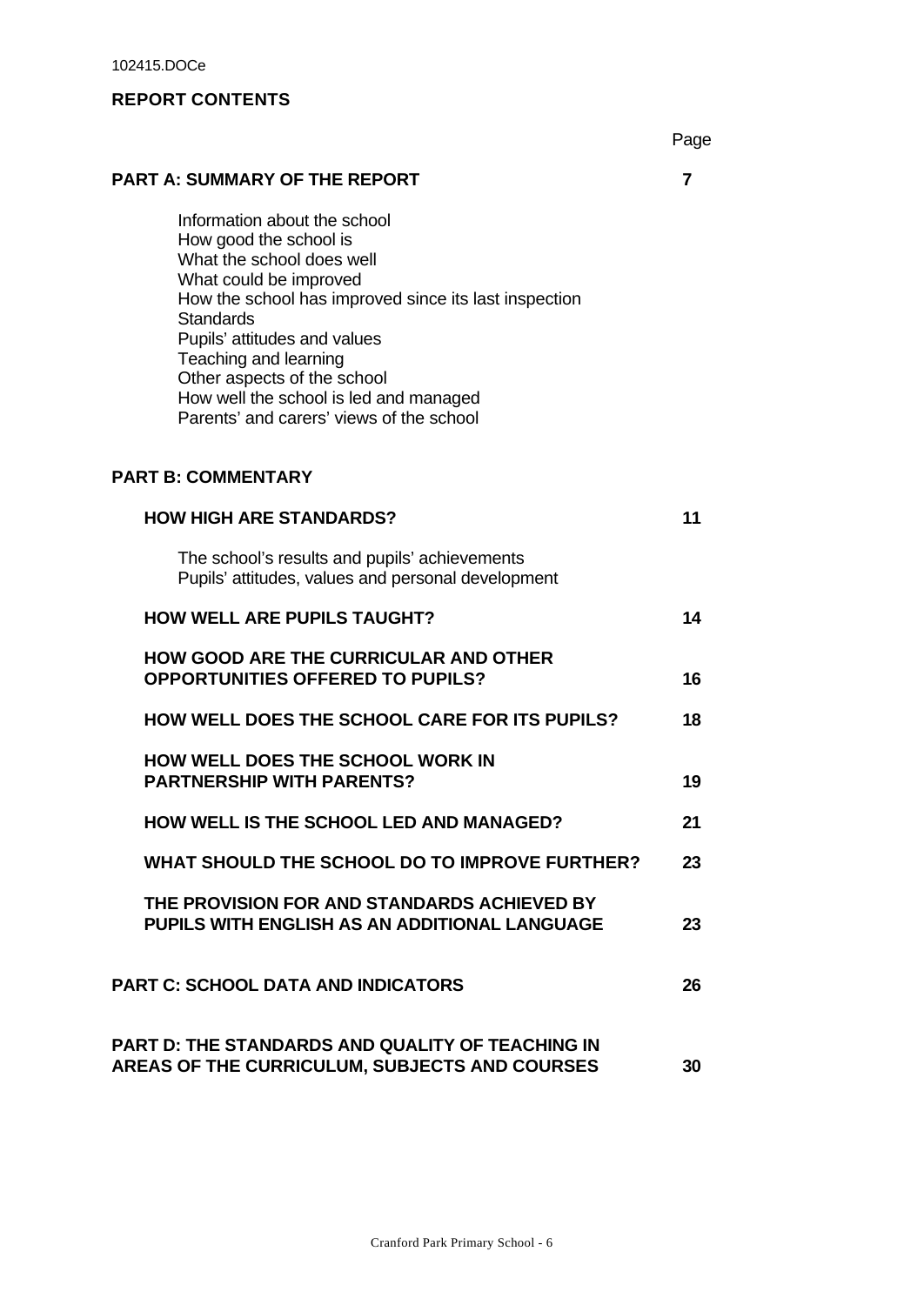# **PART A: SUMMARY OF THE REPORT**

# **INFORMATION ABOUT THE SCHOOL**

Cranford Park Primary School is one of the largest primary schools in London. There are currently 761 pupils on roll; this number has grown over the last five years. The school caters for pupils aged three to eleven. The nursery offers part time places for 120 children. There are a high number of pupils who speak English as an additional language, and the main ethnic groups are of Indian and Pakistani origin. A growing number of refugees have been admitted in the last two years, and these are funded through the ethnic minority achievement grant. The main languages spoken, other than English, are Punjabi, Urdu, Somali, and Gujarati. Almost a third of the pupils are entitled to free school meals and a similar number have special educational needs; both these figures are well above average. Six pupils have statements of educational need. The school's admission policy has recently changed so that all children have time in the reception classes. The school has high pupil mobility. Attainment on entry is low; many children do not speak any English when they start school. Their social and emotional development is often poor. The school receives funding from central government for an after-school club to support pupils.

# **HOW GOOD THE SCHOOL IS**

Cranford Park Primary School is a very effective school, which strives hard to help pupils attain good standards. The quality of the teaching is good and there is strong leadership and management from the headteacher and senior management team. The school provides very good value for money.

## **What the school does well**

- Leadership of the headteacher and deputy is outstanding, and the governing body is excellent.
- The quality of teaching is consistently good, and is a great strength.
- Standards in information and communication technology, art and religious education are good.
- Spiritual, moral, social and cultural development are very good.
- Pupils have very good attitudes, and they are enthusiastic about their school.
- There is very good provision in the nursery.
- Very good relationships have been established with other local educational institutions.
- There are outstanding procedures in place for child protection.

# **What could be improved**

- The limited bilingual support and the way support staff are used in some lessons.
- The presentation of work, including pupils' spelling in books and displays of work.
- The use of data, collected to track the progress of the pupils who are learning English as an additional language.
- The library resources and pupils' access to these facilities.
- The levels of pupils' attendance.

*The areas for improvement will form the basis of the governors' action plan.*

# **HOW THE SCHOOL HAS IMPROVED SINCE ITS LAST INSPECTION**

The school has successfully improved since the 1997 inspection. Management is now more focused on school improvement. Social development is now very good. Governors were criticised for not meeting legal requirements in the last inspection; their role in shaping the direction of the school is now outstanding. Standards of work in several subjects have been improved. The new computer suite has provided pupils with regular opportunities to practise keyboard skills and standards are now good, as are standards in art. Science and religious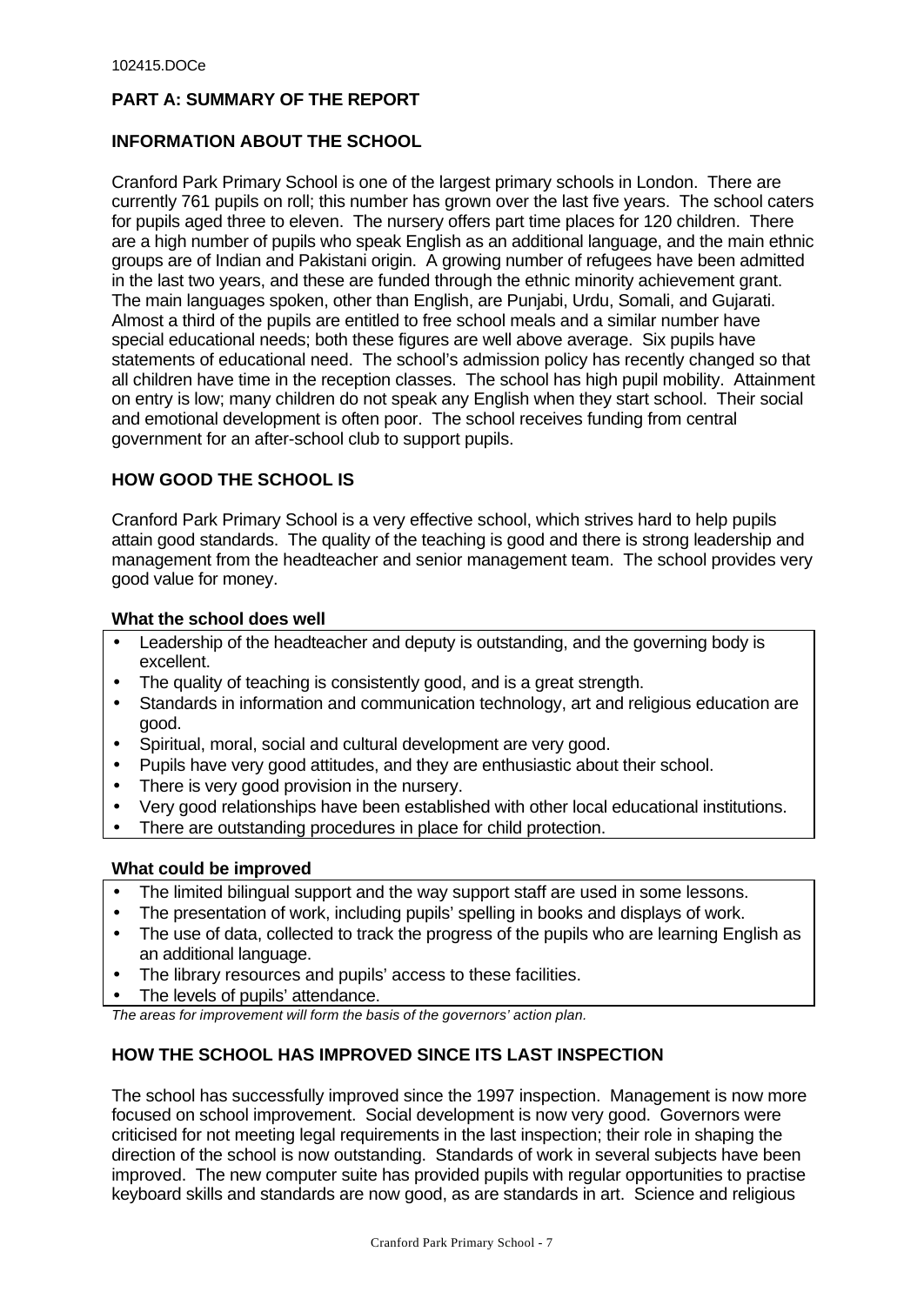education standards have improved in the older classes, and are now good. In science, pupils have improved their ability to investigate. In mathematics, pupils are much more capable of mental calculation and their vocabulary is improved. Better procedures for monitoring subjects have had a significant impact on raising standards. Teaching was good in 1997, but there are now more lessons that are outstanding or very good.

## **STANDARDS**

The table shows the standards achieved by 11 year olds based on average point scores in National Curriculum tests.

|                 | <b>Compared with</b> |               |              |                    |                                               |  |
|-----------------|----------------------|---------------|--------------|--------------------|-----------------------------------------------|--|
| Performance in: |                      | all schools   |              | similar<br>schools | Key                                           |  |
|                 | Year-<br>1998        | Year-<br>1999 | Year<br>2000 | Year-<br>2000      |                                               |  |
| English         | D                    | B             | C            | B                  | well above average<br>Α<br>Β<br>above average |  |
| mathematics     | C                    | B             | C            | B                  | average<br>D<br>below average                 |  |
| science         | С                    | B             | в            | A                  | well below average<br>E                       |  |

The school does well for its pupils by the time they leave at 11, and compared with similar schools, test results are high. The results have improved at about the same rate as other schools. The school carefully analyses its results to monitor trends and strengths and weaknesses; it organises extra support so that pupils achieve as well as they can. The school's ability to improve its results further is impeded because a lot of pupils were admitted later than usual; there are also many pupils who make extended visits to families overseas, which means they have gaps in their education. Although many children start school unable to speak any English, they progress well in the nursery. By the time they move to the reception classes, speech is more fluent and pupils mostly listen well. Six year olds make good progress but remain below average for their age group. The percentage of seven year olds who attained the standard expected nationally for this age group was well below average in reading and science, and below average in writing. The standards of mathematics are broadly average. Improved test results for the 11 year olds show that extra teaching support and booster groups are proving successful. In English, mathematics and science, a higher percentage of pupils attained the expected standards for their age group than in other similar schools. The work that current seven and 11 year olds were doing during the inspection was of a better standard than the previous year's test results and, in most subjects, standards were appropriate for the age group. In English, higher attainers achieve good standards. Throughout the school, pupils have good computer skills. The standard of art is also good. Eleven year olds have good standards in science and religious education. Pupils with special educational needs make good progress and benefit from good support.

| <b>Aspect</b>            | <b>Comment</b>                                                    |
|--------------------------|-------------------------------------------------------------------|
| Attitudes to the school  | Pupils have very good attitudes and are interested in their work. |
| Behaviour, in and out of | Pupils are well behaved. They have very good relationships and    |
| classrooms               | have great respect for others' feelings, values and beliefs.      |
| Personal development     | This aspect is a great strength of the school's provision and is  |
| and relationships        | very good.                                                        |

# **PUPILS' ATTITUDES AND VALUES**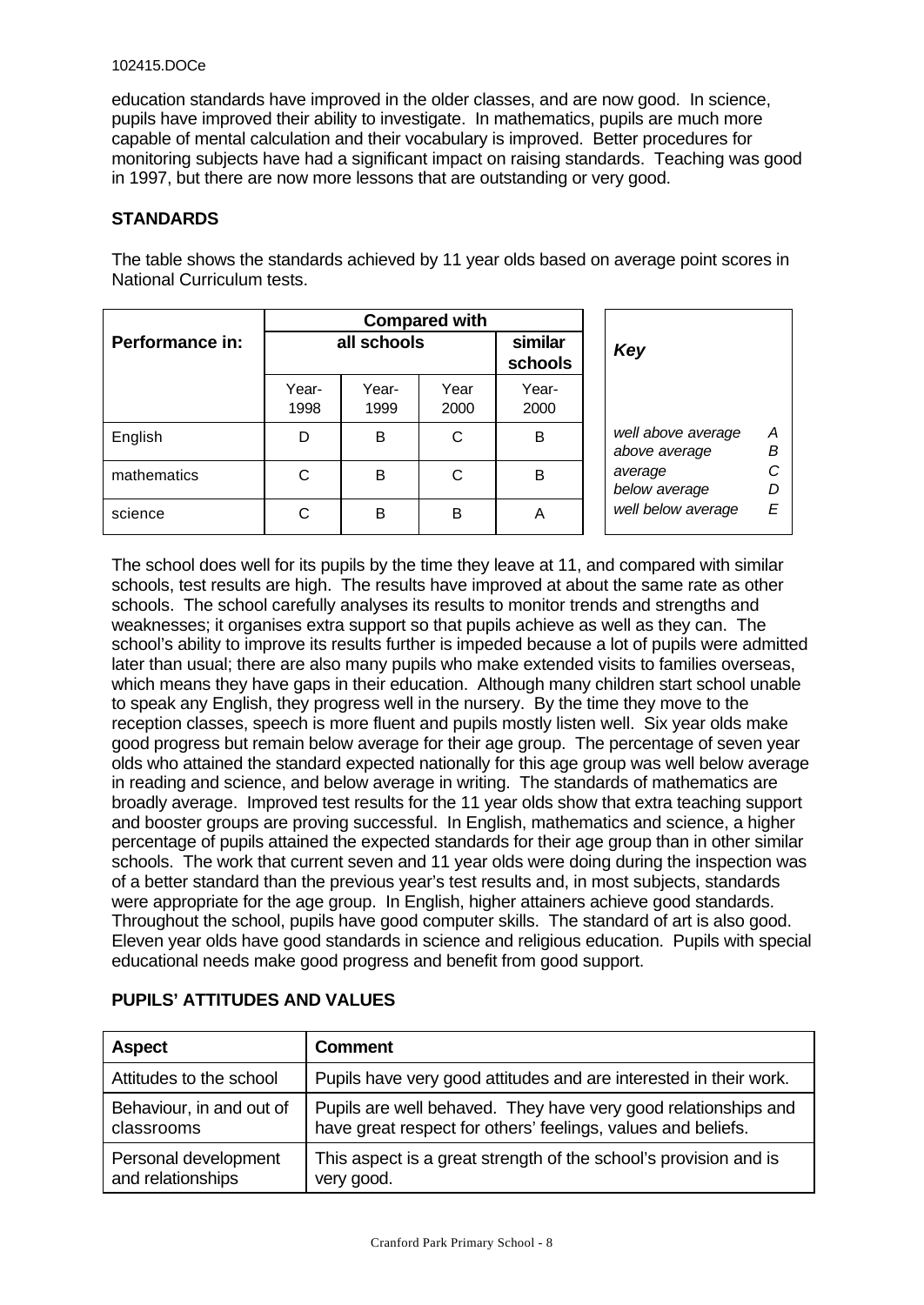| Attendance | The school's attendance figures are unsatisfactory. |
|------------|-----------------------------------------------------|
|------------|-----------------------------------------------------|

Pupils have very good attitudes and relationships, and they are a credit to the school. The school finds it difficult to improve its levels of attendance, although appropriate procedures are in place to monitor and improve attendance.

# **TEACHING AND LEARNING**

| <b>Teaching of pupils:</b><br>aged up to 5 years |      | aged 5-7 years | aged 7-11 years |  |
|--------------------------------------------------|------|----------------|-----------------|--|
| Lessons seen overall                             | Good | Good           | Good            |  |

*Inspectors make judgements about teaching in the range: excellent; very good; good; satisfactory; unsatisfactory; poor; very poor. 'Satisfactory' means that the teaching is adequate and strengths outweigh weaknesses.*

The quality and consistency of the good teaching are great strengths. Seventy one per cent of the lessons observed were good, very good or excellent. All lessons were at least satisfactory. In English and mathematics, teachers always ensure the skills of literacy and numeracy are well taught. They regularly mark pupils' work, although not all teachers insist on good presentation and accurate spelling. Teachers successfully plan their work to make their activities interesting and, in the best lessons, they have an imaginative approach to their teaching and generate fun. The school is totally committed to supporting all pupils and to promoting an understanding of the world's cultural diversity. The good quality of the teaching successfully promotes pupils' learning and helps them to acquire a good knowledge and understanding in all subjects. Teachers manage their classes well and they value their pupils' different cultures and religious beliefs. This is particularly beneficial in religious education lessons, where pupils often voluntarily share their traditions and express their feelings about their family's faith. Pupils who have special educational needs are successfully motivated and they make good progress. The many pupils in the school who are learning English as an additional language have good support. Every opportunity is taken to help them to understand and to make good progress in their acquisition of English.

| <b>Aspect</b>                                                                                           | <b>Comment</b>                                                                                                                                                                                                                           |
|---------------------------------------------------------------------------------------------------------|------------------------------------------------------------------------------------------------------------------------------------------------------------------------------------------------------------------------------------------|
| The quality and range of<br>the curriculum                                                              | The school provides a good range of rich learning experiences<br>for its pupils. Teachers often skilfully link different subjects<br>through lesson topics. In addition, regular cultural experiences<br>enhance the school's provision. |
| Provision for pupils with<br>special educational<br>needs                                               | Good support is provided for pupils who have special educational<br>needs, and regular praise for effort ensures these pupils are<br>confident.                                                                                          |
| Provision for pupils with<br>English as an additional<br>language                                       | The school provides good support for pupils who are learning<br>English as an additional language. However, bilingual support,<br>where pupils are helped to understand through translation, could<br>be improved.                       |
| Provision for pupils'<br>personal, including<br>spiritual, moral, social<br>and cultural<br>development | Personal development is fundamental to the school's work, and a<br>great strength. Spiritual, moral, social and cultural development<br>is very good and fostered throughout school life.                                                |
| How well the school<br>cares for its pupils                                                             | The school very successfully makes the safety and protection of<br>pupils a priority. The procedures for monitoring and supporting<br>pupils' personal development are outstanding.                                                      |

# **OTHER ASPECTS OF THE SCHOOL**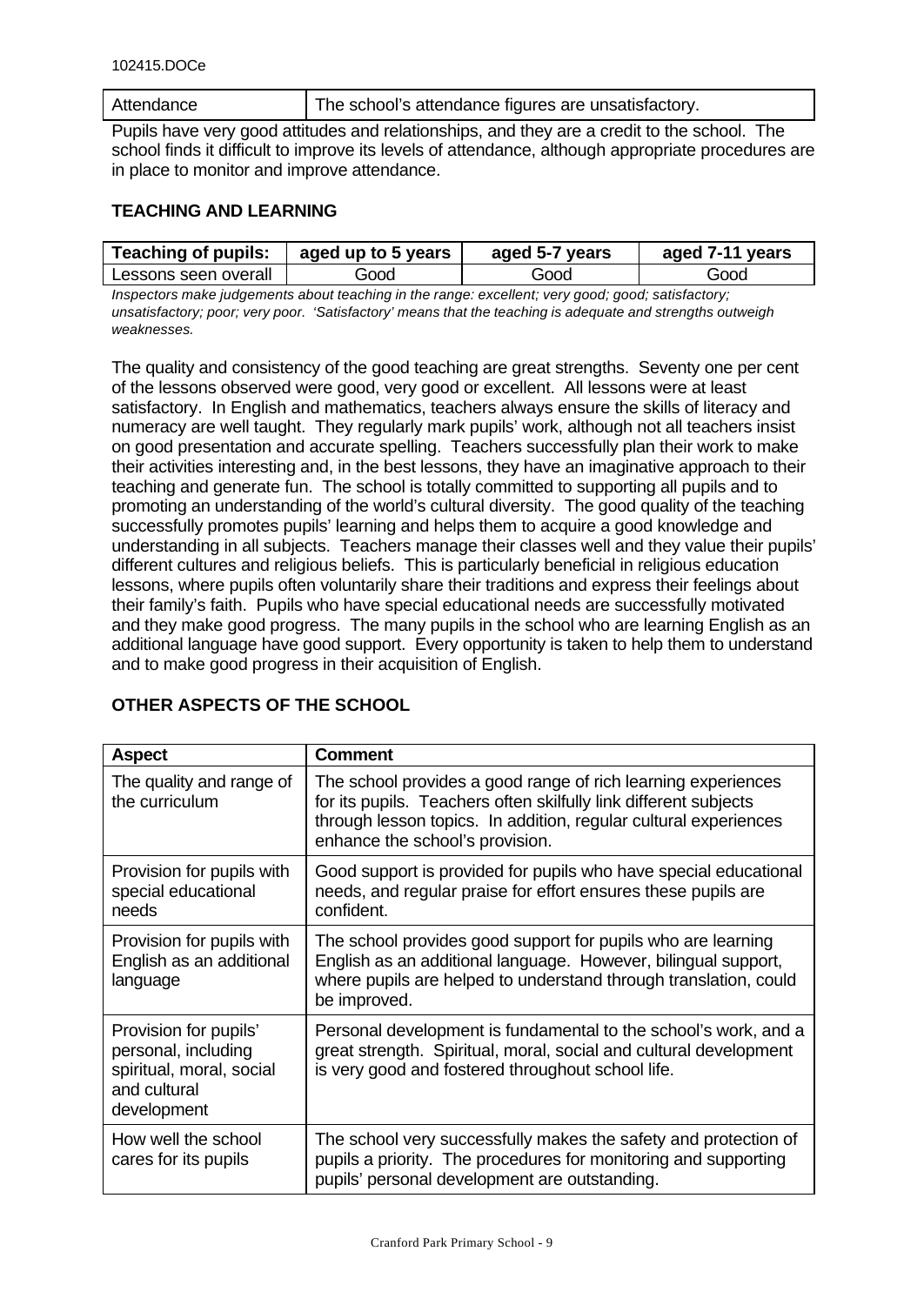There are no weaknesses in the quality of learning opportunities offered to pupils. The school works hard to achieve a good partnership with parents. All legal requirements are met.

| <b>Aspect</b>                                                             | <b>Comment</b>                                                                                                                                                                                                                                                                 |
|---------------------------------------------------------------------------|--------------------------------------------------------------------------------------------------------------------------------------------------------------------------------------------------------------------------------------------------------------------------------|
| Leadership and<br>management by the<br>headteacher and other<br>key staff | The school's leadership and management are very good. The<br>headteacher and senior management have a very clear plan for<br>developing the school further.                                                                                                                    |
| How well the governors<br>fulfil their responsibilities                   | There is an excellent governing body. Governors are very<br>enthusiastic and fully involved with their school. They fulfil their<br>responsibilities exceptionally well.                                                                                                       |
| The school's evaluation<br>of its performance                             | Key members of staff have successfully influenced the<br>development of their specific subject responsibility. The school<br>has very good systems in place for evaluating its performance.                                                                                    |
| The strategic use of<br>resources                                         | Very good use is made of the accommodation and resources.<br>The deployment of support staff to classes and small groups is<br>often good and this promotes pupils' learning successfully. In<br>some lessons, support staff do not have enough impact on<br>pupils' learning. |

# **HOW WELL THE SCHOOL IS LED AND MANAGED**

There are very good procedures for monitoring and evaluating the standards of teaching. There are also outstanding procedures for appraising staff performance. Members of staff are totally committed to school improvement, and the school has an excellent capacity to succeed. The school has a very large staff and it gives a generous amount of support for pupils with special educational needs, so that pupils can make the best progress possible. The accommodation is old and requires regular maintenance but it has been well refurbished to provide a number of good specialist rooms. The learning resources are adequate, except in the library where many books need to be replaced. The school very successfully applies the principles of best value to all its work.

# **PARENTS' AND CARERS' VIEWS OF THE SCHOOL**

| What pleases parents most                                                                                                                                                                                                                                                                                                                                | What parents would like to see improved                                                                                                                                                                                                  |  |  |
|----------------------------------------------------------------------------------------------------------------------------------------------------------------------------------------------------------------------------------------------------------------------------------------------------------------------------------------------------------|------------------------------------------------------------------------------------------------------------------------------------------------------------------------------------------------------------------------------------------|--|--|
| That the headteacher knows all the<br>children<br>The school's improvements<br>That religious education is very well<br>balanced and reflects the community<br>That the staff is very approachable<br>That they are kept well informed<br>That they enjoy attending school<br>assemblies<br>That pupils' behaviour is good and that<br>they enjoy school | They would like to know if the school's<br>behaviour policy is effective<br>Some parents feel that the school does<br>not give pupils a correct amount of<br>homework<br>There are not enough extra activities<br>provided out of school |  |  |

The inspection team agrees with parents' positive views. The school's behaviour policy is working well and the school ensures that all new members of staff are familiar with the policy. This means that the policy is consistent and as a result it is successfully influencing good behaviour. The inspectors do not agree with the parents who feel there is not enough homework. The school provides a good range of homework, which successfully extends pupils' learning. The school arranges an appropriate number of additional activities outside the school day, but it is aware that parents would welcome more.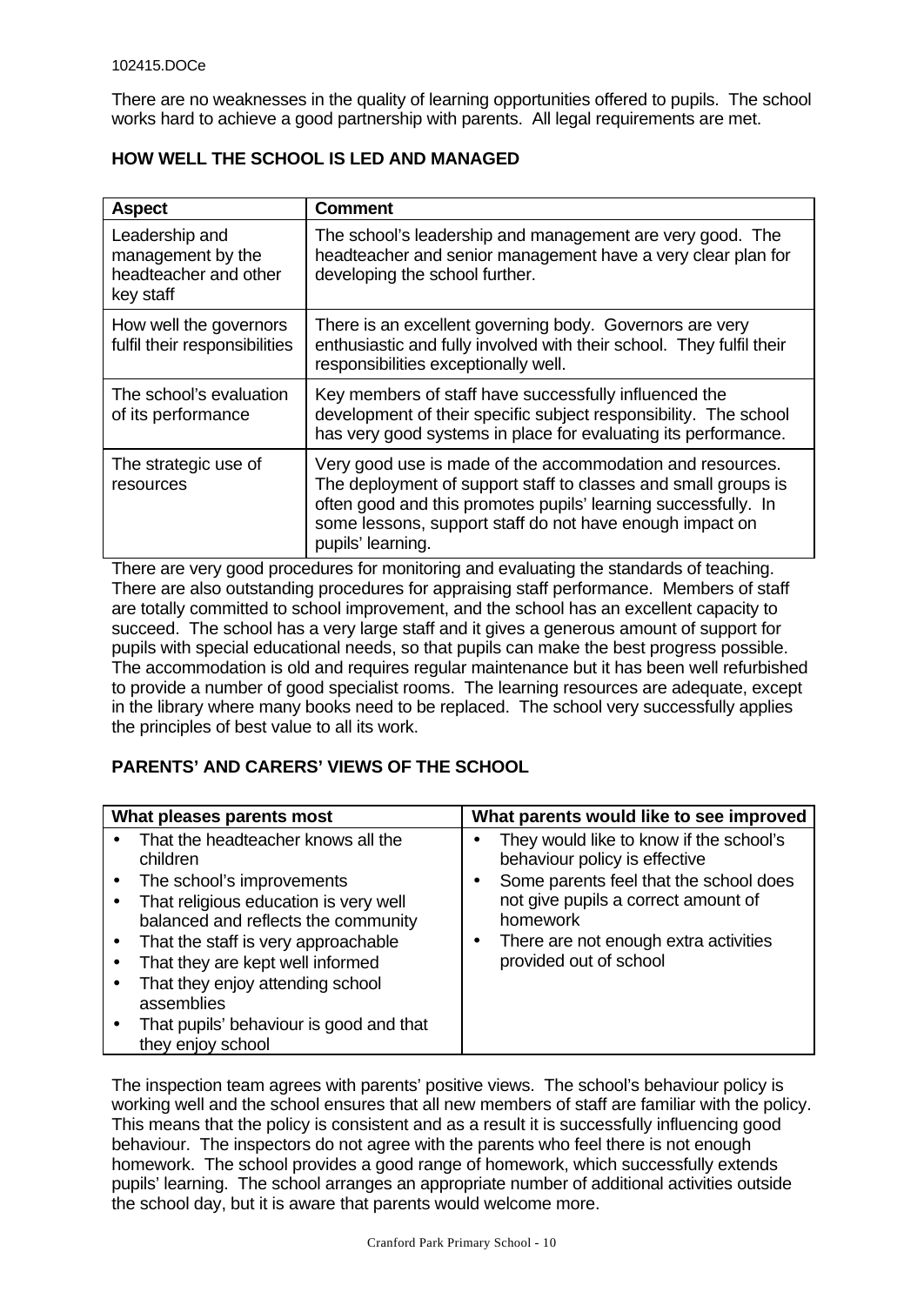# **PART B: COMMENTARY**

# **HOW HIGH ARE STANDARDS?**

## **The school's results and pupils' achievements**

1. The school's results have improved at about the same rate as other schools nationally. When the 11 year olds' standards in the National Curriculum tests in 2000 are compared with similar schools, they are high. The school's ability to improve its results further is impeded because a lot of pupils were admitted later than the usual time of admission. There are also many pupils who make extended visits to families overseas, which means they have gaps in their education.

2. Although many children start school unable to speak any English, they progress well in the nursery. This means that, by the time they move to the reception classes, their English is more fluent and they mostly listen well. Children enter the nursery with attainment well below average, and some have poorly developed social skills. Many of the children are learning to speak and understand English because their family speak in another language at home. From this starting point, most children make good progress in the nursery and they broaden and consolidate their knowledge in all areas of learning. By the end of the reception year, most children make good progress and achieve well. They are on course to attain the national recommendations for the end of the foundation stage in their personal, social and emotional development, knowledge and understanding of the world and in their physical and creative development. In communication, language and literacy, and in their mathematical development, their attainment is below average. This judgement differs from the findings of the previous inspection, when the children met the expected levels in all areas of learning. Over the last two years, the local community has changed considerably with many more people moving into temporary accommodation in the area. Many of these families have suffered traumatic experiences in their recent past which have delayed their children's development.

3. Overall, the youngest children show particularly good progress in the development of their personal and social skills. This reflects the skilful teaching in the nursery and reception classes, where children are encouraged to feel confident about what they can achieve. On entry to the nursery, many children find it difficult to socialise. However, by the end of the reception year, most can work as part of a group and they have learnt to take turns and share fairly. Most children dress and undress themselves independently, and learn to manage their own personal hygiene appropriately. Given the children's low starting point in their communication skills, all adults in the nursery and reception classes work very hard to promote successfully the use of language across all areas of learning.

4. Six year olds make good progress throughout the year, although their standards remain below average for their age group. The school's admission procedures have recently changed to make it possible for all pupils to benefit from time in a reception class. The present Year 2 group includes pupils with summer birthdays who had no time at all in a reception class. This has adversely affected the school's results at the end of Key Stage 1. As a result, the percentage of seven year olds who attained the standard expected nationally for this age group in the National Curriculum tests in 2000 was well below average in reading, below average in writing, broadly average in mathematics and well below average in science. The school has improved the standard of test results for the 11 year olds. This shows that the extra teaching support and the booster groups that have been introduced are proving successful. In English, mathematics and science, a higher percentage of pupils attained the expected level for their age group or above than in other similar schools.

5. The work that current seven and eleven year olds were producing during the inspection was of a better standard than the test results for the previous year indicate and, in all subjects, pupils achieve appropriately and their standards are in line with the expectations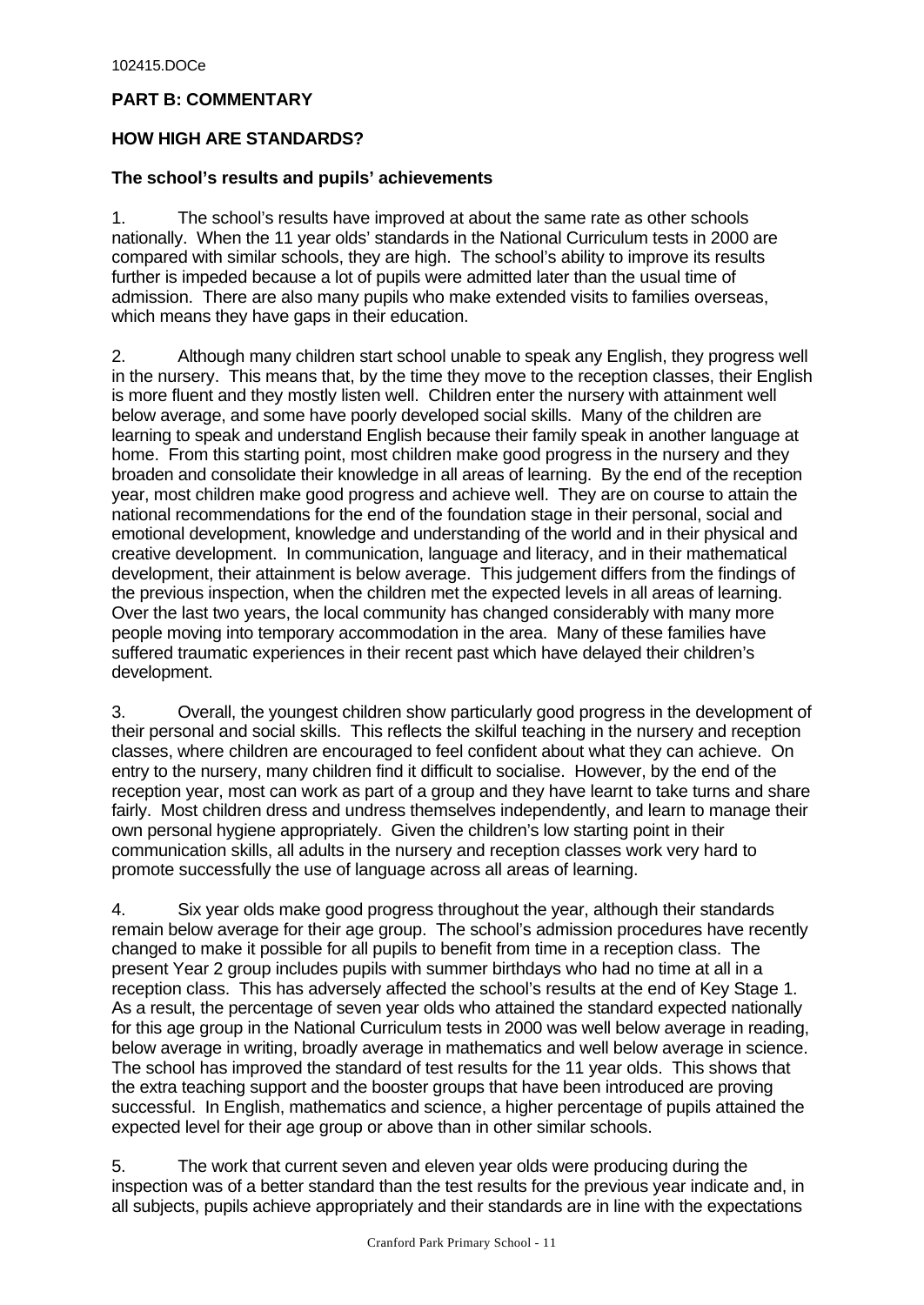for the age group or better. In English, higher attainers achieve good standards because the school has, for instance, introduced ability groups for developing written skills. Throughout the school, pupils have good computer skills and work in art is also of good quality. The 11 year olds also achieve high standards in science and religious education.

6. In the last inspection in 1997, the standards were average in many subjects but information technology was not being covered fully and standards in this subject were below average across the school. In the older classes, mathematics and design and technology were unsatisfactory. The school has significantly improved pupils' computer skills, which are now good and standards in mathematics and design and technology are now average. The school has successfully implemented the National Numeracy Strategy and this has improved pupils' ability to calculate in their heads. The accurate use of mathematical language is also an improvement. In science, older pupils have a much better understanding of investigation work. The standards of art throughout the school are high. Pupils are confident and their drawing skills are well developed. In the last inspection, the standards of religious education were high in some lessons but only average in others. It was noticeable that, in this inspection, older pupils had a remarkable knowledge about several important world faiths. It was clear that the school makes good use of the existence of a multi-cultural community to enable pupils to share their own faiths. This is beneficial to the provision.

7. Overall, pupils with special educational needs make good progress in the light of their previous attainment. This is most apparent in the development of their literacy and numeracy skills. Progress is supported by the use of clear individual educational plans. The plans include well-constructed targets, which provide small steps in the development of key skills. Although pupils' attainment remains below national expectations on account of their special educational needs, there is clear evidence of good achievement, particularly in Years 3 to 6, where pupils progress steadily, as they consolidate their skills with regular practice and work hard on basic communication and speaking and listening skills. By Year 6, many of the pupils with special educational needs are achieving well.

# **Pupils' attitudes, values and personal development**

8. Children settle quickly to the daily routines of the nursery and quickly grow in confidence. They become independent and respond enthusiastically to the activities provided. At the start of the day they enter the nursery happily with their parents, confidently choose from the individual activities on offer and apply themselves wholeheartedly to the chosen activity. Their behaviour is variable, but by the time they leave the nursery it is generally good. However, a few children can display aggressive behaviour when they are not under direct supervision. When working together in the reception classes, most children cooperate well and support one another in their learning. Most children are able to organise themselves well by the time they enter the reception classes. This is because nursery teachers encourage initiative and personal responsibility in learning.

9. Pupils have very good attitudes to school and to learning. When the school was inspected last time, the attitudes were good, so this is an improvement. Pupils are proud of their school and speak highly of it at all times. They talk about their favourite lessons and are confident enough to share what they are good at and what they need help with. The school song, 'Go For It!' was sung with great enthusiasm in an assembly and it perfectly symbolised the school's ambition for its pupils and their own determination to achieve. The school has a strong belief in children's capacity to do well and pupils rise to the challenge with enthusiasm. Pupils are proud of work they produce, which they recognise is of high quality and beautifully displayed. They are keen to point out their own contribution and detail the effort required to produce it. During the inspection, many children were very appreciative of Year 4's assembly on the London Underground, evaluating it with respect and good judgement.

10. Behaviour is good around the school, in lessons, in the dining room and in the school grounds. Teachers can rely on children's co-operation in class, so no time is lost through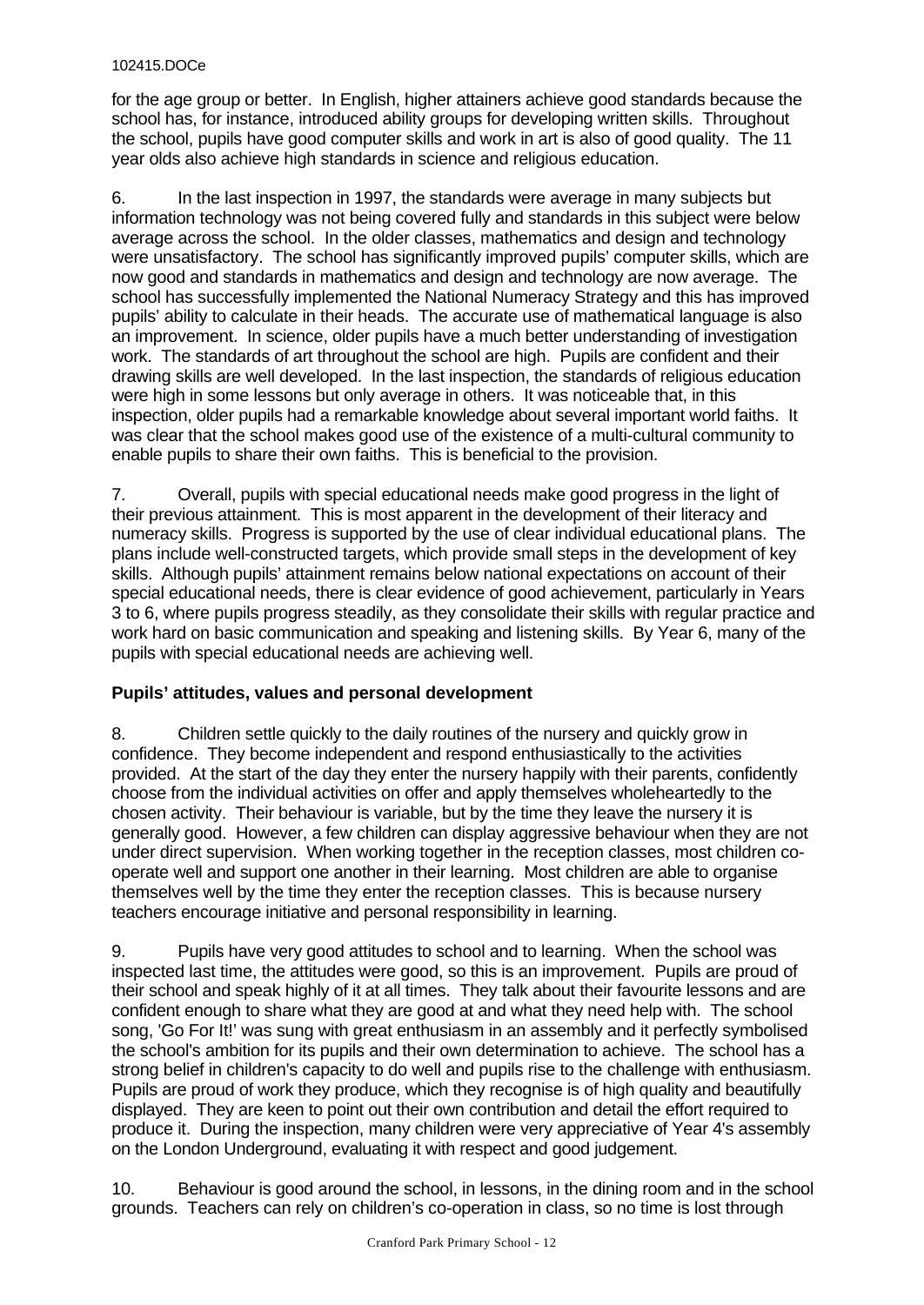misbehaviour. Pupils listen well and work hard, even when not directly supervised. They work well together on tasks when this is required and listen to each other's contributions with good attention. Expectations for good behaviour are very high in class, and pupils respond well because they are given regular targets for improving their behaviour. Pupils understand classroom routines and rules very well and settle into work quickly. Pupils make good progress in their tasks because they cooperate well and are committed to their work. Behaviour in literacy and numeracy lessons is also good. Pupils respond well to teachers' questions. They are keen to accept other pupils' contributions, even when they differ from their own. Pupils behaved sensibly when a classmate was having problems during a physical education lesson, so that they would not hurt his feelings. During an assembly, when a technical hitch held up proceedings, pupils remained quiet and disciplined, waiting for the problem to be dealt with. The level of co-operation was impressive.

11. Pupils take on responsibility for a range of activities with confidence and commitment, for example they cover office duty, answering phones and directing visitors to the school, to allow the school's administrative officer to have lunch. They welcome newly arrived pupils to the school and help them settle into class. Two representatives from each class are on the school council and they take their responsibilities very seriously, including making spending decisions and accounting for their own budget. They are expected to report to the governors and to take advice from, and report back to, the classes they represent. They also organise charity events, for example 'Red Nose Day', and they take care about which charity to support, generally local or child-related. Parents who collected money to buy equipment for an injured pupil to allow him greater mobility demonstrated a good model for this. To ensure the safety and welfare of children, Year 6 pupils take turns to monitor the doors at playtime. On parents' evenings, they escort parents to classrooms and help prepare the hall for class assemblies.

12. While pupils do work independently on homework tasks, for example researching the London Underground project and producing a book for religious education, 'Pharaoh said 'no!', they do not have enough opportunities for personal study in school. The school's ideas for developing the library will address this shortcoming in the future. Pupils are confident enough to draw on previous knowledge to enhance new learning in lessons, for example children in Year 1 demonstrated their skill in adding tens in a maths activity to develop a calculation strategy for two-digit number additions. They are also able to transfer literacy skills to other areas of the curriculum, for example using diary-writing conventions to speculate on the feelings of Henry VIIl's brides. For example, they wrote as Ann Boleyn: 'He wants to divorce Catherine of Aragon and marry me. Isn't he sweet!' They also wrote poetry to enhance the display of toys with levers in design and technology. The pupils' very good attitude, behaviour and personal development demonstrate how successfully the school is achieving its overall aims.

13. Although attendance is unsatisfactory, with little improvement since the previous inspection, the school makes commendable efforts to increase attendance, for example with rewards and achievement certificates. Pupils taking extended holidays abroad affect the standards. Pupils' punctuality is good and registers are marked according to requirements. The school's intention to collect attendance data on computer will enable the staff to monitor attendance more efficiently.

14. Pupils with special educational needs have good attitudes to their learning. Both within their own classes and when taken out of their class to work in small groups, they work hard. In general, they accept correction well and are willing to practise areas that have been identified as part of their individual educational plans. Pupils listen well at the beginning of literacy and numeracy lessons and this forms the basis for much of their individual activities during the rest of the lesson. As they mature, they begin to take more responsibility for their own learning.

# **HOW WELL ARE PUPILS OR STUDENTS TAUGHT?**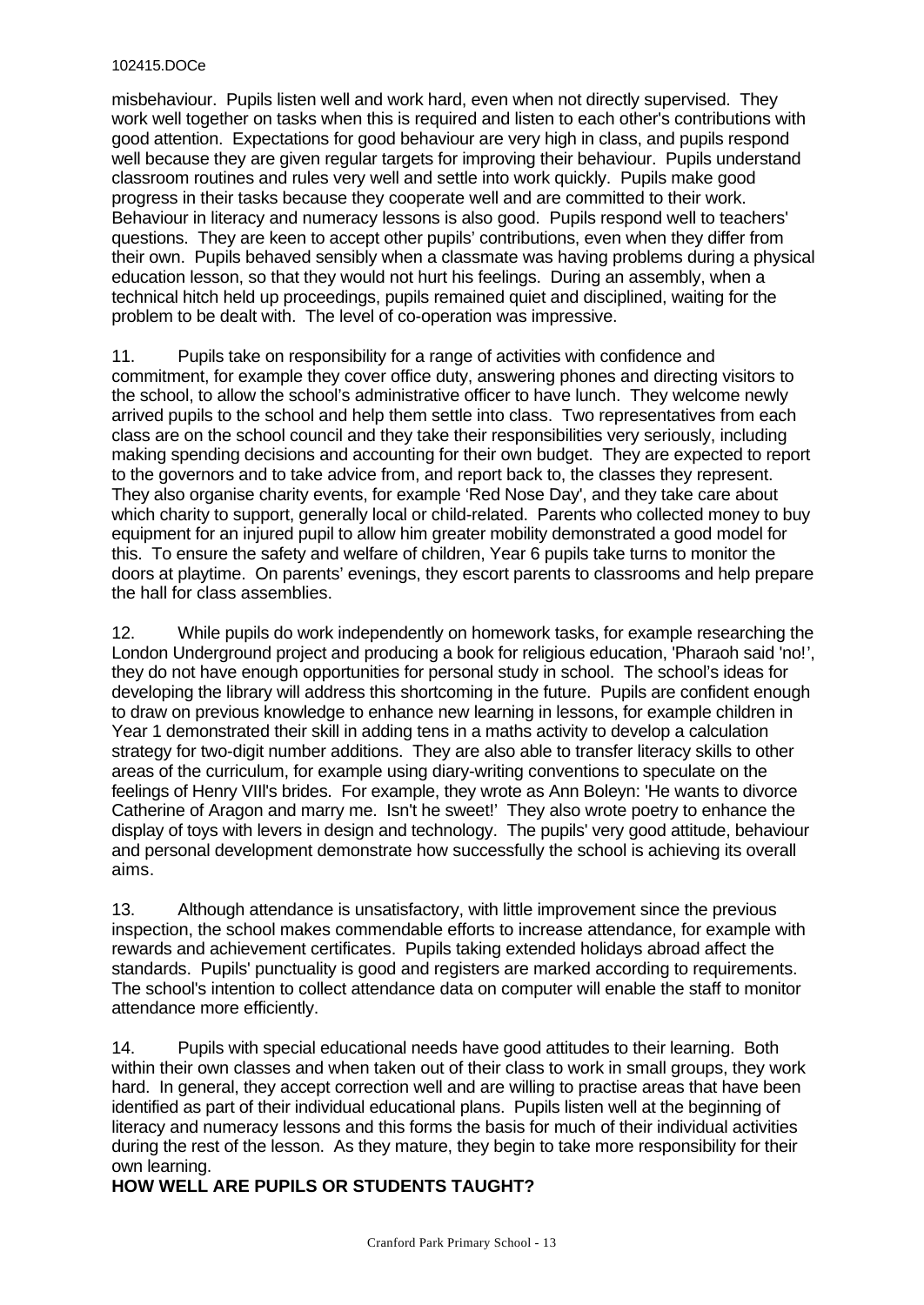15. In 71 per ecent of the lessons observed, the quality of teaching was good, very good or excellent. All lessons were at least satisfactory. This is an improvement since the last inspection, when only half of the lessons were of good quality. The school suffers from a high turnover of teachers, and less than half of the present teaching staff were working in the school in 1997. The school has outstanding procedures for appraising teachers' capabilities, and this is successful in ensuring that pupils benefit from good teaching and that they learn effectively.

16. In English and mathematics, teachers always ensure the skills of literacy and numeracy are well taught. They have a good knowledge of these national strategies and, in mathematics, this has had a significant impact on pupils' ability to perform calculations in their heads. The school has successfully introduced individual targets for pupils. This is helping them to have a better understanding of their own learning.

17. Throughout the school, teachers prepare their lessons thoroughly by identifying precise learning objectives. The curriculum managers and co-ordinators check that topics are well planned for each year group and that there is a consistent development throughout the school. In the best lessons, planning is in great detail. Teachers group pupils carefully, vary their activities and, where they are most successful, consider the best methods to use. They make good use of resources. They try hard to provide equal opportunities and include all pupils in class discussions and other activities. The lessons proceed at a good pace, which keeps pupils interested and well motivated. These features, together with the teachers' enthusiasm and their commitment to their work, contribute to the good achievement and progress pupils make.

18. An excellent literacy lesson in Year 6 is a good example of imaginative planning to promote independent learning and an appreciation of poetry. The teacher's quiet, sensitive approach and excellent class management led to pupils staying fully engaged throughout the lesson, as they considered the poem 'Giant Winter'. Pupils could express their own ideas about technical features such as positive and negative metaphors and similes, and could recognise examples of personification. The teacher's skilled summary of learning points, at the end of each section of the lesson, proved a valuable way to reinforce pupils' knowledge.

19. In the best lessons, teachers ensure that support staff are fully aware of the aims of the lessons, and they work effectively with them as a team. For instance, in an excellent lesson in a reception class, the teacher and learning support assistant had a dramatic imaginary telephone conversation to demonstrate a two-way discussion based on the plot of a story the teacher had just read to her class. The teacher pretended she was ringing a friend to tell her she was distraught about seeing a dragon, and the children were delighted! The carefully organised follow-up activities were all imaginatively linked to the dragon and included one group making similar imaginary telephone calls to each other. This was a very effective method of developing language skills, particularly with children who are learning English as an additional language.

20. In other lessons however, support staff have very little impact on learning. There is a tendency to for them to sit and listen to the teacher for much of the lesson and then to assist with group work. An example of this was in a good literacy lesson where the teacher extended her questions to challenge the higher attainers in the class. Less able pupils and others who were at an early stage of learning English found it difficult to follow. The class support only acted in a supervisory capacity by gently reminding them to sit quietly, and could have been better used by withdrawing the group to work on an activity more suited to their abilities.

21. Where the teaching was satisfactory, but not good, it was because the lesson lacked pace or because the teacher was not confident in their knowledge of the subject. In some instances, the teacher's questioning lacked challenge, or the teacher dominated the discussion and insufficient time was allowed for pupil discussion. The inconsistent quality of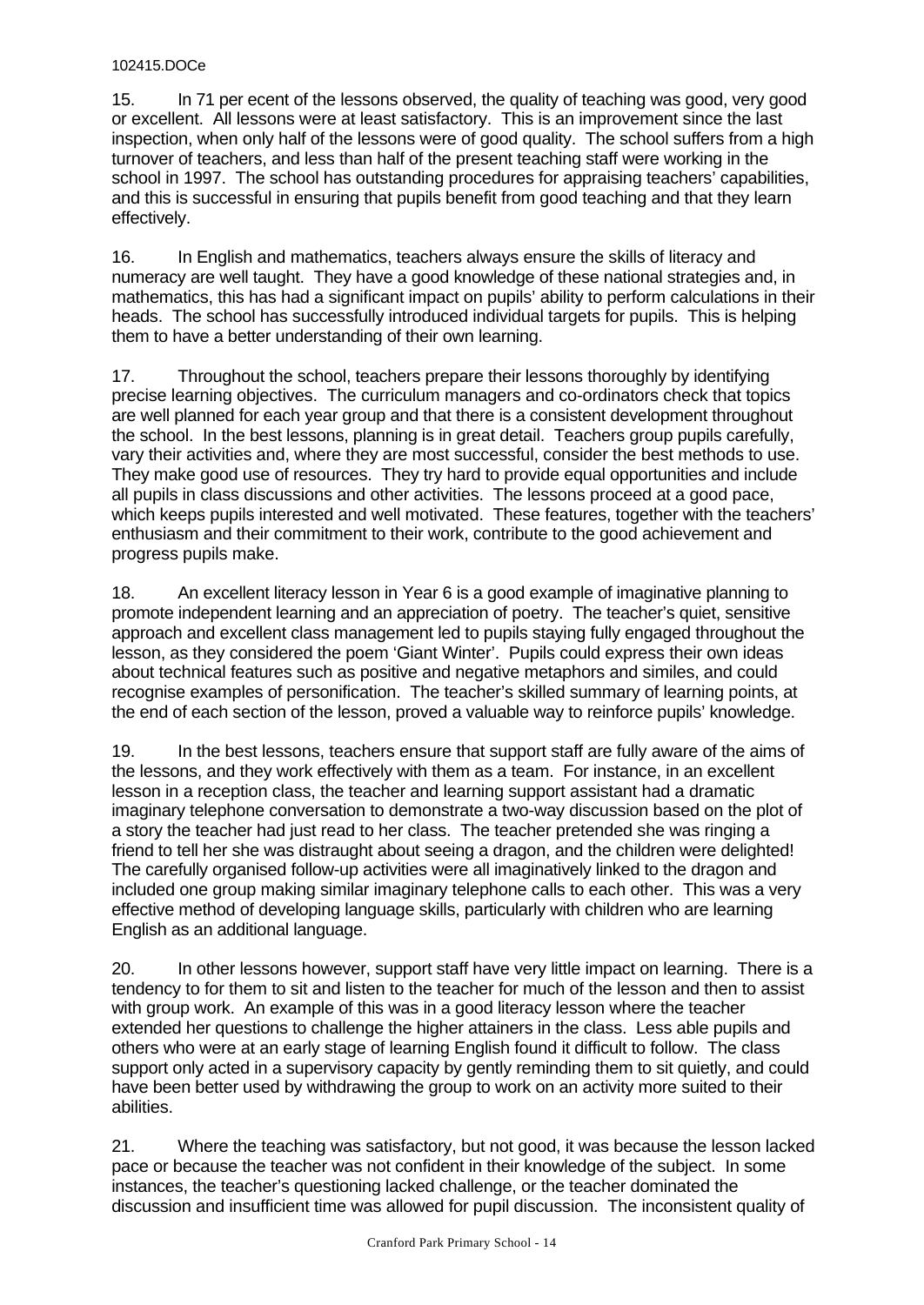pupils' work in their books shows that sometimes there is not enough time to complete their work. Often, incorrect spellings go unchecked and presentation is untidy. The quality of marking is inconsistent, and often there are no points given for future development.

22. Teachers work very hard, and they often give up their free time to work with individual children or small groups. The school is committed to giving every pupil the best opportunities possible, and it does all it can to support all pupils and to promote an understanding of the world's cultural diversity. The good quality of the teaching successfully promotes pupils' learning and helps them to acquire a good knowledge and understanding in all subjects. Teachers manage their classes well and they truly value their pupils' different cultures and religious beliefs. This is particularly beneficial in religious education lessons where pupils often voluntarily share their traditions and express their feelings about their families' faiths.

23. Teaching of pupils with special educational needs is good overall, both in lessons and in small group or individual activities. Teaching is sympathetic and, in most cases, challenging to ensure that pupils make good gains in their learning. There is substantial evidence across the school of teachers using a range of methods that enable pupils with special educational needs to learn effectively. Activities are sufficiently varied to match the range of attainment of pupils. Teachers are well informed about their learning needs and, in the best lesson plans, the targets on pupils' individual education plans are used to devise their activities. The organisation into ability groups in mathematics in Years 4 to 6 enables smaller groups of pupils to be appropriately supported. Teachers also provide additional learning opportunities for pupils who are at an early stage of learning English as an additional language. The quality of teaching by the learning support teachers with small groups of pupils withdrawn from the class is consistently high. A very good ethos for learning is established through the relationships between pupils and adults. No time is wasted and the challenges set for the pupils maintain their concentration and reinforce their learning. Class assistants generally appropriately support the pupils. Where the support is most effective, these assistants know their pupils well and contribute much to their learning. However, at times support staff are not always used effectively during the introduction to lessons and their effectiveness is diminished.

24. The support for the many pupils in the school who are learning English as an additional language is generally good, although the amount of bilingual support is limited. Every opportunity is taken to help pupils to understand and to make good progress in their acquisition of English. The school tracks these pupils' progress by regular testing, and a limited amount of bilingual support is given in some languages. Teachers do their utmost to give support. They explain the tasks well, check pupils' understanding and use very good questioning techniques to allow them to develop their understanding. They help them to understand difficult text in literacy lessons by showing them pictures. Teaching assistants do their best to give support but, because there are only a few bilingual staff, there are difficulties in communicating the main ideas of a story to all pupils. This means that pupils who are at an early stage of learning English often have very little idea of the true meaning. This has a negative impact on their achievement. Pupils regularly work together in the classroom, and less experienced bilingual pupils benefit from working alongside English-speaking pupils. This helps them when the language needed to complete the task is set in a meaningful context. Contrast can be seen with the higher levels of attainment achieved in mathematics, where the numeracy curriculum is less dependent on literacy skills, and the more practical and visual elements allow pupils to make good progress. Pupils working on a practical activity with others who are confident speakers in English benefit from hearing the language of the task. While it is not always as easy to provide similar practical and visual activities in English, many of the teachers work very hard to make the meanings of the task as clear as possible.

# **HOW GOOD ARE THE CURRICULAR AND OTHER OPPORTUNITIES OFFERED TO PUPILS OR STUDENTS?**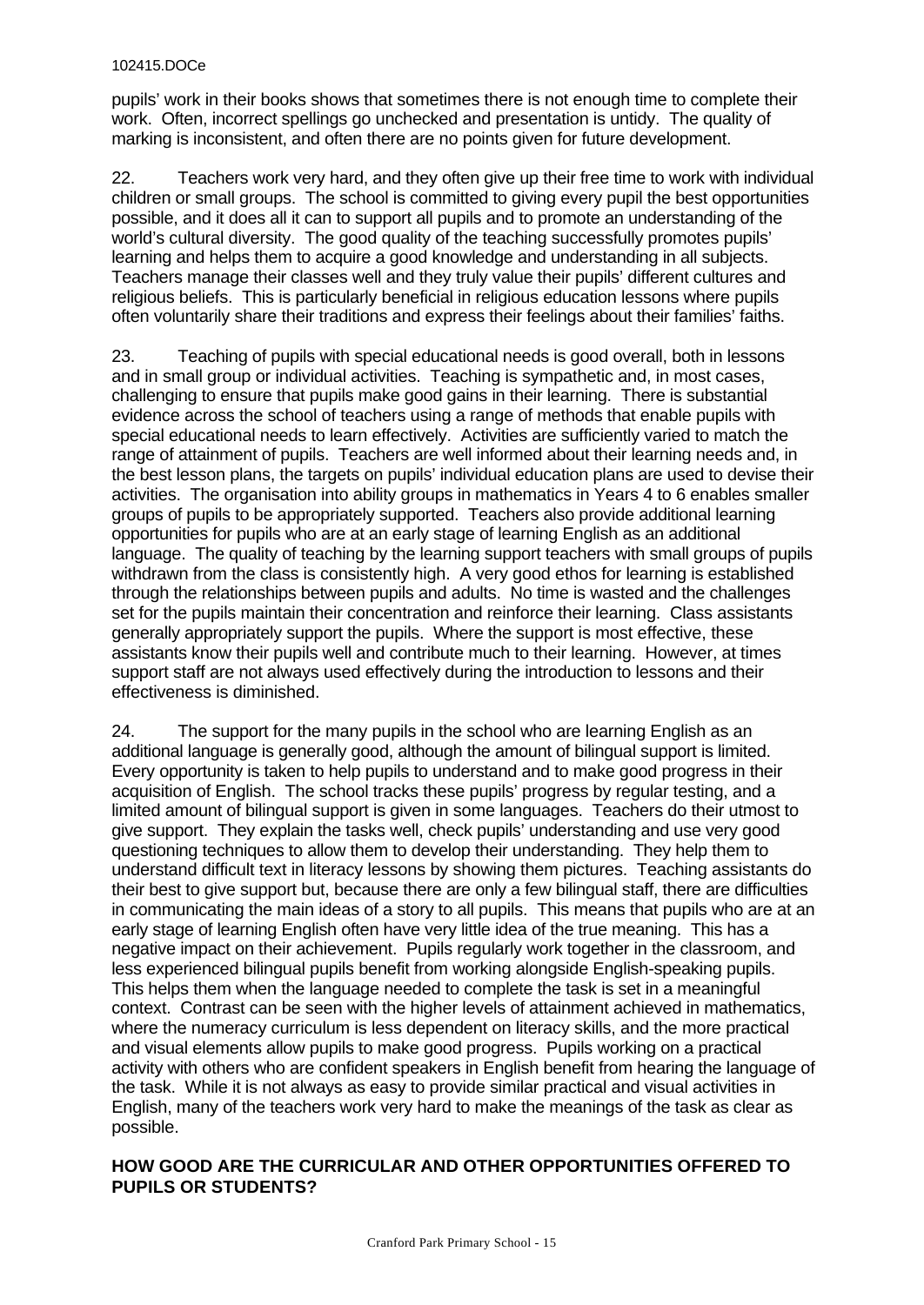25. The school provides a wide range of learning opportunities for its pupils. The curriculum is well balanced and of good quality, giving coverage of all the National Curriculum subjects and religious education. Statutory requirements are fully met. Since the last inspection, the national strategies for literacy and numeracy have been successfully introduced and there have also been significant improvements in the opportunities for pupils to carry out investigational work in science. The amount of time allocated to the teaching of each subject is appropriate and ensures that there is sufficient teaching time available each year to enable pupils to increase their skills and knowledge in all areas of the curriculum. There are useful schemes of work for all subjects that have been suitably adapted to meet the requirements of the new National Curriculum. These schemes are being used effectively by teachers to plan worthwhile activities for their pupils. Subject co-ordinators monitor the planning to ensure that all aspects of their subjects are being taught in sufficient depth and at an appropriate level for the age and abilities of the pupils. This is a very good improvement since the last inspection when the monitoring of planning was judged to be ineffective.

26. The school's strategies for teaching literacy and numeracy have proved effective in raising standards and, by the age of 11, pupils are attaining standards in line with those found nationally and above those found in similar schools. Literacy and numeracy lessons are well planned, and both subjects are taught effectively throughout the school. The provision for personal, social and health education is good, with a detailed scheme of work in place that includes drugs and sex education as well as citizenship.

27. Overall, the quality and range of learning opportunities for children in the nursery and reception classes are good. The planning is detailed and, although each is slightly different they both take full account of the six areas of learning as recommended in the curriculum guidance for the foundation stage. The planning is well linked to appropriate themes, such as 'Nursery Rhythms', 'Growth and Change' in the nursery and 'Houses' and 'Myself' in reception. A strong emphasis is placed on providing first-hand experiences of quality in the nursery and reception classes, and on helping the children to acquire language skills. There is very good provision for personal and social development. This is a strength of the foundation stage, which prepares children well for their education in Years 1 and 2. The nursery and reception classes work well together as a department and operate effectively as an Early Years unit.

28. Curricular provision for pupils with special educational needs is good. The school has a well co-ordinated approach to special educational needs. It meets the requirements of the Code of Practice and complies fully with the standards of reporting that are required. Pupils have good access to the curriculum and none are withdrawn from the National Curriculum tests. This is achieved by the school's commitment to providing all pupils with the best possible educational opportunities, and the effective support provided for pupils with special educational needs. Support in class and in withdrawal groups is carefully planned and organised to address the targets set out in pupils' individual educational plans so that it is of maximum benefit to all pupils concerned. The special needs co-ordinator maintains good links with the class teachers and learning support teachers to ensure that the curriculum is balanced across the school and that short-term targets for pupils are developed as pupils progress. The needs of pupils with statements of special educational need are met well and their annual reviews provide a good focus for further improvement.

29. All pupils are fully included in the life of the school, enabling them to benefit from the many learning and social opportunities provided. Cranford Park is fully committed to providing equal opportunities for all its pupils. For example, religious education lessons consistently draw on pupils' own cultural and religious backgrounds to share a knowledge and understanding of other faiths.

30. The curriculum is enhanced by a good range of visits to places of interest, which are linked to pupils' work in class. Older pupils have made recent visits to Hampton Court, the Imperial War Museum, the Science Museum, Kew Gardens and Hatfield House. Younger pupils have visited Park Lodge Farm, Heathrow Airport and a local supermarket. Year 6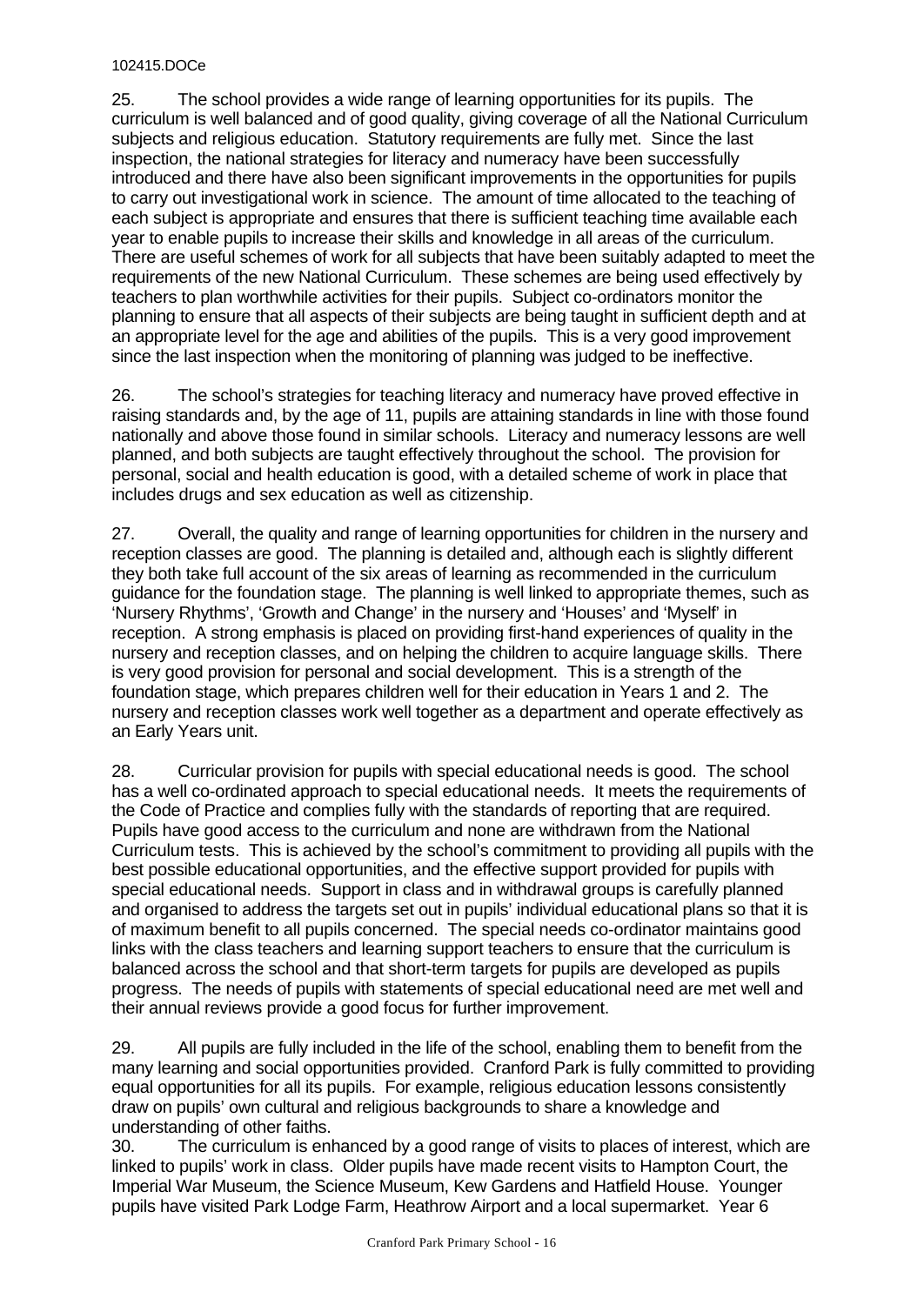pupils can go on a residential trip to an outdoor centre in Swanage. This provides them with many good quality educational and adventurous activities as well as many opportunities to develop socially by learning to live harmoniously in an environment away from home. Those pupils not wishing to go away also have a very good programme of activities provided for them. The school welcomes many visitors each year who talk to or work with the pupils. These include leaders from various religious faiths, music and dance groups, animal handlers and representatives from local services such as the Fire Brigade and the Police. The 'Life Bus' visits regularly to teach pupils about health and drug awareness. Through these visitors, the pupils learn a great deal about the outside world. The school provides a range of clubs and out-of-school activities for its pupils. Examples are the After School Club, a 'Net club' in the computer suite, Koran classes, a football club and a Somali support group. Booster classes are held to help Year 6 pupils prepare for the National Curriculum tests. Pupils also have opportunities to represent the school in various competitive sports such as athletics, football, netball, cricket and swimming.

31. There are good links with the local community and businesses. For instance, staff from a nearby company spent a day in the school and completed a number of useful tasks such as hearing pupils read and painting the school dinner hall. The close link with Heathrow Airport led to pupils visiting the airport, and their subsequent artwork has been prominently displayed in one of the terminals. Pupils use the Internet to communicate with children in a primary school in Cornwall and, in this way, they learn about life in a different environment.

32. There are very good links with other educational establishments. There is close liaison with the local secondary school to help ease the transition for Year 6 pupils. Teachers meet with others from nearby primary schools to discuss curriculum developments and share ideas and expertise. The link with Brunel University is very strong and of great benefit to pupils. For example, master classes are held in mathematics for more able pupils to help them achieve higher standards. Many students from the university work in the school as part of their teacher-training course.

33. The school makes very good provision for the spiritual, moral, social and cultural development of its pupils. Spiritual development is very good. Whilst it is mainly fostered through assemblies and religious education lessons, it can also be seen through other areas and aspects of school life. There are good opportunities for pupils to reflect on the wonders of the natural world: for example, when Year 1 pupils walk around the school site in their geography lessons. Pupils show a real respect for others and a mature understanding of those who are less fortunate than them. This reflects the ethos of the school community well.

34. Provision for moral development is very good and is a strong indication of the importance the school puts on this aspect of its pupils' learning. It has a noticeable impact on all aspects of school life and is responsible for the calm, caring and often mature attitudes of the pupils. Through discussion, pupils are very aware of the impact of non-acceptable behaviour in school. One pupil said, 'it's not worth being naughty because then you don't learn!' Pupils are taught right from wrong from the moment they join the school and are actively encouraged to reflect on their behaviour and the impact it has on both adults and other pupils. Members of staff provide very good role models in their dealings with each other and with pupils. School rules, and those negotiated by class teachers with their pupils, are implemented in a consistent and caring manner. The strong moral climate of the school pervades all aspects of its daily life and is actively supported by all members of the school community.

35. Provision for social development is very good. One of the school's aims is: "To create and maintain a happy, secure and disciplined learning environment where respect for every individual is paramount." It achieves this in many ways. There are valuable opportunities for pupils to work collaboratively in class; in numeracy lessons they often work in pairs and in groups with design and technology projects. Social development is encouraged through involvement in Christmas shows, Year 6 Christmas productions and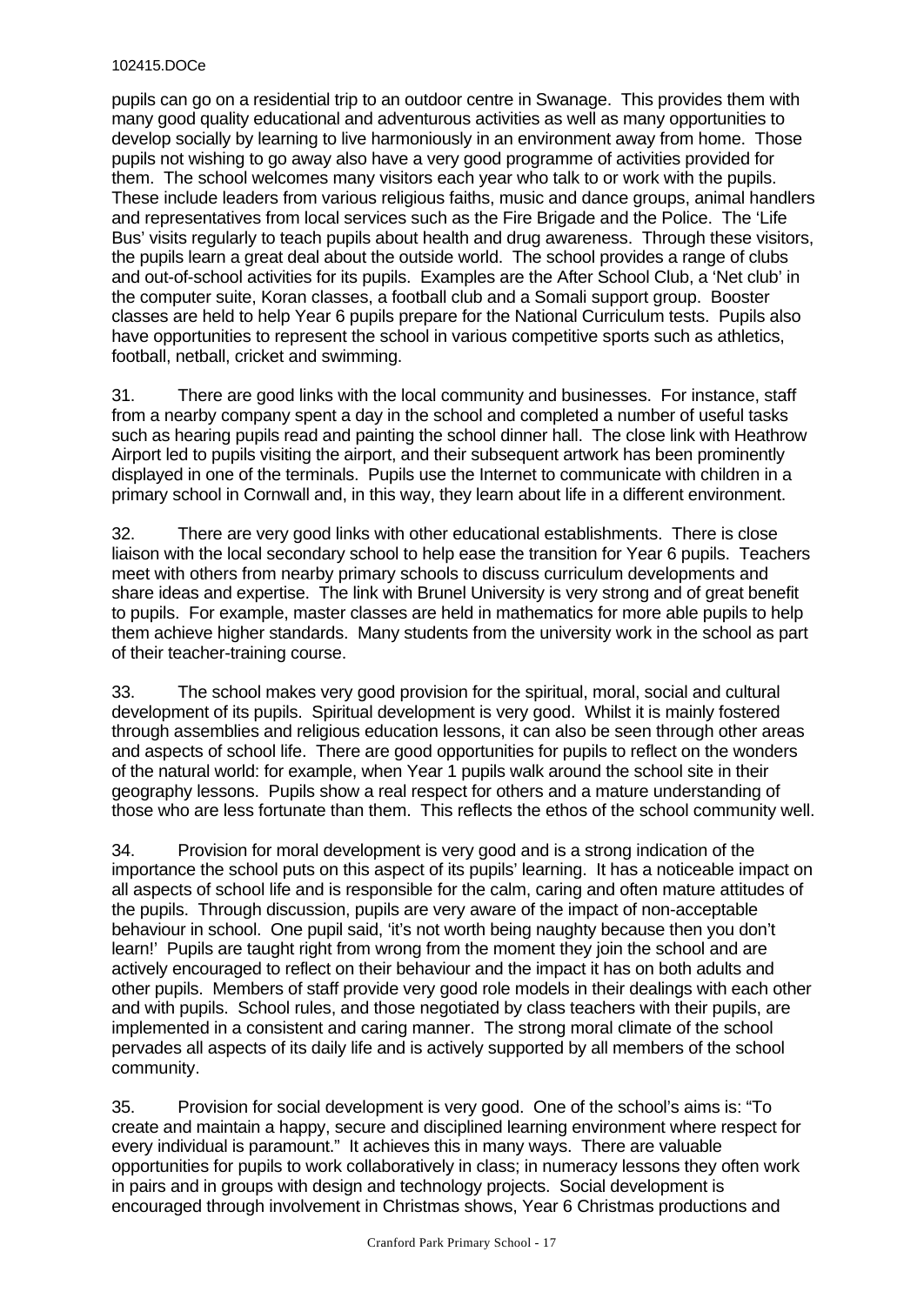through working with professional Indian dance groups. The behaviour policy is consistently applied throughout the school, and pupils are clear about the school's expectations of their behaviour. There are opportunities to develop their social skills in the many extra-curricular activities.

36. The provision for cultural development is very good. An appreciation of the culture of this country is carefully established: history and geography topics develop pupils' awareness of Romans in Year 4, Tudor life and people's experiences of World War II in Year 6. Aspects of work in geography, science, art, music and religious education offer a wealth of opportunities to explore other cultures. For instance Year 5 pupils study Aztec Religions, Islam and Year 3 the Ancient Greeks. Art provision allows pupils, having been inspired by a collection of masks from many countries including Africa, to create their own beautiful clay masks. The work of many famous artists such as Kandinsky is used as a stimulus for pupils' high quality art.

# **HOW WELL DOES THE SCHOOL CARE FOR ITS PUPILS?**

37. The care and support of pupils with special educational needs are very good. The whole school ethos is well reflected in the way the school ensures pupils with special educational needs have opportunities to take part in all school activities. Pupils' contributions are valued highly and their achievements well recognised. This is particularly true for those pupils who have statements of special educational needs. Pupils' needs are quickly identified when they enter the school and appropriate arrangements are made for the regular review of their progress. The progress of pupils is assessed against the targets in their individual educational plans, which are regularly reviewed by their class teacher, learning support teachers and the special educational needs manager. The school has introduced a computerised system to monitor and record the progress for pupils with special educational needs on the register. The special needs manager has identified the need to link the tracking system to record the standards pupils achieve as they move through the school. Effective use is made of agencies outside the school to provide help and support for individual pupils.

38. Children in the foundation stage are very well cared for and it is evident that they feel at ease in the nursery and reception classes. Assessment and record-keeping procedures in the nursery are good. Both the nursery teachers and nursery nurses make regular on-going observations of the children at work and play. In the reception classes, procedures are sound. Consequently, teachers have an appropriate overview of the curriculum and recognise the purpose and potential for each activity. Assessment on entry to school is carried out when the children enter their reception class and the results are used to set individual targets.

39. Procedures for the care and safety of pupils are very good. The school provides a very caring environment with effective measures that encourage good behaviour and discourage unacceptable behaviour. Child protection procedures are outstanding. The deputy headteacher is the designated officer. Due to her vast experience she was asked to serve on the committee drafting the local education authority's framework. Another member of staff is to be trained as a deputy child protection officer.

40. All teaching and support staff have very good knowledge of all pupils, and provide them with excellent support. The monitoring of academic performance is very good and the use of assessment to guide curricular planning is good. The school's care of pupils is in line with the high standards recorded in the last inspection report.

41. There is excellent pastoral care provided by all staff, who clearly know all pupils well. In this, they follow the lead set by the headteacher and his deputy who know all the pupils personally. They are both in the playground most mornings before school and during break and lunchtime, mixing well with the pupils and even participating in their games. On one occasion observed, a pupil who was on his own approached the headteacher, asking him to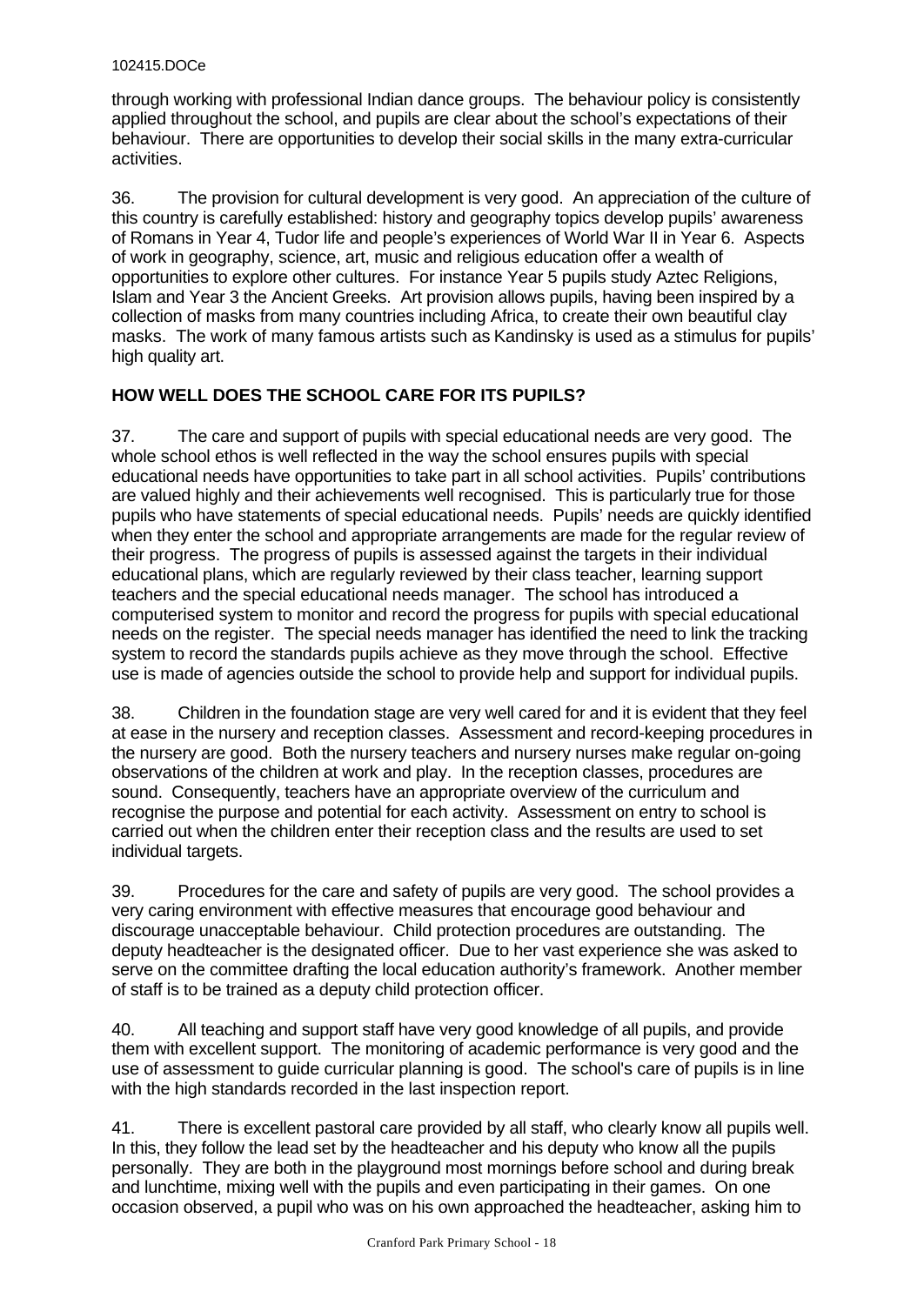play football with him. He readily did so and soon afterwards brought other pupils into the game. There are a large number of adults in the playground at break and lunchtime. They are needed to cater for the large number of pupils.

42. The school has a good health and safety policy. The school carries out termly audits and governors are positively involved. Repairs are dealt with promptly. All staff are aware of the policy and they know who the health and safety representatives are. Appropriate training is given on induction and at regular intervals thereafter. There is an experienced welfare officer who is the principal First Aider. Incidents and accidents are recorded and reported appropriately, and these records are regularly monitored. Lists of pupils' specific health needs are held by appropriate staff and regularly updated. Similarly, members of staff know the procedures to follow in specific circumstances. The school works with a wide variety of agencies to promote pupils' welfare.

43. There is a good behaviour policy, which is very well implemented, ensuring good behaviour inside and outside classes. Teachers use a variety of strategies to ensure good behaviour. The school works hard to prevent oppressive and unacceptable behaviour such as bullying and racism. The school involves pupils by consulting with them over issues of inappropriate behaviour through the school council.

44. The school has good procedures in place for assessing pupils' work in most subjects, including religious education. Teachers make sure they regularly monitor pupils' progress and this is particularly apparent when there is a risk of them falling behind their peers. The pupils with special educational needs have regular reviews to check they are making good progress. Their progress towards individual targets is assessed termly. Pupils who are learning English as an additional language are regularly monitored to check their levels of attainment. There are detailed records that include National Curriculum data, and these indicate that the assessments are accurate. However, although much time is given to this process, there are still some pupils who have made no progress and in their case the data does not trigger special intervention work. For example, pupils who are assessed at the same National Curriculum level from one year to the next are not automatically targeted for additional support.

45. The school's monitoring of attendance and its procedures to improve it are satisfactory. Registers are filled in correctly and returned to the entrance hall promptly. Attendance figures for the past four academic years have remained fairly static although the proportion of unauthorised absences has decreased. Class figures are entered on to a computer for analysis and monitoring. The school's administrative officer writes to parents when no reason is given for absences. If no reply is received this is repeated, sometimes a number of times. As the registers are currently not computerised, it is harder to monitor individual cases. The Educational Welfare Officer deals primarily with cases of persistent and long-term absences. The school follows the correct procedures in the few cases of exclusion that it deals with. The school regularly reminds parents about attendance, and certificates are given out for termly and annual full attendances.

# **HOW WELL DOES THE SCHOOL WORK IN PARTNERSHIP WITH PARENTS?**

46. Induction procedures for children are very good. Nursery staff undertake home visits before admission so that they get to know the child and its parents. The nursery has established an effective 'settling in' policy that gives all children a happy and relaxed start to school. This process is staggered over three weeks when nursery staff are happy for parents to stay until their child is settled. The information provided for parents by the nursery is very good. A notice board displays information about the nursery routine and a very useful booklet is provided for parents that contains a wide range of information about the nursery and how parents can help at home. Children are provided with relevant tasks to do at home with their parents. On moving into the reception classes, parents are given the opportunity to meet with all the Early Years staff, head teacher, deputy head, welfare staff and the school's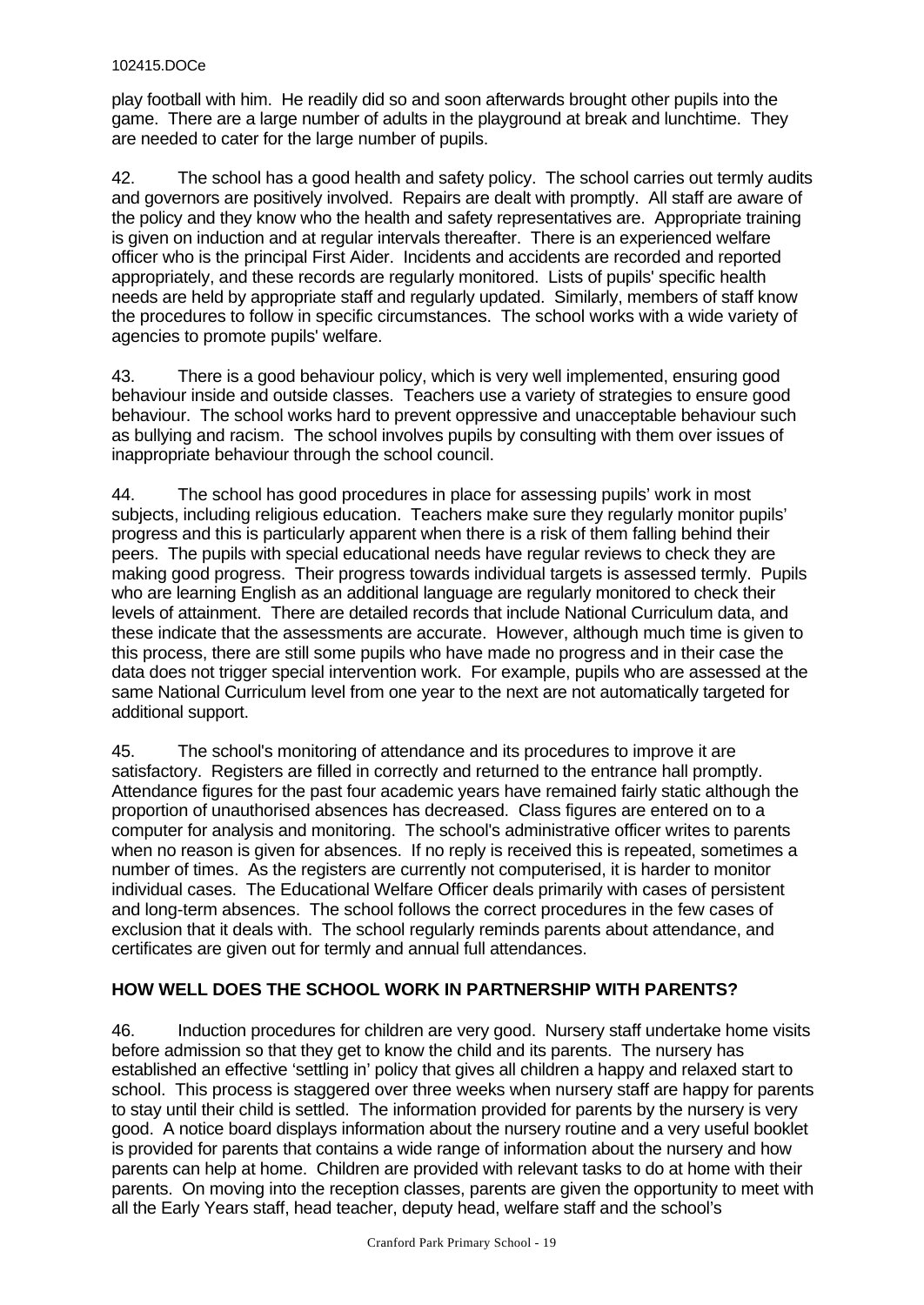receptionist.

47. The partnership with parents is good. Parents are very supportive of the school. This was shown by the replies to the questionnaire as well as by comments at the inspection parents' meeting. The quality of information that parents receive is very good. The contribution that parents make to their children's learning is good. The partnership with parents remains as strong as in the previous inspection report. Parents are very supportive of the school, feeling that there is a positive attitude and that it gives a good education.

48. The annual pupil reports are very good. They include key stage related tasks for each subject area and an indication of pupils' progress in achieving the task. In English, maths and science the reports give current levels and future targets for learning. The teachers' comments describe what pupils can do in particular subjects. The better quality reports explain what pupils know and understand and give information about other experiences pupil have had, as well as any additional support provided. There is a separate sheet for the pupils to complete a self-assessment. Parents can add comments, but not on the report itself. The report format was created by the school and has since been adopted for wider use by the local education authority. There is also a briefer half-yearly written review for English, maths and science.

49. The governors' annual report includes information about issues raised at previous meetings and action taken. Newsletters are sent out each month. At the beginning of each term, the year manager sends out a newsletter about the curriculum, showing what will be studied during that term. This also gives information about further resources and advice to parents on helping children at home. The school has also produced fairly detailed parent advice booklets, for example on National Curriculum tests and on choosing a secondary school. The school consults parents where relevant or necessary as, for example, over the changes to the length of the school day that also involved changes to break and lunchtimes.

50. Few parents help in the school although they help supervise on educational visits. The school welcomes their involvement and is looking at ways of encouraging this by introducing a training and development programme for parents. Currently a very successful adult literacy scheme is run during school time.

51. Parents can see teachers or members of the senior management team very easily, especially as both the headteacher and his deputy are available outside school most mornings. Parents feel that the school responds well to their needs and concerns. The three meetings each year, which are individual sessions with the teacher, are well attended. The autumn meeting gives parents the opportunity to meet their child's new teacher; the spring and summer ones come after the written reports and are to discuss progress. There are also meetings for parents of specific year groups, as for example when their child moves to a new key stage. Any meeting held during the day is repeated in the evening to ensure that those who work during the day can attend.

52. There is a good home-school agreement that many parents and pupils have signed. Parental involvement in homework has improved partly because of the guidance made available in the termly curriculum information and appropriate parent advice booklets. There is a parents' association whose social events help raise money for schoolbooks and equipment. While there are no formal arrangements to translate letters and other school information into community languages, the school office manager successfully translates for Asian parents and the school relies on help from parents and other bilingual speakers who are staff members.

53. Parents of pupils with special educational needs are appropriately involved in the annual reviews of their child's progress, identifying their needs. Regular consultations are offered to all parents of pupils with special educational needs, and they are encouraged to become involved in their child's support.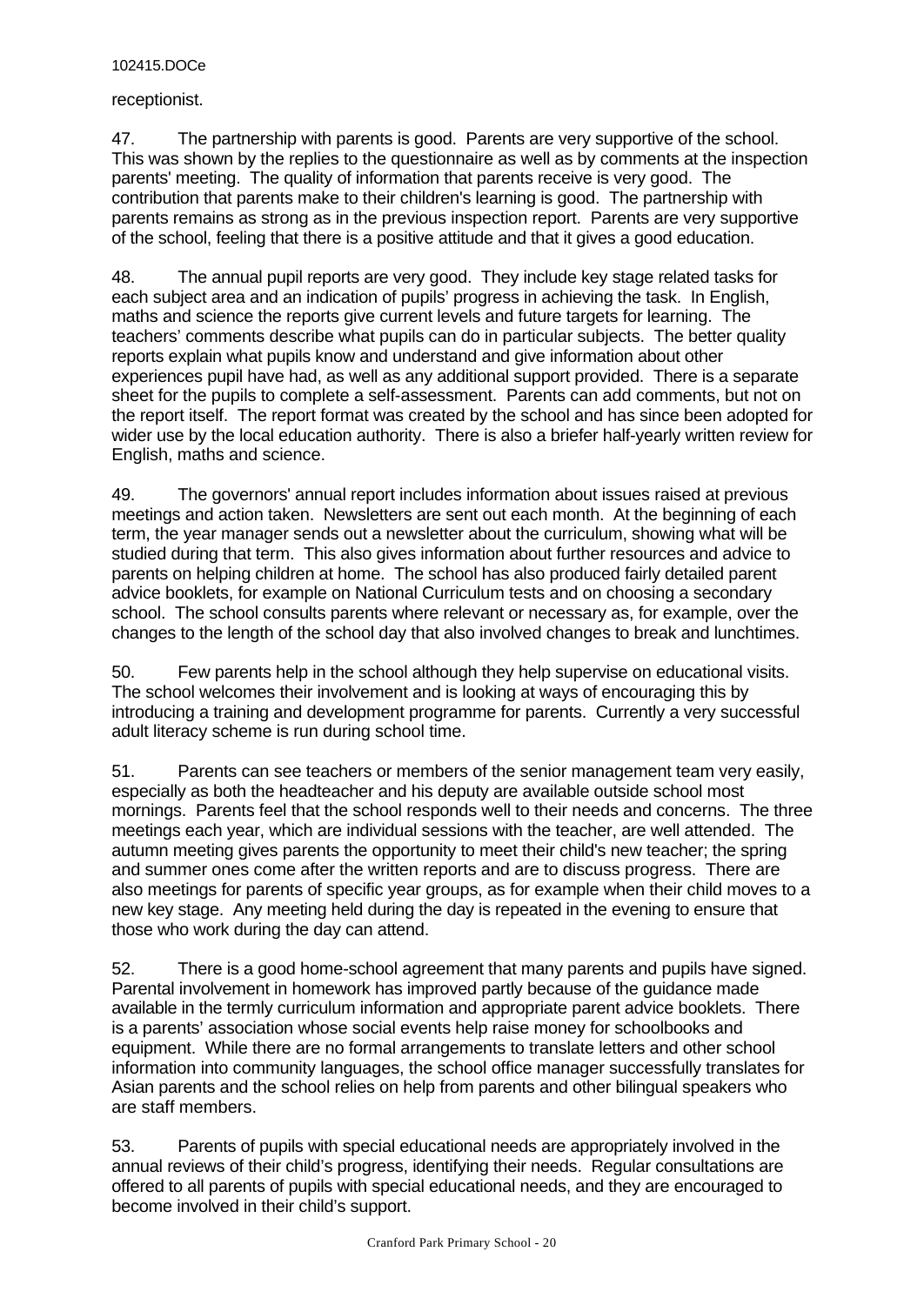# **HOW WELL IS THE SCHOOL LED AND MANAGED?**

54. The leadership and management of the school are very good. The headteacher and his deputy have outstanding leadership skills and a clear vision for the school. The headteacher and deputy make a very good team. Together with the active involvement of governors and the senior management team, they make a positive impact on school improvement and on raising standards. In the last inspection, the school's management was judged to be very strong, but the legal requirements for the curriculum for information technology were not being met. These have now been fully addressed. The school has an outstanding commitment to making improvements.

55. In the last inspection, the management of the curriculum was only satisfactory. This has been much improved, particularly the impact of members of staff who have key roles for the co-ordination of English, maths, science and religious education. These are now having a particularly successful impact on the development of their specialist areas. The school carefully analyses its annual results to monitor trends and strengths and weaknesses. It organises extra support and booster groups, so that pupils achieve as well as they can.

56. The management of the provision for children in the foundation stage is very good. The Early Years manager is very experienced and has a very good knowledge and understanding of the needs of young children. The two nursery teachers successfully support her and, as a team, they bring a wealth of experience to the Early Years department. The quality of relationships is very good. The nursery is adequately staffed with two full time teachers and five experienced nursery nurses, and one bilingual learning support assistant. All have a good knowledge of how young children learn. The four reception teachers are also provided with the daily support from experienced class assistants 2 of whom are qualified nursery nurses.

57. The special educational needs manager carries out her responsibilities effectively and efficiently. She is experienced and provides very good leadership and support for pupils with special educational needs. She has been instrumental in implementing a series of actions that have had a considerable impact on developing staff expertise in meeting the pupils' needs. The management of learning support assistants is good, and in general they are appropriately deployed. There is a large number of support assistants and some are still very new to the post. Those who have been in the school for longer are well qualified and highly motivated. The management guidance for pupils with behavioural difficulties is very good and has a positive effect on the successful learning of those pupils. The newly designated governor is already very involved in the work of the school. Funds allocated for pupils with special educational needs are used to good effect, for example by funding individual support for some pupils.

58. The governing body's effectiveness is outstanding, and it is fully involved in the school. The governors know their school well and they even have a representative who attends school council meetings from time to time. The governors have a very good understanding of the school's strength and weaknesses. The chair of governors has a very good understanding of the importance of good governance. Other governors are most enthusiastic and very anxious to give their full support to the school.

59. The governors have successfully delegated roles and responsibilities, and a good committee structure has been defined. The curriculum committee of the governing body meets termly to approve policies and discuss future strategies and initiatives. There are designated governors for literacy and numeracy who oversee developments in these subjects. Subject leaders give presentations to the governing body to explain any new developments and help governors to assess the impact of their spending decisions on standards attained. The chair of governors regularly visits the school to meet with staff. The governors are very proud of their school and they have a good working relationship with the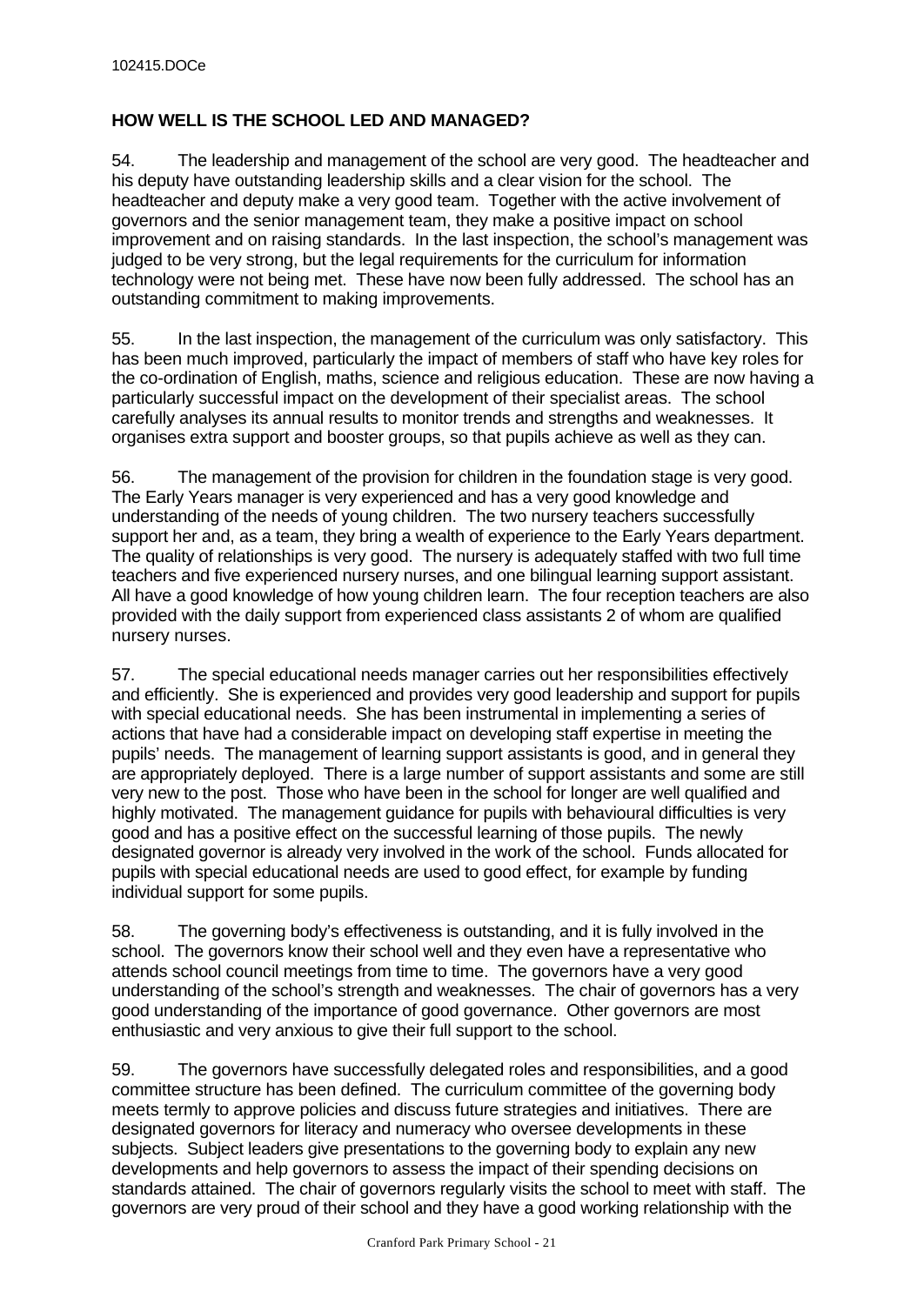headteacher and senior staff. All statutory requirements are very successfully met. The school successfully achieves its aims, and it provides a very good ethos where pupils are made to feel truly valued.

60. Staff and pupils are well motivated and committed to their school. The school's strategy for staff appraisal and performance management is outstanding. Teachers feel truly valued and the school does all it can to promote teaching as a profession. For instance, students receive regular mentoring, and teachers from overseas are well supported and given additional training to help them to understand the National Curriculum. The quality of teaching and learning is effectively monitored and, as a result, this is strong. The school is committed to staff development and ensures there is a good programme of training, which includes local courses. Induction procedures are successfully in place to support newly qualified teachers.

61. There are an appropriate number of teachers and support staff for the number of pupils on roll and for the large percentage of pupils who have special educational needs or who are learning English as an additional language. The school monitors the quality of support staff, including dinner supervisors. Although this has a positive impact on their standard of work, there are still a number of lessons where support staff spend much of their time sitting watching the teacher. There is good coordination of specialist provision for pupils with special educational needs and for those who speak English as an additional language. Results of tests and pupils' ongoing progress are monitored in detail and work is suitably adapted to meet individual needs. However, although much data is collected and pupils' progress is appropriately analysed by gender and ethnicity, there is insufficient intervention when pupils are seen to make very little progress. Although the data shows that some pupils have gained a whole National Curriculum level in one year, some remain at the same stage despite receiving additional support.

62. The school has good accommodation. Most classrooms are of an appropriate size, and many are large and airy. Excellent use is made of wall space for stimulating displays that reflect pupils' learning and achievements. This also effectively promotes pupils' cultural development. Photographs are very successfully used to promote cultural diversity. The school's accommodation has a number of very good features. These include a wellresourced computer suite, food technology room and conference room. There are two adequately sized halls. The building is well maintained, although window frames and external decoration are poor. The school canteen is well away from the main building and this causes organisational difficulties in wet weather. Although the Year 3 classes have ramps, the school building is not suitable for anyone who has difficulty in climbing stairs or requires wheelchair access. Although the nursery is in a building of its own, it is very much a part of the school community. It is a bright, stimulating environment for the children and very well resourced. The outdoor play area adjacent to the nursery provides a secure, well-equipped area that effectively meets the needs of the young children's physical and creative development. Although children in the reception classes do not have their own designated outdoor play area, staff have introduced a suitable alternative arrangement to ensure children have a period of time for planned outdoor play twice weekly. Pupils and staff respect the premises and there are no signs of litter or deliberate damage. The accommodation is very good for teaching, learning and recreation, and the staff use space well.

63. The school's organisation and management of its resources is very good. There is a good range of resources for the children who are in the foundation year and in the nursery or reception classes. Efficient financial management has enabled the school to extend its resource provision, and there is a suitable range of resources in all areas of the curriculum except the library. Classrooms are well stocked with books, but the library stocks are largely shabby and out of date.

64. The school's efficiency is good. The last inspection report said that the school gave sound value for money, and that spending decisions reflected the priorities in the school development plan. Since 1997, the school has greatly improved on this. The school's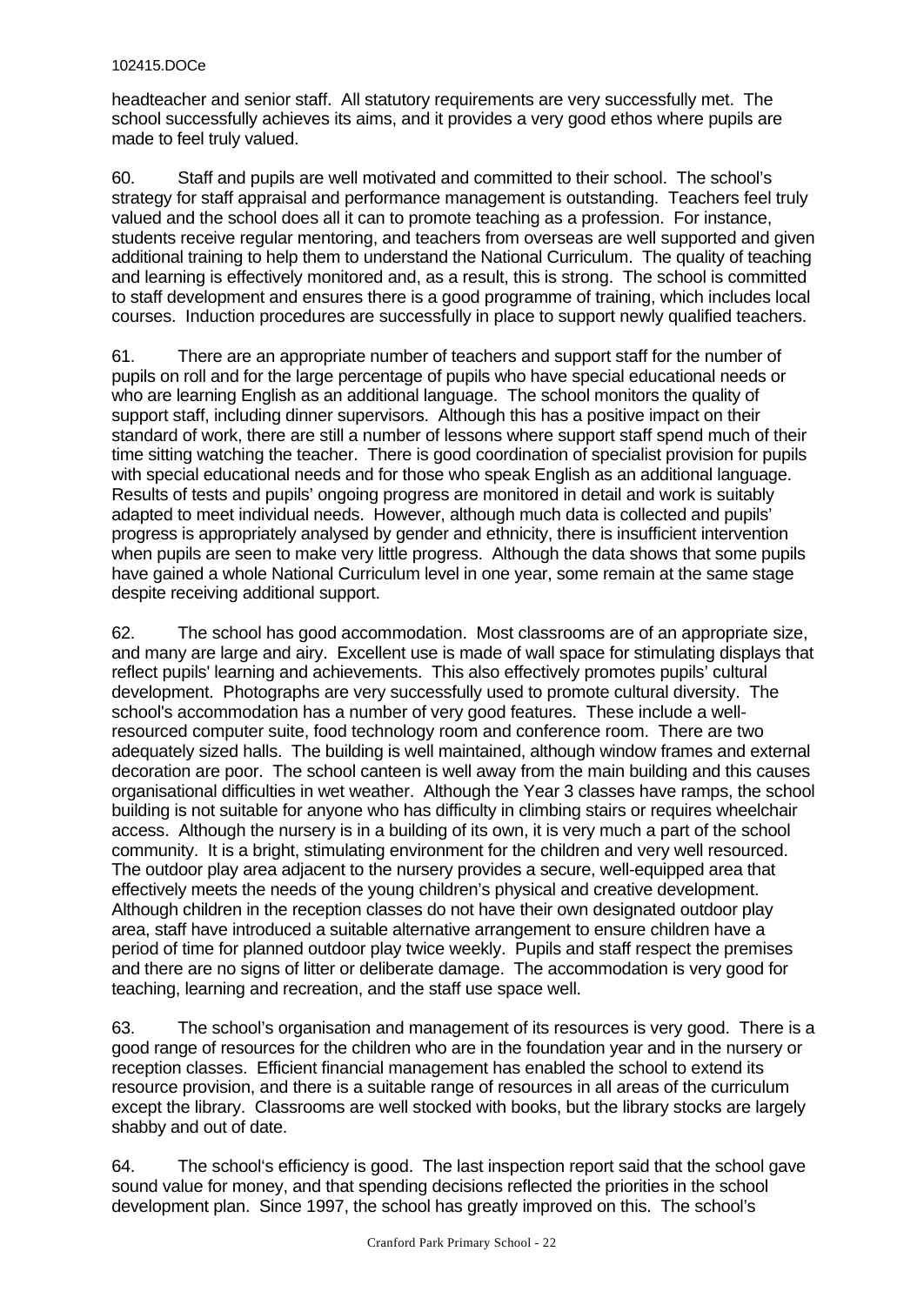administration is excellent and the quality of financial planning is very good. The school has a substantial fund reserve, which has been accumulated because of increased funding from central government. The budget is allocated cautiously so that a high priority can be given to providing additional support for higher attainers and those who are at risk of falling behind their peers. Projected maintenance costs are high, which also encourages the school to retain a sizeable contingency fund. As a result, the amount spent per pupil is lower than the average for outer London, and less than the initial budget allocation per pupil. Specific grants and funds to raise standards are efficiently used and the funding for pupils with special educational needs is used appropriately. The high levels of support provided have a very positive impact on the progress of these pupils.

65. The school analyses the results of National Curriculum tests to make sure it is giving value for money. It provides a very good education for its pupils because of the commitment and hard work of the staff. The budget is successfully used to benefit pupils and provide them with a wide range of opportunities. Taking this into account, the school gives very good value for money.

# **WHAT SHOULD THE SCHOOL DO TO IMPROVE FURTHER?**

66. In order to raise the school's standards further, and to improve the good provision for pupils who are learning English as an additional language, the governors, headteacher and staff should:

- review the level of bilingual support to enable the school to provide translation for newly-arrived pupils whose mother tongue is not English; monitor the effectiveness of other class support to check that it is used efficiently and to ensure it has a positive impact on pupils' learning; (P*aragraphs: 24, 67)*
- review the procedures for monitoring the quality of the presentation of pupils' work to ensure that examples are regularly checked in order that work is consistently good throughout the school; (P*aragraphs: 21, 90, 100)*
- analyse existing school data to identify pupils who are at risk of falling behind their peers because they are learning English an additional language and plan intervention work to help them make good progress; (P*aragraphs: 44, 61)*
- review resources in the library in order to ensure that stocks are sufficiently up to date and that pupils have regular access to them; (P*aragraphs: 12, 63, 68, 91)*
- continue to work with parents, carers and community leaders to improve attendance. (P*aragraphs 13, 45)*

# **PROVISION FOR PUPILS WHO ARE LEARNING ENGLISH AS AN ADDITIONAL LANGUAGE**

67. A high percentage of pupils comes from bilingual family backgrounds, some being newcomers to English, are learning English as an additional language. Some families are refugees or are seeking political asylum. Often the children have had a very disruptive schooling. This sets an additional challenge to the school to which it responds very positively to ensure that the curriculum is an inclusive one and all pupils benefit from the learning experiences as they acquire competence in English.

68. In the nursery and reception classes, the very rich language environment helps pupils make good progress in spelling and listening. Staff encourage pupils to talk with their classmates in highly visual and practical activities, for example gardening, construction tasks, and a wide range of imaginative role-play. These allow pupils to make good progress in speaking and listening, which, from their very low baseline, is all the more impressive. At Key Stage 1, the standards achieved by pupils who are at an early stage of learning English are generally satisfactory, though there is little evidence of higher attainers achieving their full potential. For example, a pupil reading with accuracy and fluency read 'he reined in his horse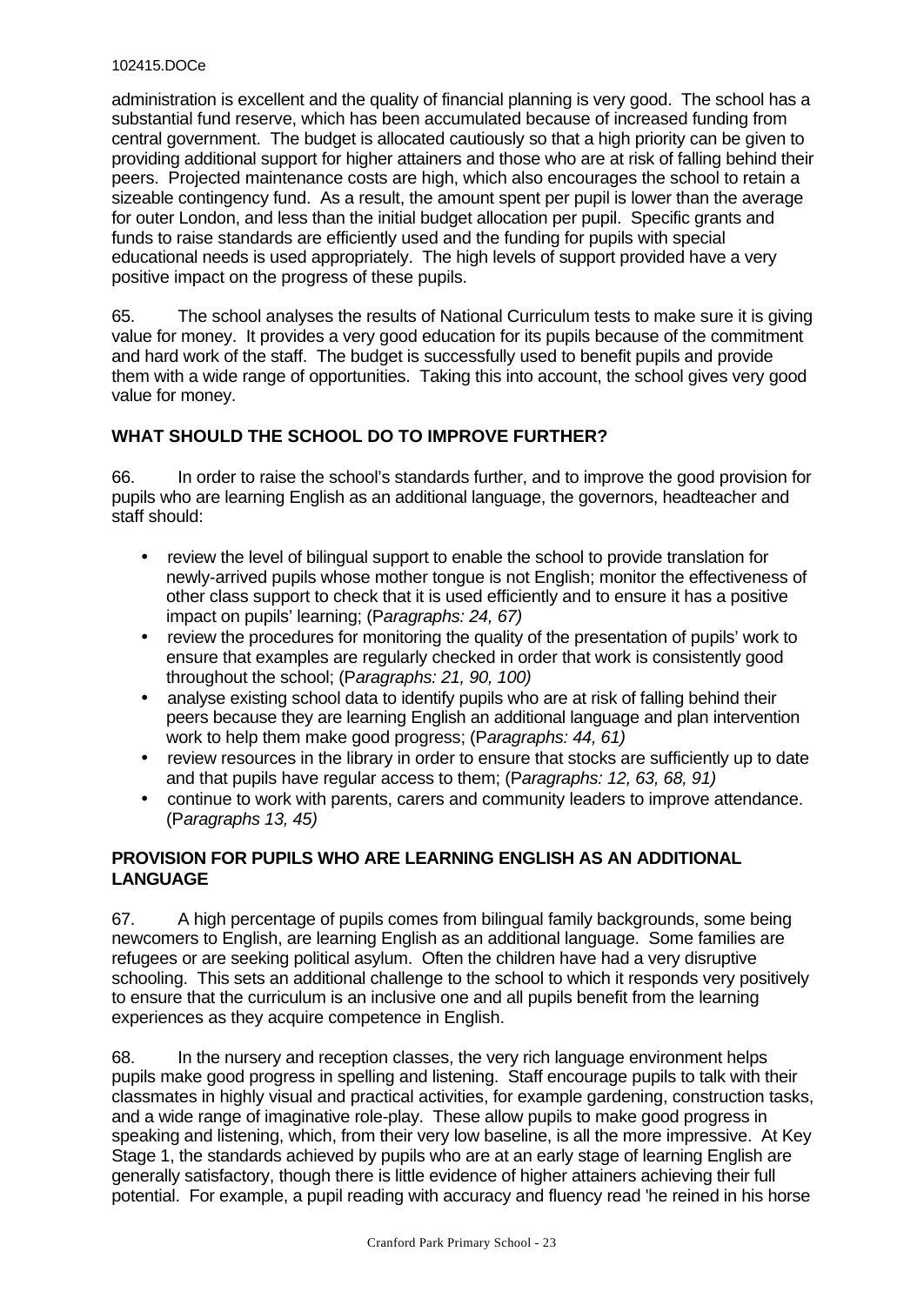and the tinkle of its harness died.' He found it impossible to understand or deduce the meaning from picture or contextual clues. This more literary language would be difficult for any inexperienced reader but particularly so where the child has little access to this poetic language other than at school. Currently, many of the children are not reading widely enough from the school library, nor do they have access to the public library. This means that bilingual pupils have no opportunities to comprehend the more figurative and idiomatic language of fiction and the range of text types of non-fiction. This is true of writing too, where bilingual pupils need more help to extend their spelling strategies and written composition. The monitoring record is not used to identify children who are not making steady progress over time and will therefore not reach their full potential in reading and writing without additional support at this crucial stage. Currently, there is good liaison between the specialist and the class teacher of supported children. This is generally at the planning stage and there is little opportunity for partnership teaching which would not only benefit the bilingual pupils in class but would offer models of ways of working to other members of staff. In most lessons, very good use was made of the whiteboard to demonstrate calculation in numeracy and to help children understand the methodology. In another class, children were able to build up a chart on the overhead projector to help them classify words with 'ou' spelling into sound categories. Again, this is important for all pupils but essential practice for pupils who may not have the same sound system in their home language.

69. Collaborative learning is well established in the classroom, and this is extremely important where less experienced bilingual pupils are working alongside their Englishspeaking classmates, particularly where the language needed to complete the task is set in a meaningful context. Contrast can be seen with the higher levels of attainment achieved in maths, the more practical and visual elements of the numeracy curriculum allowing pupils to make better than expected progress. Clearly, pupils working alongside their English-speaking classmates on a practical activity can hear the language of the task in a highly contextualised situation. While it is not always as easy to provide a similar highly visual activity in English, many of the teachers work very hard to make the meanings of the task as clear as possible.

70. Teachers explain tasks well, check pupils' understanding and use very good questioning techniques to allow them to develop their understanding progressively. For example in a lesson where children were talking about the setting of a story, one bilingual pupil had clearly understood the setting to be one of the characters in the story. The teacher was able to identify this misunderstanding and explain fully until the child understood. In another the chosen text was made more humorous because of the main character's misunderstanding of a situation. This irony at the heart of the story was very difficult for pupils who not only had to read at surface level but also had to understand beyond the literal to get at the heart of the stories. Teachers in parallel classes spent time helping all pupils to understand and to decide whether the highly implausible text was real or a dream. Of course this is essential text level work for all pupils, but particularly important in a class with a high level of bilingual pupils. Support staff could help children become aware of this type of literary device and introduce the main ideas of the story in advance.

71. Higher standards in English at Key Stage 1 will be achieved through better support for those children who have difficulty in reading. This will require the use of learning support assistants who will focus particularly on the linguistic demands of the task. Many of the most effective approaches appropriate to multi-lingual classrooms were in evidence, for example in a lesson about 'Jim and the Beanstalk', the teacher had brought in a wig, a pair of glasses and some dentures to capture pupils' interest and to allow them to understand the meaning of the story as it unfolded.

72. The part-time Ethnic Minority Achievement Manager [EMA] monitors progress thoroughly, particularly of those pupils who are at an early stage in their language acquisition. She has provided enormous support for staff, including training. The headteacher and his deputy monitor the work in class, focusing not just on the implementation of the literacy hour but also on the progress of bilingual pupils in class. This is a good development. This has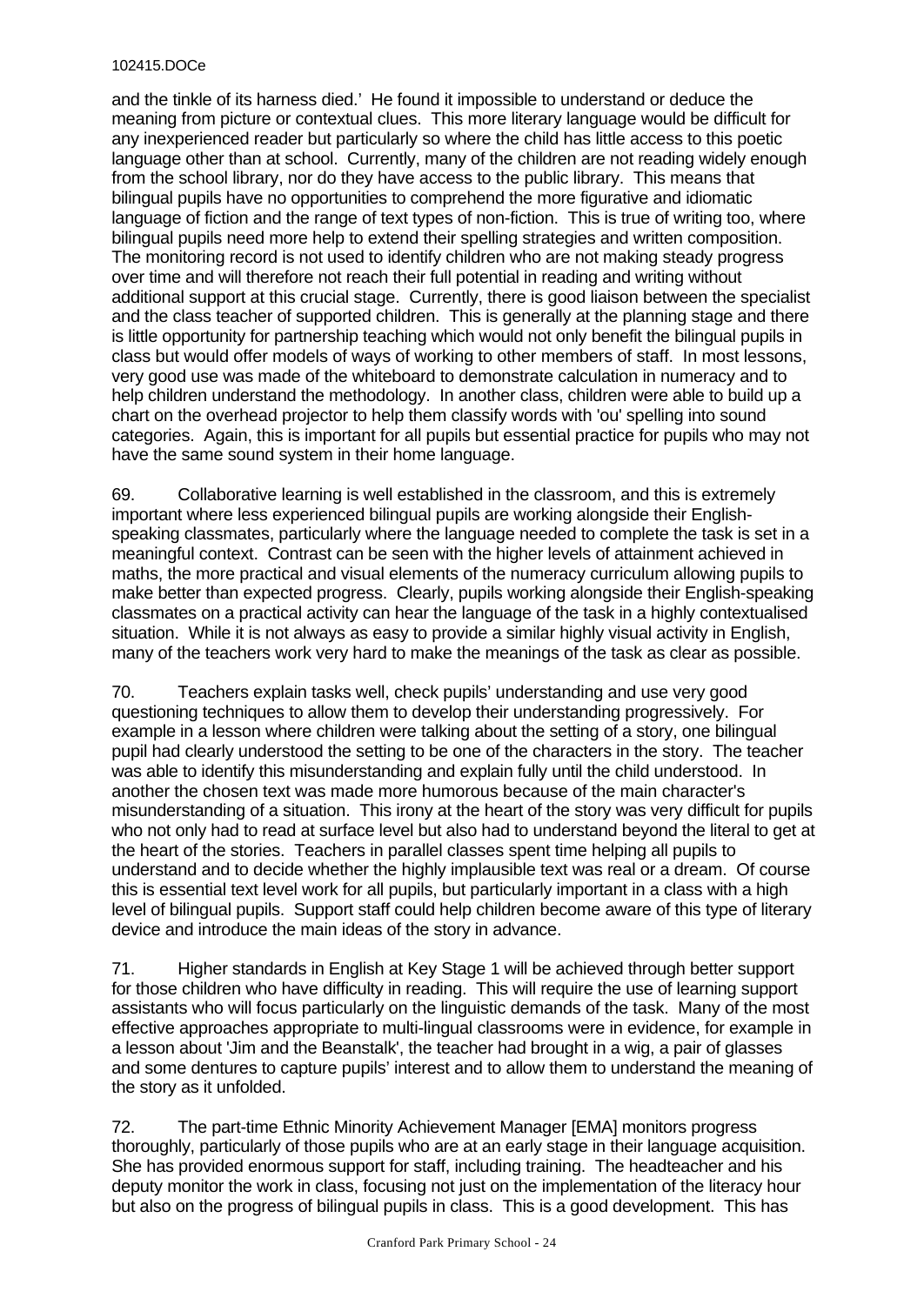allowed teachers to have some feedback on their teaching and on the provision for these particular pupils. The EMA Manager and the class teacher work together with groups and individual pupils. They set targets and keep detailed records to chart pupils' progress. Currently these are not always informing planning, and group target records are not consistently kept up to date. The co-ordinator has also undertaken to produce the English language acquisition targets for speaking and listening against National Curriculum English targets. This is a helpful resource for teachers, allowing them to see possibilities for development work in a multi-lingual classroom. The school is aware of the importance of providing bilingual pupils with clear access to meaning, and it is building up a good range of resources to set a more visual context for their learning. There are photographs, artefacts, maps and plans and enlarged texts for shared reading and writing activities, for example. The school is building up stories in different languages. This provision not only acknowledges pupils' full linguistic repertoire but also allows them to be introduced to the central ideas of stories so that later they can use their knowledge in class.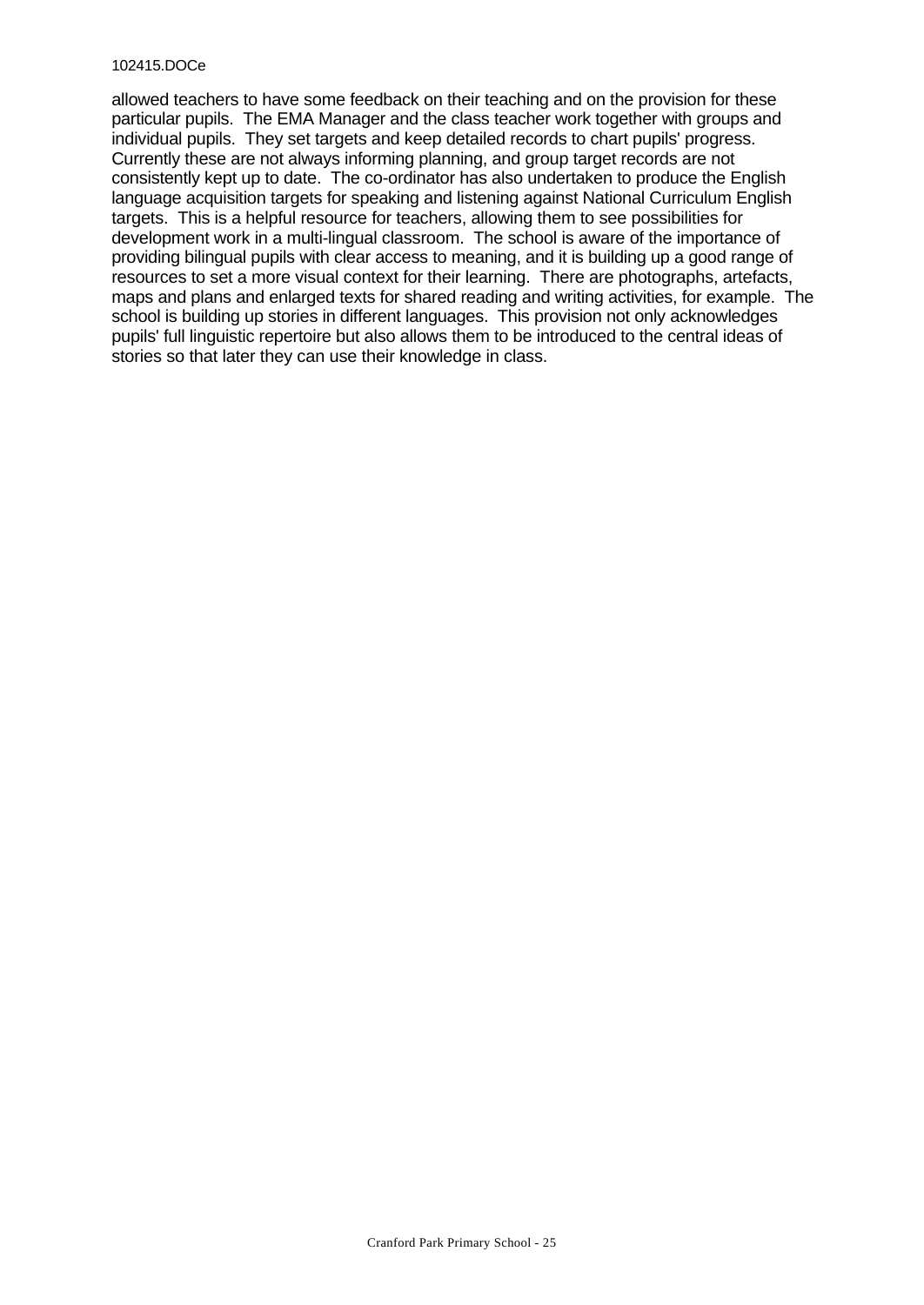# **PART C: SCHOOL DATA AND INDICATORS**

# *Summary of the sources of evidence for the inspection*

Number of lessons observed

Number of discussions with staff, governors, other adults and pupils

| 113 |  |
|-----|--|
| 28  |  |

## *Summary of teaching observed during the inspection*

| Excellent | Very good | Good |    | Satisfactory   Unsatisfactory | Poor | <b>Very Poor</b> |
|-----------|-----------|------|----|-------------------------------|------|------------------|
|           |           | 45   | റc |                               |      |                  |

*The table gives the percentage of teaching observed in each of the seven categories used to make judgements about lessons.*

### *Information about the school's pupils*

| Pupils on the school's roll                                           | Nurserv | $YR - Y6$ |
|-----------------------------------------------------------------------|---------|-----------|
| Number of pupils on the school's roll (FTE for part-time pupils)      | 60      | 641       |
| Number of full-time pupils known to be eligible for free school meals |         | 194       |

*FTE means full-time equivalent.*

| Special educational needs                                           | Nurserv | $YR - Y6$ |
|---------------------------------------------------------------------|---------|-----------|
| Number of pupils with statements of special educational needs       |         |           |
| Number of pupils on the school's special educational needs register | 13      | 207       |

| English as an additional language                       | No of pupils |
|---------------------------------------------------------|--------------|
| Number of pupils with English as an additional language | 340          |

| Pupil mobility in the last school year                                       |    |  |  |
|------------------------------------------------------------------------------|----|--|--|
| Pupils who joined the school other than at the usual time of first admission | 85 |  |  |
| Pupils who left the school other than at the usual time of leaving           | 80 |  |  |

#### *Attendance*

#### **Authorised absence Unauthorised absence**

|                           | %   |                           | %   |
|---------------------------|-----|---------------------------|-----|
| School data               | 6.5 | School data               | 0.6 |
| National comparative data | 5.2 | National comparative data | 0.5 |

*Both tables give the percentage of half days (sessions) missed through absence for the latest complete reporting year.*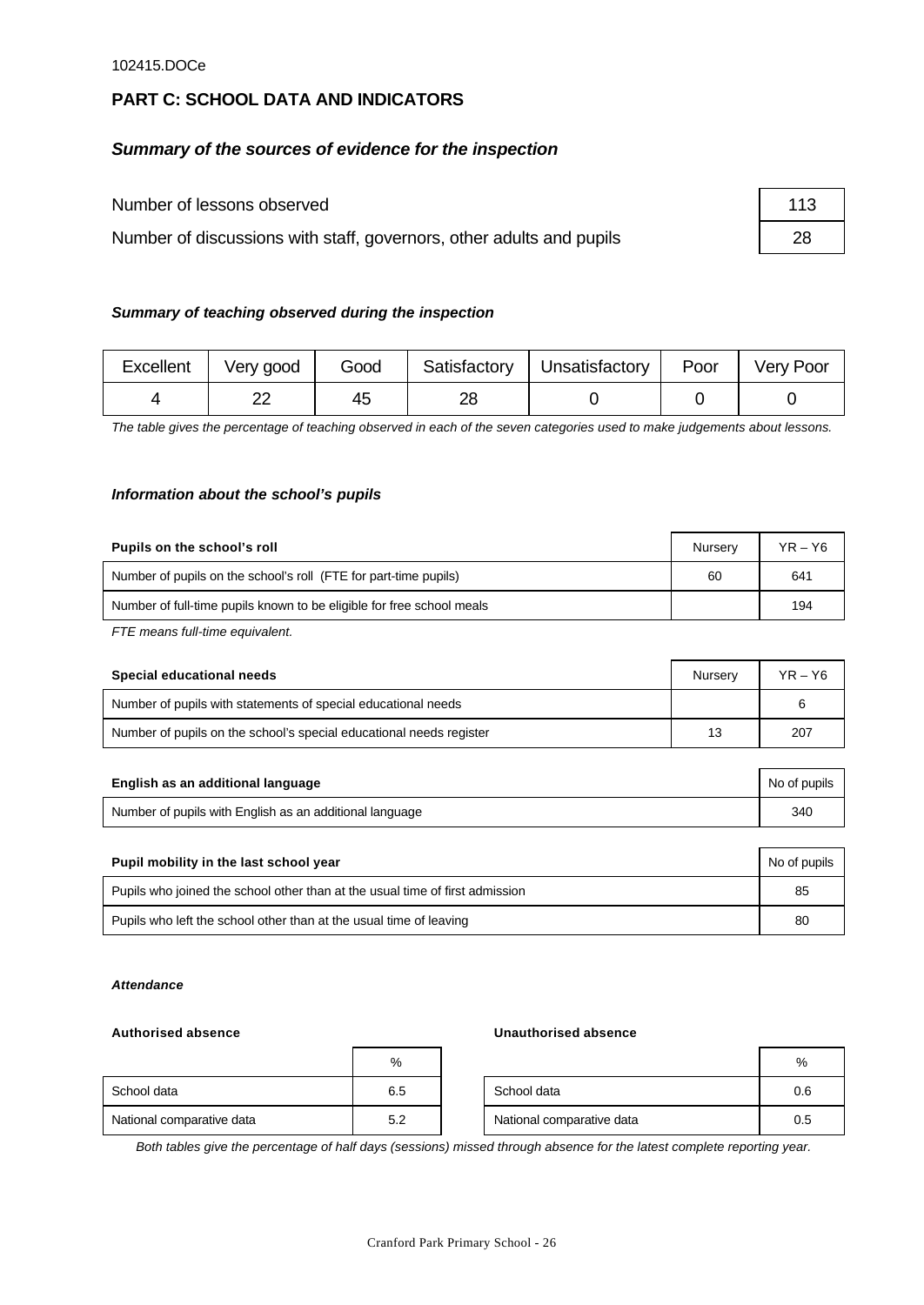#### *Attainment at the end of Key Stage 1*

|                                                                                        | Year        | <b>Boys</b> | Girls    | Total              |                    |  |
|----------------------------------------------------------------------------------------|-------------|-------------|----------|--------------------|--------------------|--|
| Number of registered pupils in final year of Key Stage 1 for the latest reporting year | 2000        | 50          | 42       | 92                 |                    |  |
|                                                                                        |             |             |          |                    |                    |  |
| <b>National Curriculum Test/Task Results</b><br>Reading                                |             |             |          | Writing            | <b>Mathematics</b> |  |
|                                                                                        | <b>Boys</b> | 36          | 39       |                    | 47                 |  |
| Numbers of pupils at NC level 2<br>and above                                           | Girls       | 32          | 37<br>33 |                    |                    |  |
|                                                                                        | Total       | 68          | 72<br>84 |                    |                    |  |
| Percentage of pupils                                                                   | School      | 74 (74)     |          | 78 (92)<br>91 (93) |                    |  |
| at NC level 2 or above                                                                 | National    | 83 (82)     |          | 84 (83)            | 90(87)             |  |

| <b>Teachers' Assessments</b>                 |             | English | <b>Mathematics</b> | <b>Science</b> |
|----------------------------------------------|-------------|---------|--------------------|----------------|
| Numbers of pupils at NC level 2<br>and above | <b>Boys</b> | 35      | 38                 | 38             |
|                                              | Girls       | 30      | 33                 | 33             |
|                                              | Total       | 65      | 71                 | 71             |
| Percentage of pupils                         | School      | 71 (79) | 77 (90)            | 77 (85)        |
| at NC level 2 or above                       | National    | 84 (82) | 88 (86)            | 88 (87)        |

*Percentages in brackets refer to the year before the latest reporting year.*

#### *Attainment at the end of Key Stage 2*

|                                                                                        | Year | Bovs | Girls     | $\tau$ otal |
|----------------------------------------------------------------------------------------|------|------|-----------|-------------|
| Number of registered pupils in final year of Key Stage 2 for the latest reporting year | 2000 | ےں   | r o<br>ےر | 84          |

| <b>National Curriculum Test/Task Results</b> |             | <b>English</b> | <b>Mathematics</b> | <b>Science</b> |
|----------------------------------------------|-------------|----------------|--------------------|----------------|
|                                              | <b>Boys</b> | 22             | 22                 | 29             |
| Numbers of pupils at NC level 4<br>and above | Girls       | 39             | 41                 | 45             |
|                                              | Total       | 61             | 63                 | 74             |
| Percentage of pupils                         | School      | 73 (80)        | 75 (71)            | 88 (91)        |
| at NC level 4 or above                       | National    | 75 (70)        | 72 (69)            | 85 (78)        |

| <b>Teachers' Assessments</b>                 |          | English | <b>Mathematics</b> | <b>Science</b> |
|----------------------------------------------|----------|---------|--------------------|----------------|
|                                              | Boys     | 18      | 19                 | 22             |
| Numbers of pupils at NC level 4<br>and above | Girls    | 33      | 39                 | 35             |
|                                              | Total    | 51      | 58                 | 57             |
| Percentage of pupils                         | School   | 61 (68) | 70 (70)            | 69 (77)        |
| at NC level 4 or above                       | National | 70 (68) | 72 (69)            | 79 (75)        |

*Percentages in brackets refer to the year before the latest reporting year.*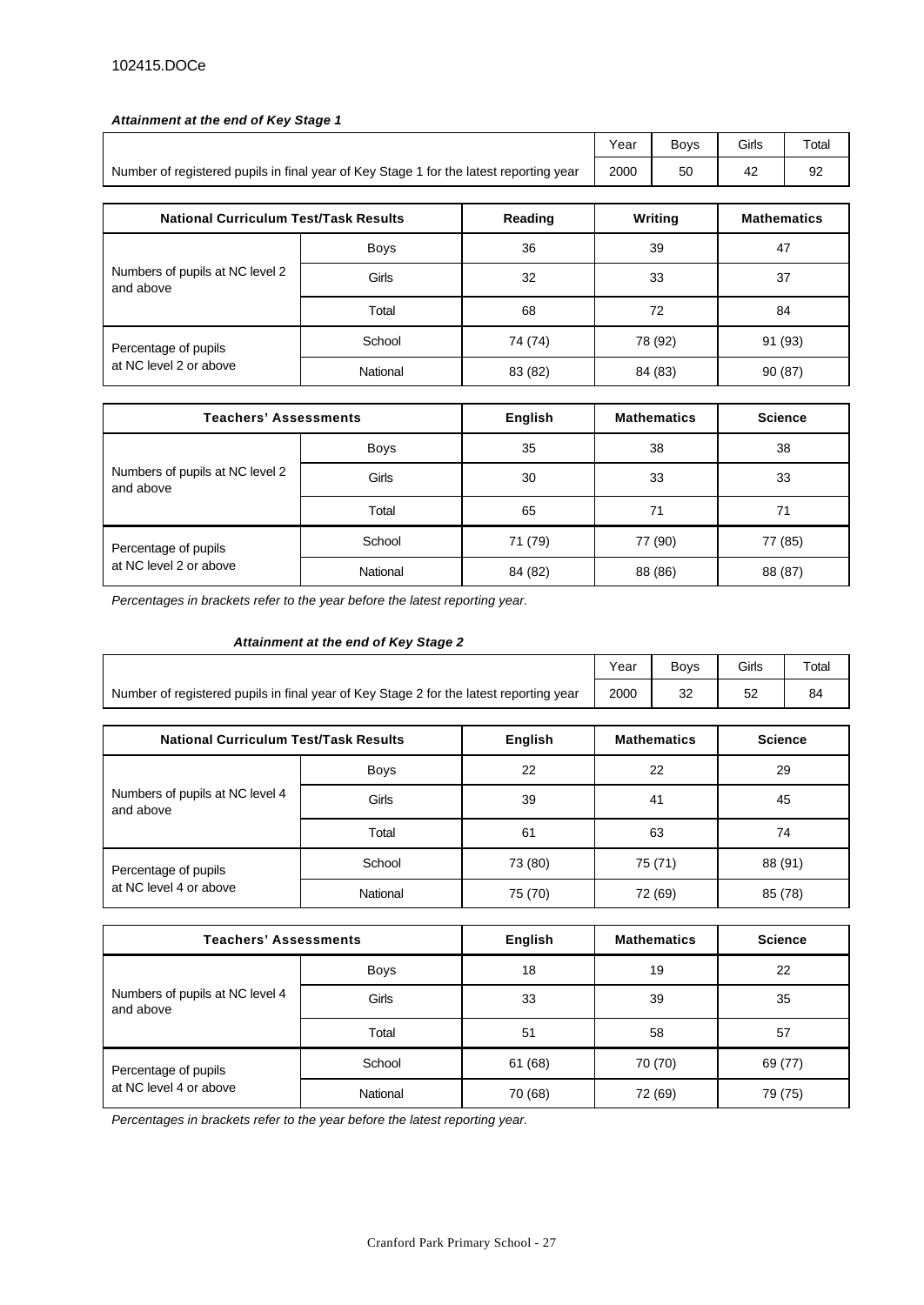|                                 | No of pupils |                              | Fixed period   | Perma |
|---------------------------------|--------------|------------------------------|----------------|-------|
| Black - Caribbean heritage      | 6            | Black - Caribbean heritage   | 0              | 0     |
| Black - African heritage        | 52           | Black - African heritage     | 0              | 0     |
| Black - other                   | 3            | $Black - other$              | 0              | 0     |
| Indian                          | 222          | Indian                       | 0              | 0     |
| Pakistani                       | 56           | Pakistani                    | 0              | 0     |
| Bangladeshi                     | 4            | Bangladeshi                  | 0              | 0     |
| Chinese                         | 0            | Chinese                      | 0              | 0     |
| White                           | 177          | White                        | $\overline{2}$ | 0     |
| Any other minority ethnic group | 26           | Other minority ethnic groups | 0              | 0     |

*This table refers to pupils of compulsory school age only.*

#### **Qualified teachers and classes: YR – Y6**

| Total number of qualified teachers (FTE) | 23   | Financial year | 2000 |
|------------------------------------------|------|----------------|------|
| Number of pupils per qualified teacher   | 22.1 |                |      |
| Average class size                       | 29.1 |                |      |

#### **Education support staff: YR - Y6**

| Total number of education support staff | 26  |
|-----------------------------------------|-----|
| Total aggregate hours worked per week   | 463 |

#### **Qualified teachers and support staff: nursery**

| Total number of qualified teachers (FTE) |        |
|------------------------------------------|--------|
| Number of pupils per qualified teacher   | 30     |
|                                          |        |
| Total number of education support staff  |        |
| Total aggregate hours worked per week    | 202.75 |
|                                          |        |
| Number of pupils per FTE adult           | 7.5    |

*FTE means full-time equivalent.*

#### *Ethnic background of pupils Exclusions in the last school year*

| No of pupils |                              | Fixed period   | Permanent |
|--------------|------------------------------|----------------|-----------|
| 6            | Black - Caribbean heritage   | 0              | 0         |
| 52           | Black - African heritage     | 0              | 0         |
| 3            | $Black - other$              | 0              | Ω         |
| 222          | Indian                       | 0              | 0         |
| 56           | Pakistani                    | 0              | 0         |
| 4            | Bangladeshi                  | 0              | Ω         |
| 0            | Chinese                      | $\Omega$       | ი         |
| 177          | White                        | $\overline{2}$ | 0         |
| 26           | Other minority ethnic groups | 0              |           |

*This table gives the number of exclusions of pupils of compulsory school age, which may be different from the number of pupils excluded.*

#### *Teachers and classes Financial information*

| Financial year | 2000 |
|----------------|------|
|----------------|------|

| Average class size                      | 29.1 |                                            | £         |
|-----------------------------------------|------|--------------------------------------------|-----------|
|                                         |      | Total income                               | 1,346,737 |
| Education support staff: YR - Y6        |      | Total expenditure                          | 1,280,767 |
| Total number of education support staff | 26   | Expenditure per pupil                      | 1.906     |
| Total aggregate hours worked per week   | 463  | Balance brought forward from previous year | 65.542    |
|                                         |      | Balance carried forward to next year       | 131,512   |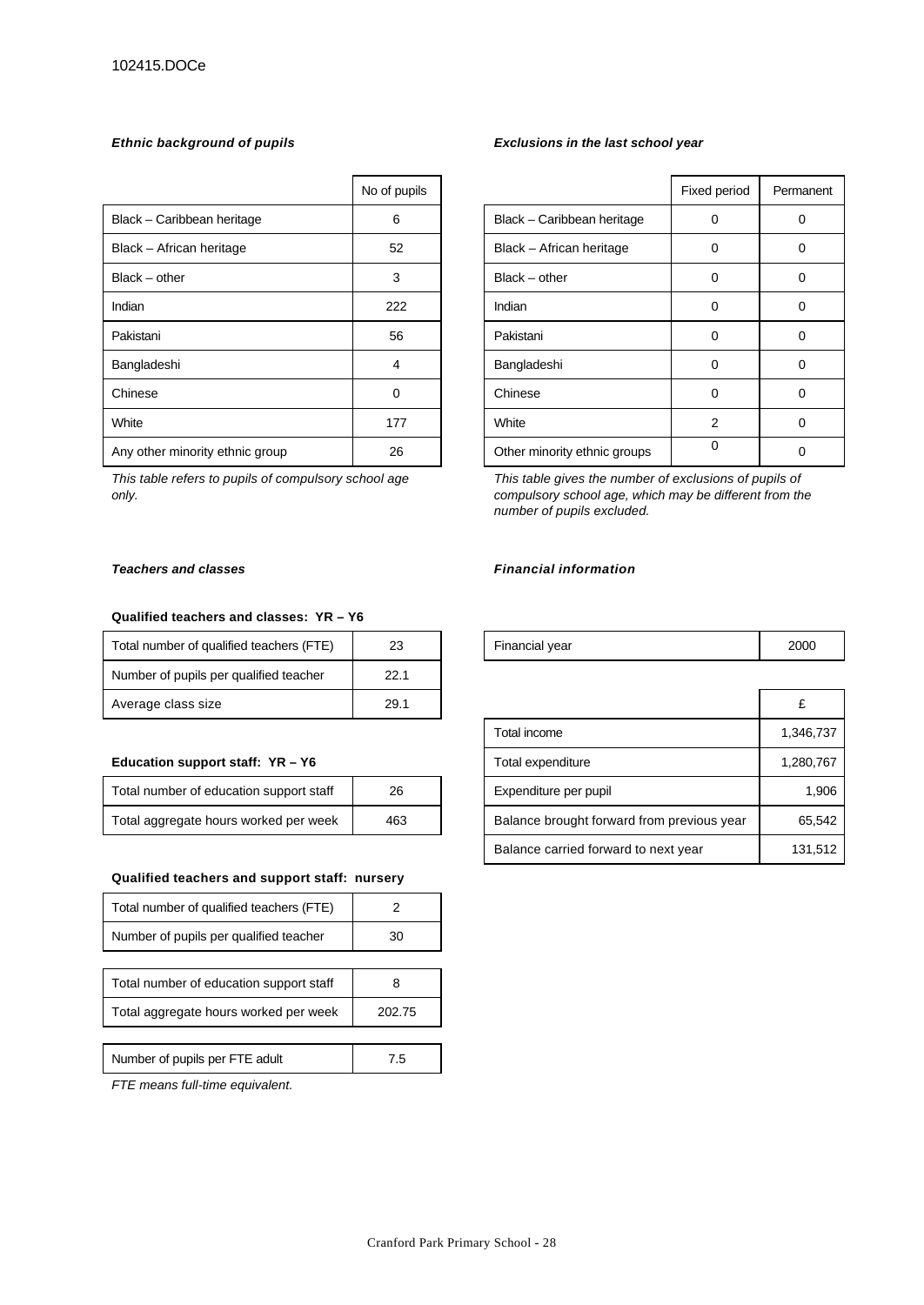## *Results of the survey of parents and carers*

**Questionnaire return rate**

|                                          | Number of questionnaires sent out |                  |                                   |                      | 701           |  |
|------------------------------------------|-----------------------------------|------------------|-----------------------------------|----------------------|---------------|--|
|                                          |                                   |                  | Number of questionnaires returned |                      | 115           |  |
| Percentage of responses in each category |                                   |                  |                                   |                      |               |  |
|                                          | Strongly<br>agree                 | Tend to<br>agree | Tend to<br>disagree               | Strongly<br>disagree | Don't<br>know |  |

#### **Other issues raised by parents**

- **•** Parents value the school council
- The early years provision is a credit to the school

|                                                                                       | Strongly<br>agree | Tend to<br>agree | Tend to<br>disagree | Strongly<br>disagree | Don't<br>know  |
|---------------------------------------------------------------------------------------|-------------------|------------------|---------------------|----------------------|----------------|
| My child likes school.                                                                | 72                | 23               | $\overline{2}$      | $\overline{2}$       | $\mathbf{1}$   |
| My child is making good progress in school.                                           | 62                | 37               | $\overline{2}$      | 0                    | $\mathbf{1}$   |
| Behaviour in the school is good.                                                      | 50                | 39               | 4                   | 1                    | 5              |
| My child gets the right amount of work to do at<br>home.                              | 49                | 36               | 10                  | 3                    | $\overline{2}$ |
| The teaching is good.                                                                 | 70                | 28               | 2                   | $\mathbf 1$          | 0              |
| I am kept well informed about how my child is<br>getting on.                          | 62                | 32               | 4                   | $\overline{2}$       | $\Omega$       |
| I would feel comfortable about approaching the<br>school with questions or a problem. | 74                | 21               | $\overline{2}$      | 0                    | 3              |
| The school expects my child to work hard and<br>achieve his or her best.              | 76                | 23               | 1                   | 0                    | $\mathbf{1}$   |
| The school works closely with parents.                                                | 63                | 33               | 3                   | $\Omega$             | 2              |
| The school is well led and managed.                                                   | 63                | 31               | 4                   | $\Omega$             | 1              |
| The school is helping my child become mature and<br>responsible.                      | 58                | 37               | 2                   | $\Omega$             | 3              |
| The school provides an interesting range of<br>activities outside lessons.            | 31                | 37               | 14                  | 3                    | 15             |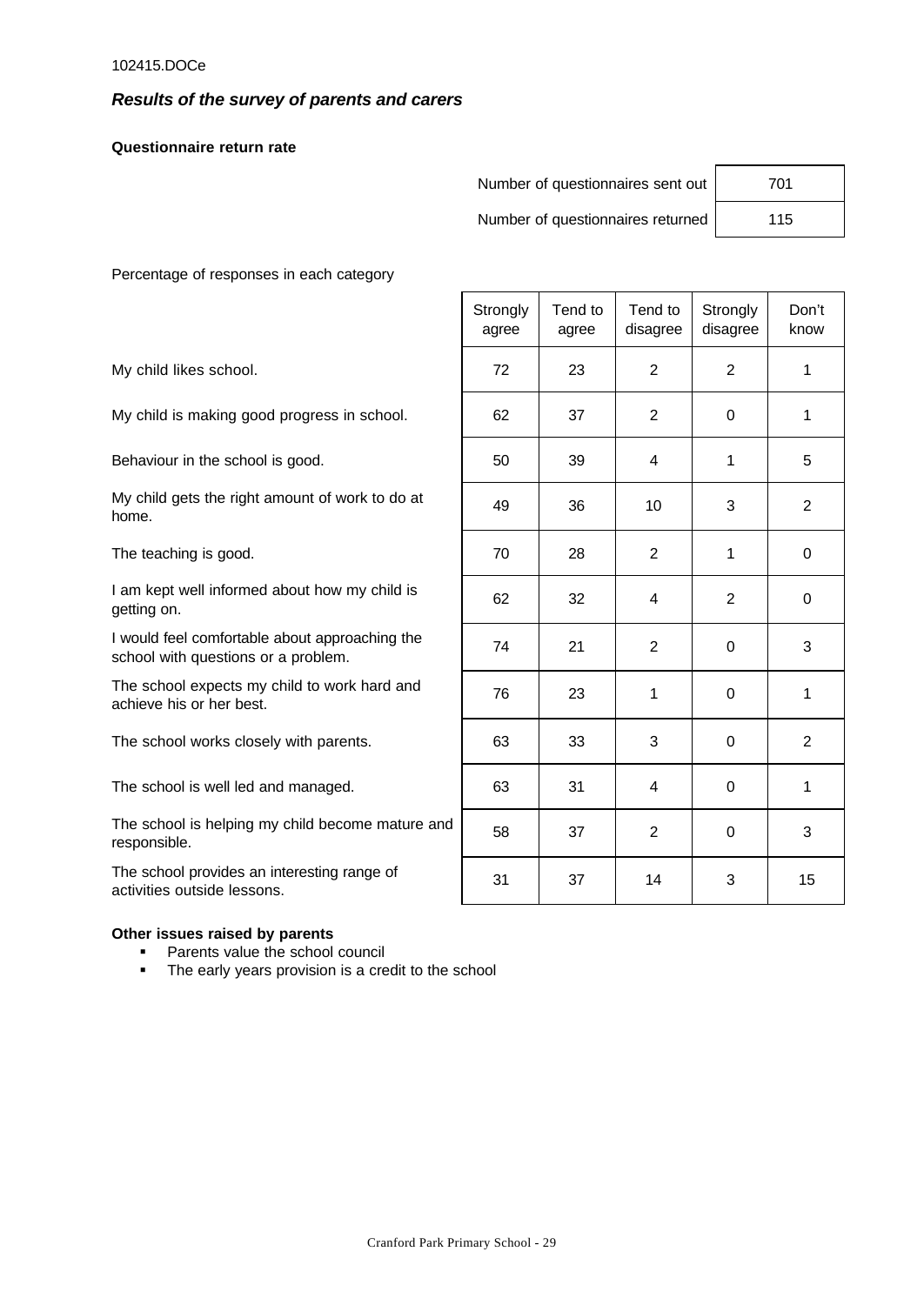# **PART D: THE STANDARDS AND QUALITY OF TEACHING IN AREAS OF THE CURRICULUM, SUBJECTS AND COURSES**

# **AREAS OF LEARNING FOR CHILDREN IN THE FOUNDATION STAGE**

73. There have been considerable changes to the provision for children in the foundation stage since the previous inspection. Since September 1999, the school has admitted children to the reception classes during the year in which they become five. Consequently, younger children aged three are now admitted to the nursery for either a morning or afternoon session. This has required changes to the organisation and curriculum of the nursery and reception classes. Children get a very good start to their education in the nursery. They enter the nursery from a wide variety of backgrounds, with many at an early stage in their ability to communicate in English, and as a result their speaking and language skills are varied. A significant number of children in the nursery have very limited social skills. The well-planned curriculum, in the nursery and reception classes, gives children a wide range of relevant experiences. This together with the consistently good teaching helps them to make good gains in their learning. Staff get to know the children well and ensure that the focused activities are well matched to their individual learning needs. This is especially significant in ensuring good progress for children with special educational needs or English as an additional language. By the time they are ready to start in Year 1, the majority of the children achieve well and are likely to attain the early learning goals in personal, social and emotional development, knowledge and understanding of the world and in their physical and creative development. In communication, language and literacy and mathematical development their attainment is below expectations.

# **Personal, social and emotional development**

74. Nearly all the children enter the nursery class with immature personal and social development; many, for example, have had little experience of playing with other children of their own age. By the time they leave the reception class, they are achieving the early learning goals in this area. This shows very good achievement and reflects the skilful teaching where children are constantly encouraged to feel confident about what they can achieve. Children in the nursery settle quickly in their new surroundings and very quickly begin to explore the variety of activities on offer. Children are given good opportunities to play and work together and adult support is given when needed to encourage them to take turns, share and to show consideration for others. Members of staff have a very consistent approach to encouraging good behaviour, and very good use is made of praise. In the nursery and reception classes, children show interest in the experiences provided for them and increasing independence in selecting and carrying out the activities. There are many children in the nursery who show anti-social behaviour while at play, particularly while outdoors. However, with the firm but gentle response of all adults and the consistent boundaries set, the children learn how to consider the consequences of their actions for themselves. There is a good balance between activities that are directed by staff and those that children choose for themselves. When given the opportunity, children confidently select what they are going to do and many concentrate for acceptable periods of time without adult supervision. By the time the children enter the reception classes, most understand what is right and wrong and play and work together well. They settle quickly to the more structured activities, such as literacy and numeracy, and show ability to concentrate for appropriate periods of time. The children are enthusiastic about their learning, both in the nursery and the reception year.

# **Communication, language and literacy**

75. On entry to the nursery, a significant number of children cannot speak English and use gestures such as nods and shakes of the head to communicate their feelings. They answer questions with simple familiar words. Very few children construct simple sentences. From this slow start, their rate of progress is good so that, by the time the children come to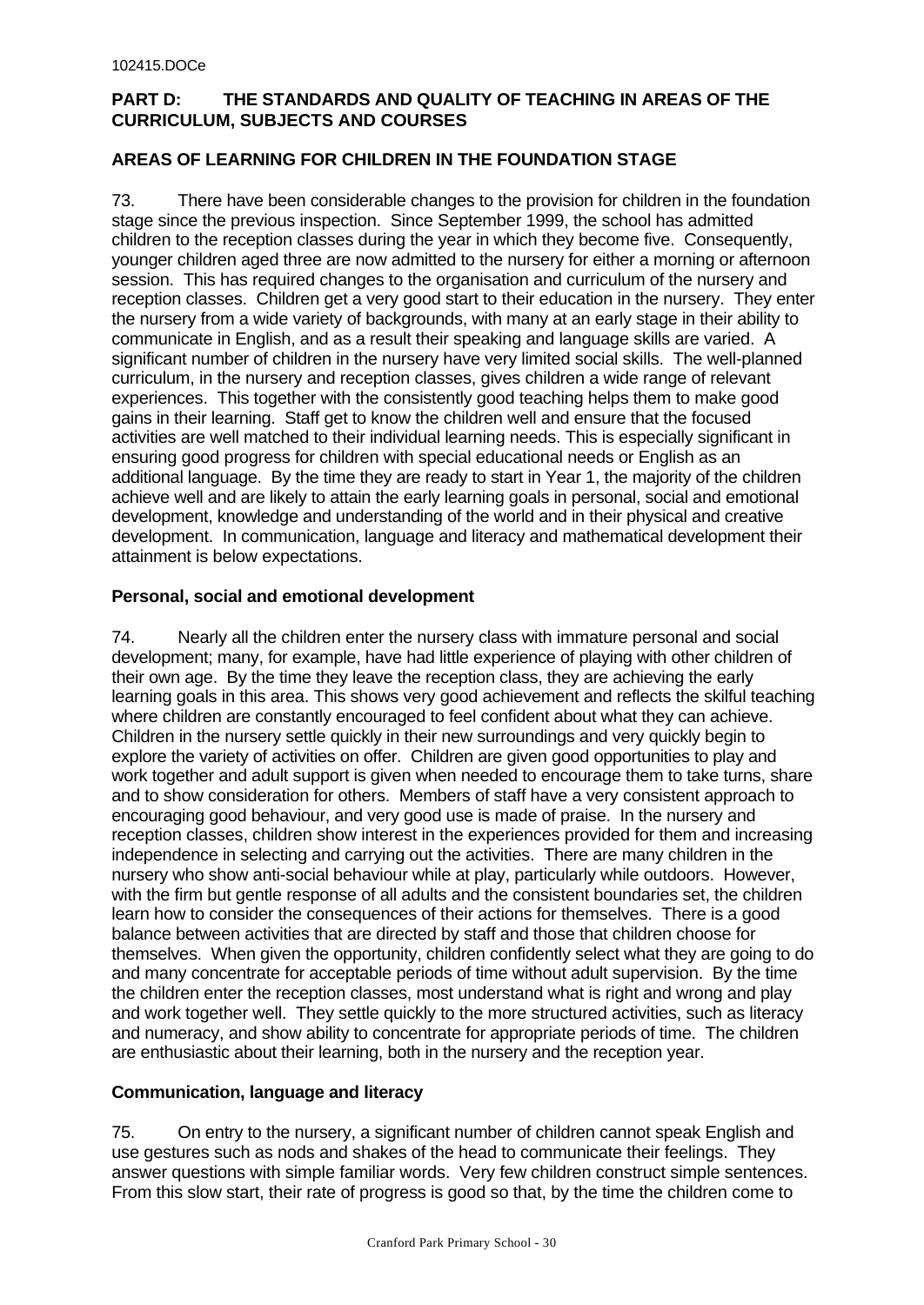the end of the reception year, many are approaching the recommended early learning goals in areas such their knowledge of letter sounds and reading. However, for many children their speaking and writing skills are below expectations by the time they enter Year 1. Throughout all the areas of learning, the nursery and reception teachers, nursery nurses and learning support assistants talk to the children individually and in groups to develop the knowledge and skills necessary to communicate effectively. They show children that they value their efforts at communicating. Activities are planned which encourage children to give verbal responses to questions and also to extend their vocabulary. For example, as part of their literacy work in the reception classes, children are learning the names of different ingredients and tools needed for making pizzas, and the actions needed to make them, such as grating the cheese and rolling the dough. Adults join in role-play activities to extend children's ideas and to develop their language. Children join these activities with enthusiasm. For example, in the nursery they buy and sell products from the 'Garden Centre and Flower Shop' and in reception re-enact the roles of customers and staff in 'Mrs. Wobbles Café'. Both in the nursery and reception classes, the children's interest in language is reinforced well through stories, rhymes and action songs that require them to experiment with words. Most children learn to listen attentively and in the reception classes become more confident in their use of a growing vocabulary when participating in discussions. All children enjoy listening to stories and readily share books with adults. Children in the reception classes quickly learn to hear and say the initial sound in words and that print carries meaning by using the words on the 'word wall' to help them with their writing. Books are well displayed and all adults find opportunities to tell and read stories to the children and help them to acquire the concept of a word by using labels and pointing them out in the environment and text.

76. Elements of the National Literacy Framework are introduced gradually in the reception classes and well used by teachers to meet the needs of the children. A good understanding of letter sounds is developed through the use of a commercially produced scheme, and many children can name and sound letters of the alphabet. Children are provided with many opportunities to write for different purposes whatever their stage of development. Supplies of paper, pencils and crayons are readily available for children to use, both in the nursery and reception classes. Although older children in the reception classes are beginning to successfully use their knowledge of letter sounds when they try to write unaided, many are still at the early stages of ascribing meanings to marks and find it difficult to form recognisable letters.

# **Mathematical development**

77. Children's mathematical abilities are very varied when they start in the nursery, and many have difficulties in using and understanding the vocabulary associated with practical mathematics. Consequently, many children are unlikely to reach the expected standards by the time they enter Year 1. However, in numeracy, many children in the reception year have gained sufficient knowledge to count and add two numbers when solving problems that involve up to ten objects. Good teaching in the nursery and reception classes helps all children to extend their knowledge and understanding and achieve well. In the nursery, good use is made of opportunities in a wide variety of activities to consolidate and extend mathematical skills. For example, a good variety of songs are used to reinforce counting to five and back, such as 'Five Golden Daffodils'. The children are provided with a wide range of practical experiences such as building with bricks, printing simple patterns, counting games, and sand and water play. The more formal activities for mathematics are effectively introduced to the children in the reception class through the framework for teaching numeracy. This area of learning is well taught and, although attainment in mathematics is below expectations by the end of reception, the children make good progress in their number recognition. Most children are beginning to count to 10 and are familiar with the term 'add'. The higher achieving children can say what 'one more' is and relate subtraction to 'taking away' when playing a game. Most children name the simple shapes of triangle, circle, square and rectangle and can recreate a repeating pattern with two colours. However, for many children their use and understanding of mathematical language such as 'more' or 'less' to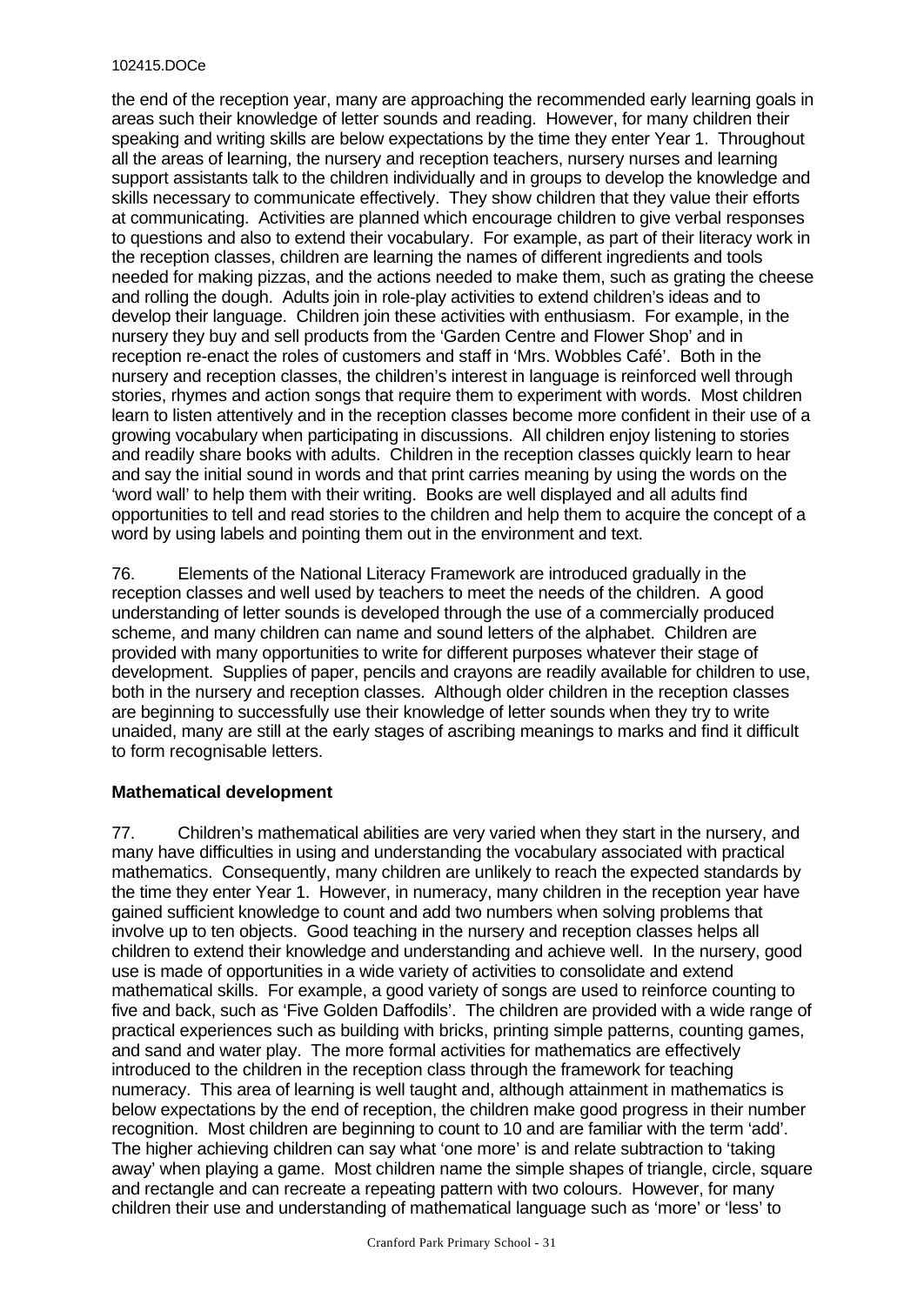compare two numbers, or the use of everyday words such as 'before' and 'after' to describe position, are below expectations for their age. The work is well planned in the nursery and reception classes, and children are encouraged to see mathematics all around them and develop their mathematical ideas through play situations, as in a 'Flower Shop' or 'Mrs Wobbles Café', when for example they handle money. Classrooms are also used effectively to display numbers and give sorting and counting opportunities.

# **Knowledge and understanding of the world**

78. Although most children in the nursery show curiosity in their surroundings, many need encouragement to explore, investigate and ask questions. The good curriculum offers them a wide range of experiences to extend their knowledge of the world around them. Activities are well planned to enable children to explore aspects of the environment and to relate the work to their own experiences. Discussion forms an important part of the work and children are encouraged to be observant and describe what they see. For example, in the nursery the children have been planting and observing the growth of seeds and plants. They learn that plants need water and sun to help them grow, and that tadpoles change into frogs. In the reception classes, children build on this. With support, they investigate different materials by using their senses. A good range of materials is provided for collage work so that the children have the experience of handling different textures. Staff support children well in investigating their immediate surroundings and provide them with many worthwhile visits, not only within the local area, but further afield to places such as a garden centre and Heathrow Airport. Visitors such as the road safety officer and a representative from the Automobile Association are invited into the nursery to help children understand how to be safe on the roads and to recognise road signs. In the reception classes, children develop an appropriate understanding of their own environment, draw a road map entitled, 'What do we see on the way to school?' and draw pictures of how they come to school. They find out about past events in their own lives and change over time by looking at photographs of themselves as babies, toddlers and school children. A wide range of construction toys and materials are provided for the children to explore and use their skills to make models.

79. Children in the nursery show good 'making' skills and, by the time they enter the reception classes, have developed a good sense of how things join together and make imaginative models of such things as a chair for a soft toy and musical instruments. Children learn to operate the computer confidently using the mouse to select items they want. They are given adult help as required. The programs give good opportunities for children to develop and reinforce their skills in a variety of areas. Careful consideration is given to supporting children and deepening their knowledge of the wide range of cultures and religions that are represented in the school, through listening to different stories and by providing resources in role-play that reflect a variety of cultures. The quality of teaching overall is good, lessons are planned well and all adults use good questioning skills to develop children's knowledge and understanding.

# **Physical development**

80. Children in the nursery achieve broadly what is expected for children of this age. They show increasing control and skills when using the wheeled toys outdoors and develop an awareness of space around them. There is a large safe outside play area attached to the nursery which provides a good amount of challenge to enable all children to gain confidence and extend their skills, for example in running, jumping, climbing and balancing. In the nursery, the time outdoors is very well planned as part of the everyday activities provided for the children and, although in general it is a time of free choice, the planned opportunities support the good progress children make in the development of their physical development. In the reception classes, children's physical development is in line with expectations for their age and they continue to make good progress. Although the children do not have their own designated play area outside, staff have introduced an alternative arrangement to ensure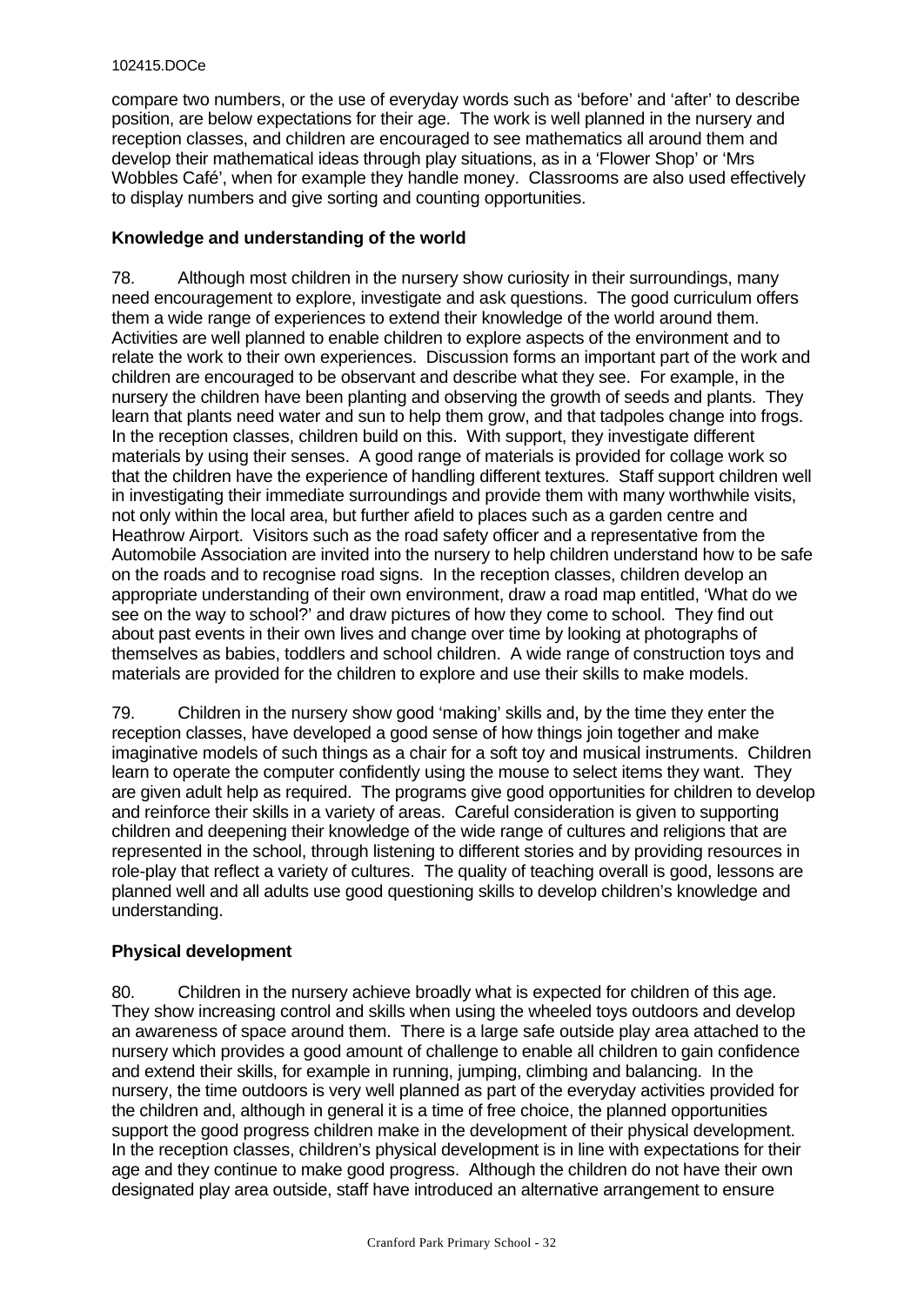children have a suitable planned period of outdoor play. They also join the older children in the school playground at break times and have physical education lessons in the school hall. In the reception year, children show that they can move with confidence and increasing control on the small apparatus by travelling on different parts of their body in different ways. Good opportunities are provided for the children to develop their finer manipulative skills in both the nursery and reception year, for example, in cutting and sticking paper to make pictures, modelling with scrap materials, threading beads and using different tools for painting. They are also provided with an appropriate range of modelling materials such as play dough. Consequently, by the end of reception, the children demonstrate increasing skill and control in the use of scissors, construction sets and puzzles.

# **Creative development**

81. A good range of activities with well-focused adult support and encouragement mean that children make good gains in learning and most reach the standards expected. Children start from a fairly basic level of skill when they enter the nursery and make good progress through a wide range of experiences in art, music, story making and imaginative play. The children play alongside others who are engaged in the same theme and use props and resources with imaginative skill. For example, during their outdoor play children in the nursery act out the role of a 'lollipop' warden by controlling the 'traffic' and directing other children across the zebra crossing. Adults enthusiastically join in role-play activities and help children to develop their ideas and gain confidence. Children use paint imaginatively and print with different objects such as peppers and their hands and feet to create attractive pictures. They learn to use crayons and pastels skilfully to produce some realistic self-portraits and detailed observational drawings of flowers. In the nursery and reception classes, children create interesting collages using a wide range of well-chosen resources such as fabric, different papers, sequins and pasta. Many children enjoy playing with toys to act out their own stories and show great pleasure when singing nursery rhymes and action songs together. The nursery and reception classrooms provide a stimulating environment for children to work in and this aspect of learning is very well supported by the sensitive intervention of all adults.

# **ENGLISH**

82. In National Curriculum tests in 2000 in English, seven year old pupils attained below average standards when compared with schools nationally. Their results were closer to average in reading and below in writing when compared with schools similar to Cranford Park Primary. Test results for 11-year-olds for 2000 show pupils are broadly in line when compared with schools nationally and slightly above average when compared with similar schools. Inspection evidence indicates that standards across the school are satisfactory and that pupils make good progress at Key Stage 1 and very good progress at Key Stage 2. In the last inspection in 1997, the standards were similar but pupils were not making as much progress. The National Literacy Strategy and the work that the school is doing on assessment and target-setting have contributed to this improvement in standards, particularly by the end of the Year 6. Pupils with special educational needs make satisfactory progress, and are well supported.

83. Standards in speaking and listening are good overall. Though pupils who are learning English as an additional language do not communicate their ideas well, they listen carefully to their teacher and classmates and contribute to the discussions that are a central part of the English curriculum. In Year 2, pupils listen to stories with great pleasure and they anticipate dramatic developments with good judgements. For example in the story 'The Bear' pupils realised the trouble the boy was in when his friend, the polar bear, fell asleep on his parents' bed. In another story, 'Jim and the Beanstalk', pupils rightly judged the giant to be lazy since he got Jim to do all his errands. Higher attaining pupils also understood the implication for Jim of the giant getting new teeth. They discussed the sentence in the story where the giant says, "I like fried boys on toast for supper." Pupils in Year 6 were able to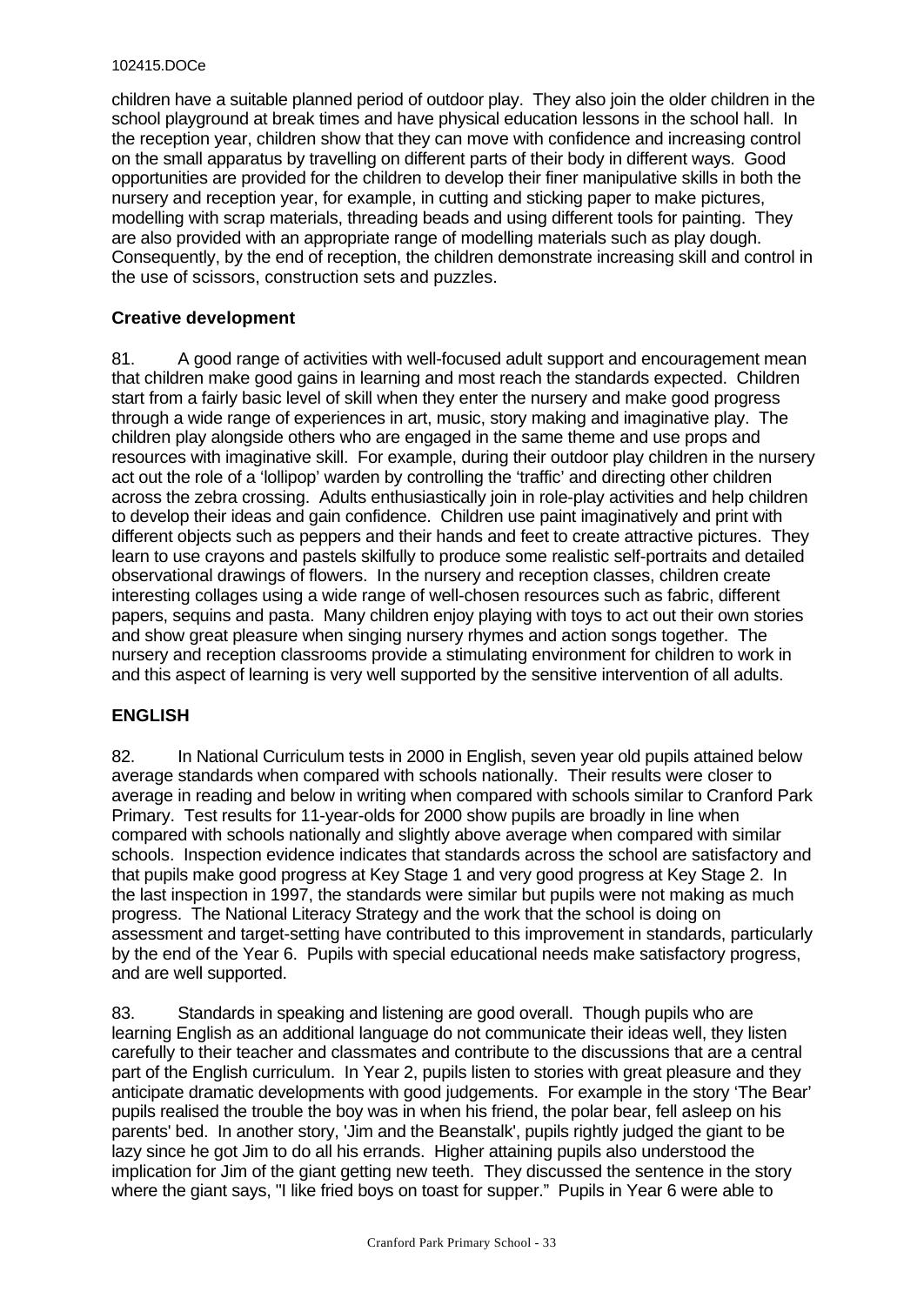demonstrate their knowledge of simile and metaphor, using textual detail to argue a case that 'frozen jaw of winter' was correctly identified as a metaphor and not an example of personification because of a later reference in the poem to 'claws'. In the same lesson they discussed the reason why the poet described the arrival of spring as a struggle between the two seasons to overcome winter's dominance.

84. By the time pupils are 11, many reach satisfactory standards in reading. Most love reading and they read with expression, fluency and accuracy. They begin to hold strong views about what they like and do not like to read, and higher attaining pupils read from a wide range of books, including non-fiction as well as fiction. Most children can recognise and use a contents page and index. However, many children have difficulties comprehending the meaning of the text. It is this difficulty which highlights the challenge for children learning to read in a language other than their home language. Many have little opportunity to read widely nor many opportunities to hear the more figurative and idiomatic language of literature in their home settings. Generally, pupils do not have enough practice in reading to help them build up a wide sight vocabulary. Direct assistance with reading, when available, is very effective, particularly in the shared and directed activities of the literacy hour, but many pupils who can read words accurately have only a weak grasp of vocabulary and meaning.

85. Writing standards are satisfactory overall, though there was little evidence of higher attainers realising their potential in the youngest classes. This is due to the high percentage of pupils who are at an early stage of learning English. Pupils are able to compose sentences with effective use of literary devices, for example similes. They are using writing for a range of purposes, for example younger pupils wrote a letter of apology from Goldilocks to the Three Bears and Year 6 pupils demonstrated their ability to write a formal letter to oppose the building of a council tip on parkland. They understand the importance of persuasion in such a task. In the lesson, they planned their arguments well, ranked them in order of importance and used the conventions of formal letters, including 're:' to engage the interest of the implied reader. Pupils understood that persuasion rather than aggressive bullying would have more effect. They also understood the function of a rhetorical question, for example, 'How would you like a smelly council dump next to your house?' Pupils are taught a cursive handwriting style from the reception class onwards, but the high standards they achieve in their handwriting practice books is not always evident in general workbooks.

86. In Year 6, pupils were considering alternative ways of opening a letter of complaint. The teacher had written a number of sentences on the whiteboard to help them make their decision. By writing the different openings, pupils were able to reflect on the two or three versions before deciding on the best option. This was very beneficial for bilingual pupils who would have greater difficulty holding the alternatives in their heads as they tried to identify the subtle nuances of each option. In this way, pupils are also learning how to make critical choices as writers, understanding not only the detail of the communication but also its impact on the reader. Younger pupils also consider alternative endings to stories, for example in Oscar Wilde' s 'The Happy Prince', one pupil thought the Happy Prince's goodness should fall into the swallow and bring him back to life. Pupils are beginning to understand the power a writer has of making things happen. Spelling in books is often unsatisfactory, at first and second draft stages. For example, where pupils are required to describe their favourite characters in their book at least the words 'favourite' and 'character' should be correctly spelt. In some books, children repeated their misspellings several times in one piece of writing, which means they remember the wrong spelling rather than practise the correct one. In many instances, spellings show that pupils know their letter sounds, for instance writing "favrot chactee' (favourite character) and "gint' and "gains' (giant). Pupils of all ages are not using key vocabulary lists where they are available to improve the quality of their writing. It also appears that pupils are not expected to correct spellings or to build up their own spelling log to learn individual words.

87. By the time pupils are 11, they use punctuation more confidently within the sentence to indicate possession and expression. They use brackets to communicate at a more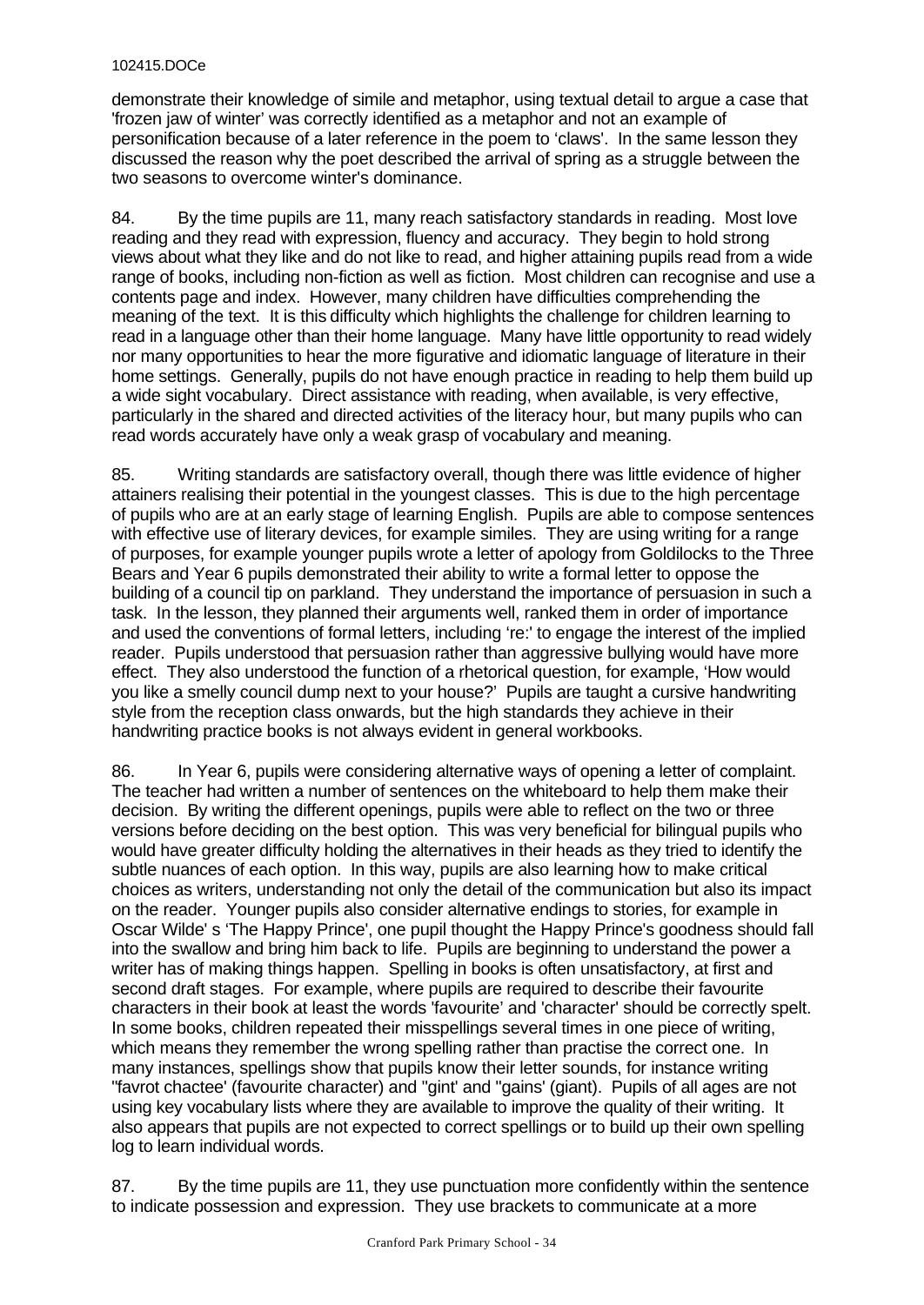personal level, and use authors' techniques to bring drama to their writing, for example the use of repetition and a row of dots to build up suspense.

88. The quality of teaching in English is generally good, with some lessons very good and excellent. No English lesson was unsatisfactory. Teachers' knowledge of the National Literacy Strategy and its teaching framework is strong, with very good planning and good use of resources used to achieve lesson objectives. There are many signs of strength in the teaching. Teachers know the importance of giving good clear pointers to meaning at every part of a literacy lesson and do so with good effect. They engage pupils' interest and sustain motivation throughout the session by the choice of resources and the excellent use of the whiteboard. Following the structure of the National Literacy Strategy's scheme of work, they use the opening plenary session to establish a common level of understanding and then plan group work to offer appropriate support to pupils of different levels of attainment.

89. In all lessons observed, learning objectives were clear, shared with pupils and recorded on the whiteboards to allow frequent reference during the lesson and good recapping at the end of each session. The good use of enlarged text and overhead projector slides allowed pupils the benefits of regular shared reading and writing activities with very good effect. Teachers made good interventions to help pupils understand and make progress. They ask questions to check their understanding. These strategies have a very positive impact on pupils' learning.

90. Good use is made of classroom learning assistants to support work in classes. They are generally well briefed to contribute to pupils' leaming, though this is often at a general level rather than to help developing the linguistic demands of the task for pupils who are learning English as an additional language. Work in books suggests that teachers' expectations for writing is often not high enough to ensure pupils make consistently good progress in written tasks. There appears not to be an expectation for pupils to finish work and check spellings, even when key words for the task are misspelled. In some classes, presentation of work in books is unsatisfactory, and preparing work for display is not always seen as an opportunity to focus on spelling. In some books, teachers' marking is not effective. While evaluations of pupils' work, for example: 'Well done! You are now using paragraphs,' is positive feedback for pupils, it does not offer a pointer for improvement or next steps. In one book, a child was clearly having difficulty in setting out a dialogue. Marking comments could have directed her to look in some books to see how authors do it.

91. Resources for the National Literacy Strategy are very good, including whiteboards, individual writing slates, enlarged books and text posters. Teachers use real objects and cutout figures to move as stories unfold, and puppets to engage pupils' interest and demonstrate direct speech. This is important for all pupils, particularly bilingual ones. Classroom library stocks are limited, though local education authority topic resources supplement them. The school library is currently used for small group work and the stock is old and poorly displayed. It does not offer a real invitation to read. The school plans to develop the library as a real resource for learnng in the next round of school development. This will allow those pupils without books or computers or access to a public library an opportunity to develop their study skills and pursue their own lines of interest and love of reading. Computers in classrooms are used well during English lessons to complement the group work. The school is building up resources in languages other than English and this is an opportunity to celebrate the linguistic diversity of the school.

# **MATHEMATICS**

92. A considerable percentage of pupils throughout the school enter with only a very basic understanding of numeracy. Pupils receive effective teaching and by the time they leave school at 11 standards are broadly average. Last year the standards achieved in national tests taken by pupils of age seven and 11 were average and demonstrate that they make good progress in Key Stages 1 and 2. Furthermore, when compared to schools with a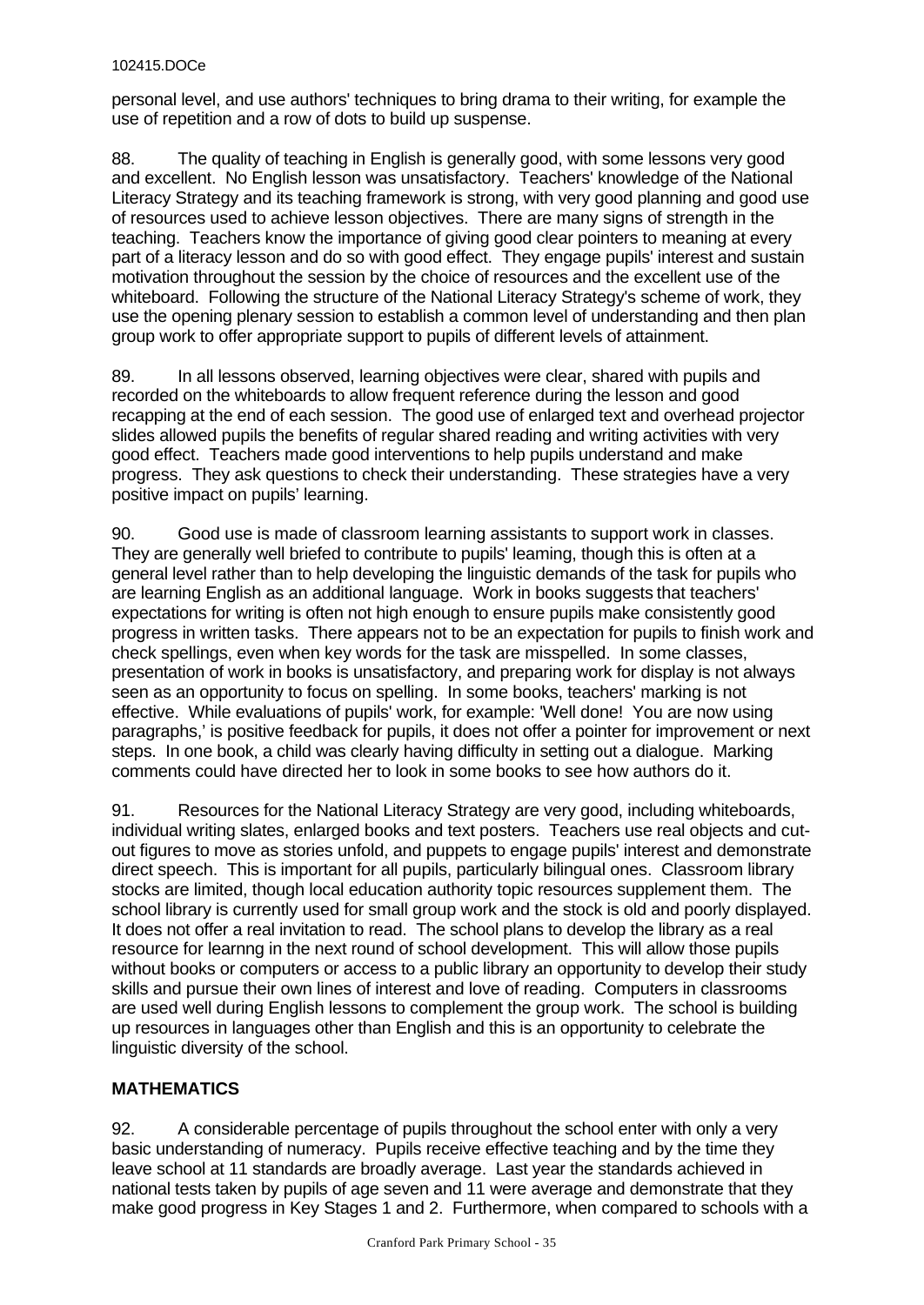similar socio-economic background, the pupils at seven years of age achieve well above average standards and those at 11 years achieve above average standards. Inspection evidence shows that it is likely they will achieve average standards by the time they take the seven and 11 year old tests.

93. Since the last inspection in 1997, standards have improved, with a small drop in 1998 caused by a high number of pupils with special educational needs in the year group. There is no significant difference between the performance of girls and boys in this subject. All pupils are suitably included; those with English as an additional language and special educational needs are well supported and make good progress. Pupils achieve well considering the low baseline and the fact that many pupils join the school during the year.

94. By the age of seven years, many pupils have satisfactory knowledge of place value to 100, but there are few opportunities to carry out investigations. They have satisfactory knowledge and understanding of measurement. They know some of the properties of twoand three-dimensional shapes. Many can use measuring instruments accurately; for instance they can find and draw items less than ten centimetres long. They can record the time for o' clock and half past the hour.

95. By the age of 11 years, pupils can carry out mental calculations quickly in their heads using two to ten times tables. The more able pupils can use algebra to solve equations and calculate 10, 15 and 25 per cent of an amount mentally. They understand measurement and shape satisfactorily. Year 6 pupils can calculate the area of complex shapes. Data handling is satisfactorily understood, as Year 6 pupils can construct pie charts. Throughout the school, pupils use their knowledge of number to solve everyday problems carefully. However, pupils have barely satisfactory skills in open-ended investigations. There are many missed opportunities for pupils to carry out open-ended investigations, record their findings systematically and draw conclusions.

96. The quality of teaching and learning is good overall. A number of strengths account for pupils' good progress:

• very well-planned lessons that have clear learning objectives for the mental warm up and main activity, which are often shared with pupils;

• effective learning methods used when the mental warm up develops quick recall of number, for example in a Year 3 class pupils were recalling their number bonds to 10 and 20 at speed and with accuracy;

• teachers use a wide range of resources to interest pupils and focus them on particular aspects of calculations, for instance when pupils display the correct four rules operation card for a given problem;

• open-ended questioning used by the teacher to explore pupils' methods and deepen their thinking when they ask questions such as "How did you work out that 140 doubled was 280?";

• key mathematical vocabulary is explained by staff and there is a high expectation for pupils to use these words, for example "inverse" and "partition";

where teachers inform pupils how long they have to carry out a task they are effectively utilizing time;

• teachers praise pupils to motivate them and raise their levels of self-esteem, so that pupils' attitudes to the subject are good;

• very good management skills ensure pupils concentrate, behave well and co-operate with each other. This occurred in Year 5 and 6 classes where pupils discussed their ideas with a partner before they shared them with the class.

97. There have been many improvements with regard to the teaching of mathematics. The development of mental mathematical skills and use of key vocabulary is contributing to the drive to raise standards further. The co-ordinator now monitors planning as well as the quality of teaching and learning. Pupils are now assessed formally at the end of each year with additional national tests, which determine the set pupils will be placed in from Year 3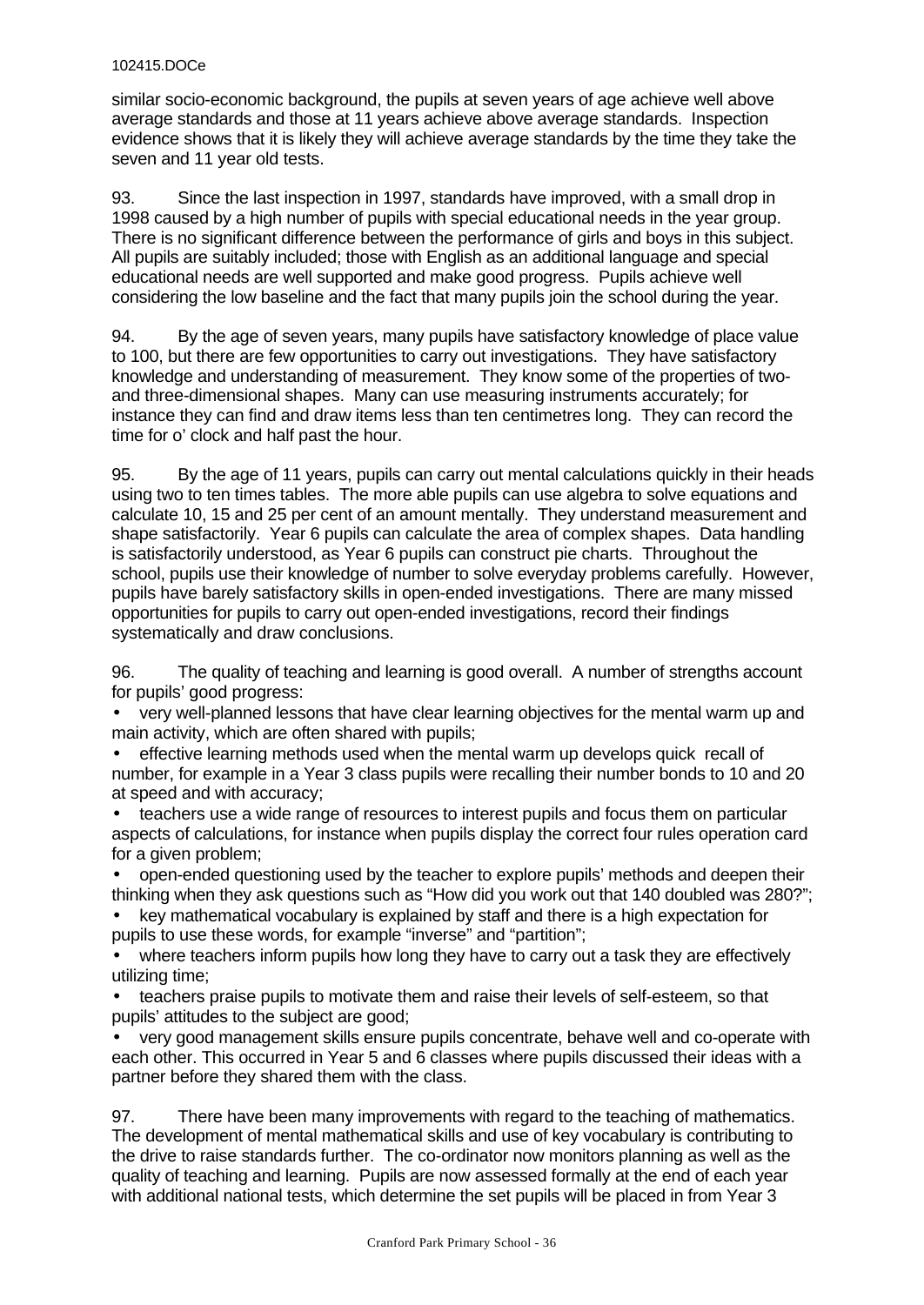upwards. However, there is no way at present to track pupils' progress from year to year and highlight any pupil who is not making sufficient progress. Teachers set three personal numeracy targets, which are sent to parents and recorded in pupils' books. More able pupils are particularly thoughtfully provided for with ability groups and with "Master Classes".

# **SCIENCE**

98. Attainment in science is similar to that found nationally for pupils aged seven, and above the national average for pupils aged 11. This is an improvement since the last inspection when attainment by pupils aged 11 was judged to be in line with national standards. In 2000, the overall attainment of pupils aged seven, based on teacher assessment, was well below the national average. Inspection evidence indicates that standards for pupils currently in Year 2 are similar to those expected nationally. The 2000 test results for pupils aged 11 showed that attainment was above that found nationally and well above average when compared to similar schools. Throughout the school, there has been a significant improvement in attainment in experimental and investigational work. Pupils are given many well-planned opportunities to carry out their own experiments and learn scientific principles through a practical approach. This is working well to improve their knowledge and understanding of the subject, as well as making the work more interesting, enjoyable and relevant. By the time they leave the school, pupils have achieved well in science with many pupils reaching high levels that are a direct consequence of the good teaching they receive. Pupils with special educational needs, and those with English as an additional language, make good progress as they move through the school. Science makes a good contribution to improving literacy skills through pupils writing well thought out reports. Numeracy is also helped by producing tables and graphs to display the results of experiments. The use of information technology to support science work is an area still to be fully developed, although Year 6 pupils have successfully used sensors to monitor temperature and light in one of their experiments about mould growth on bread.

99. By the age of seven, pupils identify living and non-living things and know a range of criteria to use when making their decisions. For example, they know that living things feed, grow and reproduce. Pupils know the names of the main external parts of plants and the functions of the roots, stem, leaves and petals. In a Year 2 lesson, pupils were looking closely at a selection of different plants and noting the similarities and differences between them. They demonstrated a good understanding of plant structure, and came up with many well thought out reasons for plants having roots and attractive flowers. Pupils know about the properties of a range of different materials. They can identify natural and man-made materials in the world around them. Through their good quality investigations they know which materials are magnetic and, by testing them in a simple circuit, which can conduct electricity well. At the age of 11, pupils have a very good understanding of the need for fairness in their scientific investigations. They conduct a wide variety of experiments and know that only one variable should be changed at a time or the results could be flawed. Pupils are often set challenges to make their work more interesting and make them think scientifically. This was clearly seen in Year 6 pupils' work on constructing burglar alarms. The pupils had constructed their own circuits and made pressure pads to activate the alarm. All the work was of good quality and showed a great deal of careful thought in the planning and making of the alarms which demonstrated a secure understanding of how a circuit works in a real life situation. Pupils have been thoroughly taught all aspects of the science curriculum by the time they leave the school and, with the emphasis on practical activities, develop a questioning approach that deepens their understanding.

100. The quality of teaching is always satisfactory and often good or better. Teachers plan their lessons carefully and share the lesson objectives with their class to enable pupils to focus on the learning intentions. Planning is done jointly by the teachers in each year group to ensure that all pupils have similar coverage of the curriculum. This also means that teachers can share their ideas, knowledge and expertise for the benefit of the pupils. The correct scientific vocabulary is stressed and pupils, from an early age, learn to use it appropriately.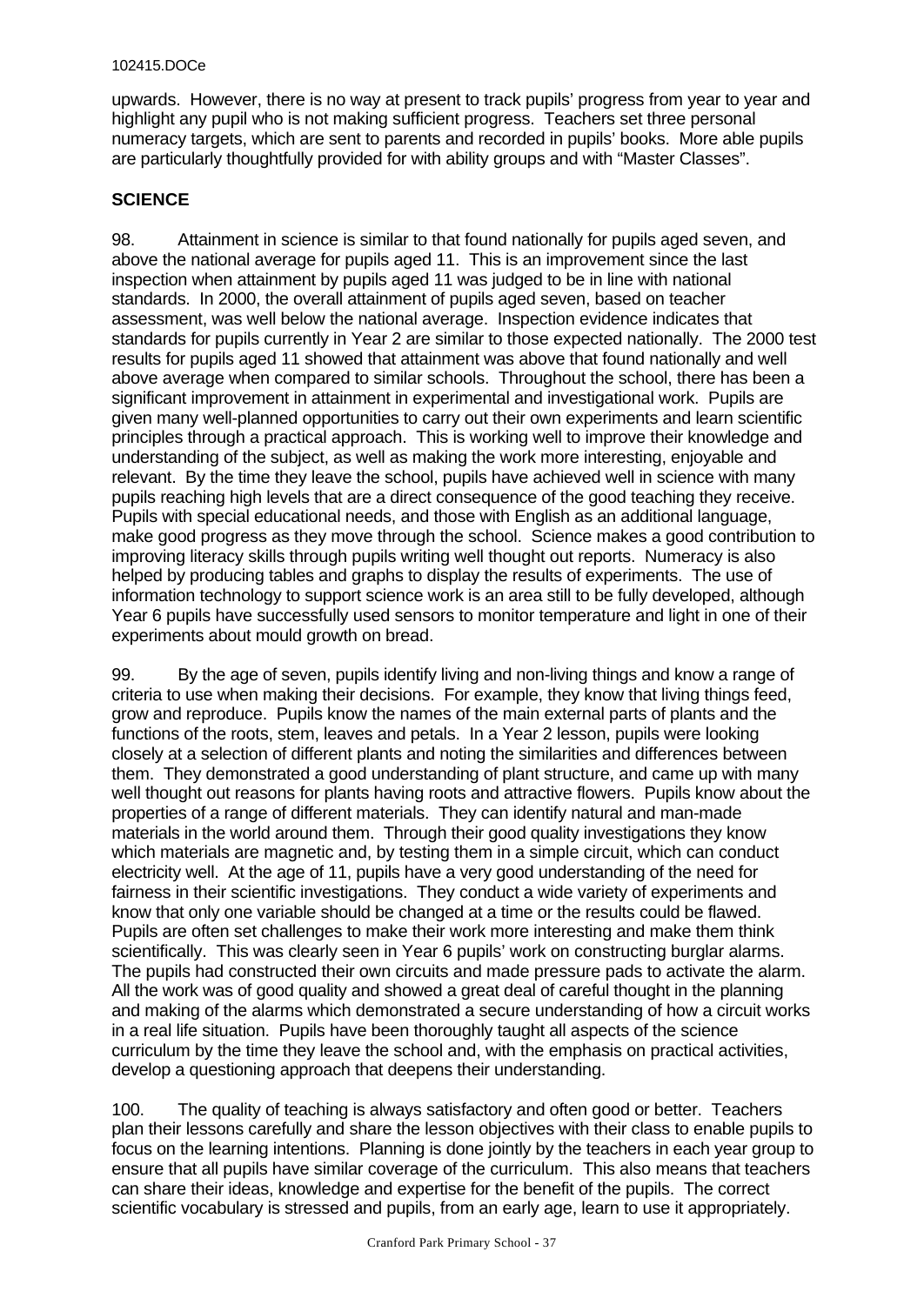This was most apparent in a Year 6 lesson about forces, where the pupils demonstrated a very good range of relevant vocabulary during a brainstorming session. They also showed a good depth of understanding of scientific principles, talking confidently about the effects of gravity, friction, up thrust and air resistance as well as balanced and unbalanced forces. Teachers manage their pupils well and create a calm and purposeful working atmosphere that helps pupils concentrate on their work without interruption. Many lessons start with a lively introduction by the teacher, which immediately grabs the interest of the pupils and makes them very receptive to the planned learning. A very good example of this was observed in a Year 5 lesson about food chains. The teacher had a number of pupils wearing hats to represent different parts of a food chain and the others had to sort them into the correct order from the producer to the predator. This they did most successfully and with obvious enjoyment. Teachers have a good subject knowledge, which enables them to make useful teaching points and help their pupils learn new concepts securely. Pupils have a mature attitude to their work and are keen to succeed. They respond well to the good teaching and their behaviour in lessons is good. Presentation of work varies in quality and is better in Years 5 and 6 where pupils have dedicated science books to record their experiments and findings.

101. Leadership in science is very good and the school carefully analyses test results to identify any areas for future development. Targets are set for individual pupils to help them improve their progress in clearly defined areas of learning. The provision, including teaching, is monitored regularly. The subject leader has successfully introduced an agreed planning format that is consistently used throughout the school and has a positive impact on learning as lessons are similarly structured.

# **ART AND DESIGN**

102. In the last inspection, pupils' attainment in art throughout the school was only in line with the national expectations. Since 1997, the school has raised its standards so that they are now good and above the national expectation. All pupils, including those with special educational needs and those who are learning English as an additional language, make good progress and achieve well. From their early days in the nursery, pupils are given opportunities to paint and draw, both what they see and what they imagine, using a wide range of materials and media. At Key Stage 1, pupils examine the work of Matisse and they make their own pictures of animals, inspired by his picture L'Escargot. The six year olds incise marks into stiff surfaces to design individual prints. They learn and experiment with colour, for instance painting good quality watercolour pictures based on Rousseau's picture 'Tiger'. In Year 2, pupils examine the work of non-western cultures, for example, they draw African puppets.

103. Older pupils use their knowledge to produce attractive illustrations, often to support their work in other subjects. Year 3 pupils, for example, make collage pictures of Greek urns as part of their study of Ancient Greece. They experiment with various shades, and design frames to enhance their work. Very good portraits of famous historical characters were painted as part of a topic on the Tudors. The quality of observational drawing is a particular strength. Pupils are taught to practise and refine specific techniques using their sketchbooks, and most produce work of good quality, for instance, good drawings of shoes, and pastel pictures of Coca-Cola cans, where they had put good emphasis on light and shade. Fruit and vegetables, insects and other creatures are observed for texture, pattern and form, and then recreated in detail as a drawing, collage or painting.

104. Another strength is pupils' bold and imaginative use of colour. From a young age, pupils are encouraged to experiment with their use of colour and to seek the exact shade to create the desired effect. This was apparent in pictures of buildings silhouetted against the sky, where pupils had explored shades of colour to achieve a twilight effect. The school places high value on art, and pupils' paintings and drawings are displayed everywhere, including staff rooms and staircases. Around the building, every opportunity has been taken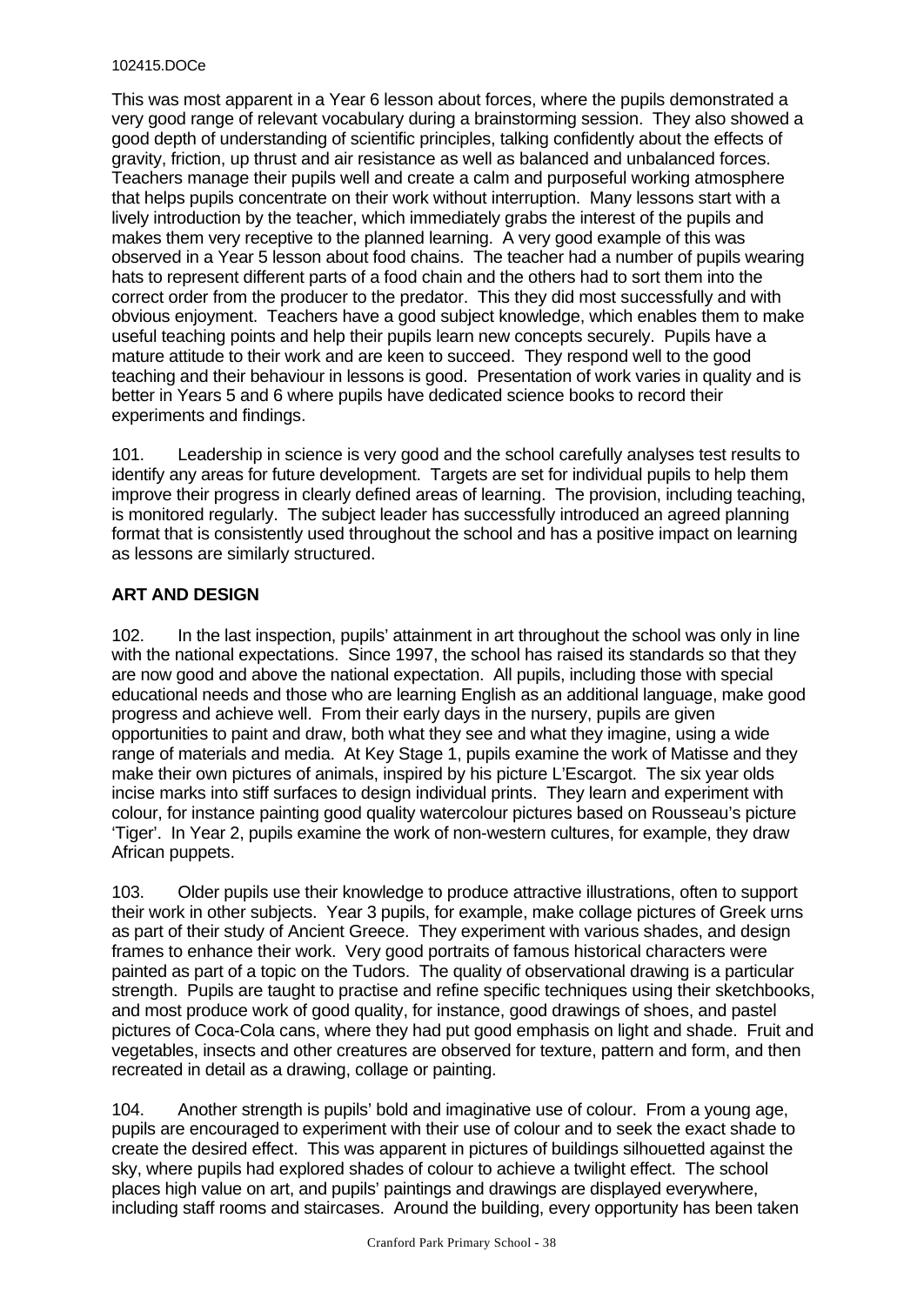to raise pupils' awareness of famous paintings and artists. A textile project gave older pupils a valuable opportunity to explore Asian and African patterns. Displays around the school include beautiful Indian saris used as wall hangings. The quality of these displays does much to create a rich, colourful environment. Three-dimensional work is also of good quality. For instance, Year 2 pupils have produced attractive models of robots.

105. Pupils' attitudes and their behaviour are good. Appropriate emphasis is given to the enjoyment to be derived from art, and many pupils unhesitatingly name it as their favourite lesson. Pupils are justifiably proud of their work. They try hard, and willingly assist each other when problems arise. They use materials carefully and take time to pack away after lessons. They enjoy working with a range of materials and take pleasure from very detailed pattern work. For instance, pupils' work that is currently displayed at Heathrow Airport is based on colourful designs of aircraft flying over the city.The intricate detail in the designs, and the good use of colour, has prompted travellers to write to the school from as far away as Australia.

106. The quality of teaching varies, but it is always satisfactory or good and, as a result, pupils of all abilities progress well. There is suitable emphasis on the teaching of technique, and pupils are challenged to attempt increasingly demanding tasks. Insistence that pupils observe closely develops skills that are valuable in other subjects, such as science.

# **DESIGN AND TECHNOLOGY**

107. Standards are average for pupils' aged seven and 11 years and result from good teaching. For all pupils, inclusion in the curriculum is suitably achieved; those with special educational needs and English as an additional language achieve satisfactory standards. In Year 1, the teaching promotes effective designing skills. This was evident from the fabric designs for Joseph's coat. Pupils' planning is not recorded in design and technology notebooks in Key Stages 1 or 2. Year 5 draw labelled diagrams of the biscuits they are going to make. However, evidence of pupils' planning was very limited in Year 6.

108. The final products made by Year 3 were of a satisfactory standard and demonstrated accurate measuring, cutting and joining skills. Their beautifully sewn sea pictures incorporated a wide variety of materials such as felt, fabric, sequins and thread. Levers were thoughtfully combined to make moving models in Year 4, to illustrate a poem called 'Jumper' by Michelle Magorian. Working musical instruments were made by Year 5, which incorporated cardboard, string, paper and paint. These demonstrated a wide variety of methods for joining materials. Pupils also make cakes and pizza, but wood is rarely used.

109. The evaluation of pupils' products is a prominent part of the pupils' work in Key Stage 2. There is evidence of pupils writing detailed evaluations of products, for example: "I am pleased with my drum because it sounds how I wanted it to sound. I had problems with the paint because when it dried it went crumbly and came off. I could improve it by making it more colourful because it's only one colour."

110. The quality of teaching seen in most lessons during the inspection was good. The teachers use effective learning methods when they give Year 3 pupils opportunities to construct pneumatic systems before they design their own model monster for a child in hospital with limited hand movement. Other effective features of high quality teaching include:

• basic skills are well developed when pupils learn how to use pieces of card and split pins to incorporate levers into mechanisms;

• pupils are effectively managed when they work with each other co-operatively sharing materials when they create model foods out of plasticene;

• high expectations of pupils mean that they are asked to write a detailed list of foods required for healthy diet;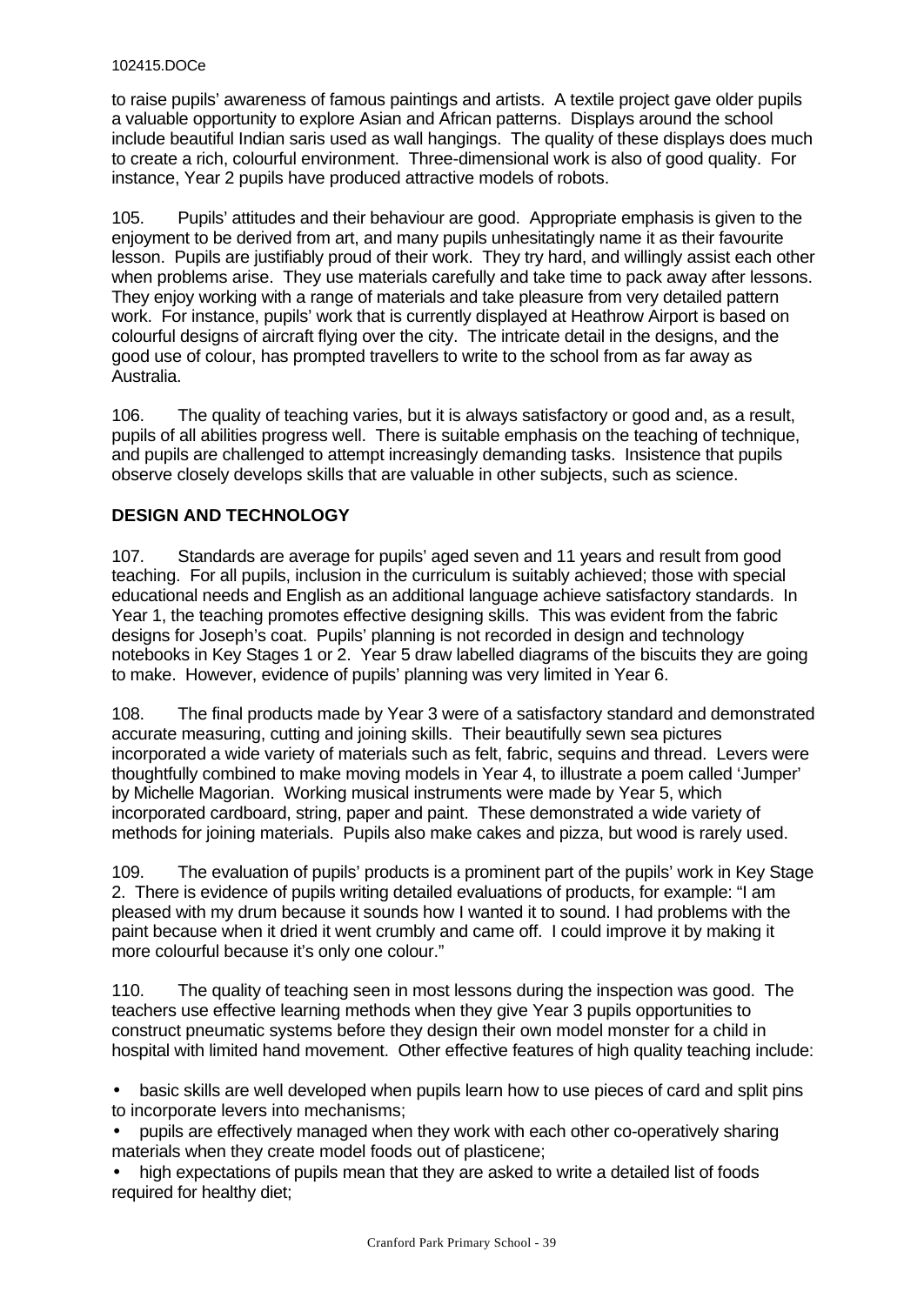• classroom assistants are well used when they support the learning of pupils with special educational needs to draw a labelled diagram of a vehicle showing the methods by which it moves;

• effective use of resources enables pupils to combine fabric to create a multi-coloured coat for Joseph which has been sewn together.

111. Pupils enjoy the practical activities in this subject; work sensibly and safely together when they handle tools. Information and communication technology was under-used during the inspection to support pupils in this subject.

112. Since the previous inspection, the school has adopted the national scheme of work. The creation of a long-term plan of topics, linked to fabric and food, means pupils have an opportunity to develop skills appropriately throughout the school.

# **GEOGRAPHY**

113. In both Key Stage 1 and Key Stage 2, attainment is in line with what is expected for pupils of these ages. Additional evidence was gathered in both key stages through the scrutiny of pupils' work and through discussion with pupils.

114. During Key Stage 1, pupils begin to develop geographical skills and awareness of the area around them, through looking at maps and drawing simple diagrams. Pupils in Year 1 walk around the school grounds, observing the signs of spring, and drawing plans of the school. Some higher attaining pupils write letters describing why they want to live in the town rather than the country. Other opportunities for letter writing show good cross-curricular work between literacy and geography. Pupils write letters directed to the headteacher, suggesting how the school playground could be improved. These are of a good standard. Pupils in Year 1 also learn about where Barnaby Bear lives in Chester. They can follow a simple map and identify key features on the map. They can use a simple key successfully when drawing their own maps. Pupils in Year 2 learn about islands. They use a key successfully to represent features of the islands they design. This is satisfactory attainment.

115. Pupils at the end of Key Stage 2 have good knowledge about rivers, and in particular increasing knowledge of the vocabulary and geographical meanings of specific words associated with rivers. For example, pupils can clearly explain the meanings of: 'source' and 'tributary'. Pupils towards the end of Key Stage 2 are taught to use correct geographical terms and can use secondary sources of information well when reading for information. They are able to identify features from aerial photographs and relate them to other copies successfully. Pupils in Year 5 can compare and contrast well between Hayes, an urban area where they live, and Sedbergh, a rural area in the Yorkshire Dales. Pupils show good attitudes to geography lessons and work with obvious enjoyment and interest.

116. The previous inspection found that pupils' attainment was satisfactory overall, and it still remains so. Pupils learn suitable geography skills and make appropriate progress throughout the school. Teaching seen in lessons varies from very good to satisfactory. The very good lessons are well thought out and well planned with all resources needed readily to hand. Teachers give good support to pupils and the use of question and answer sessions to recall and reinforce pupils' knowledge works well. This ensures that pupils meet the learning objective for the lesson. Resources are satisfactory.

# **HISTORY**

117. During the inspection, history was only being taught in Key Stage 2. Together with the observations of lessons in Years 3, 4 and 5, displays, scrutiny of work and discussions with pupils, the evidence indicates that standards in history are average at the end of both key stages. This broadly reflects the findings of the previous inspection. In Key Stage 1, all pupils,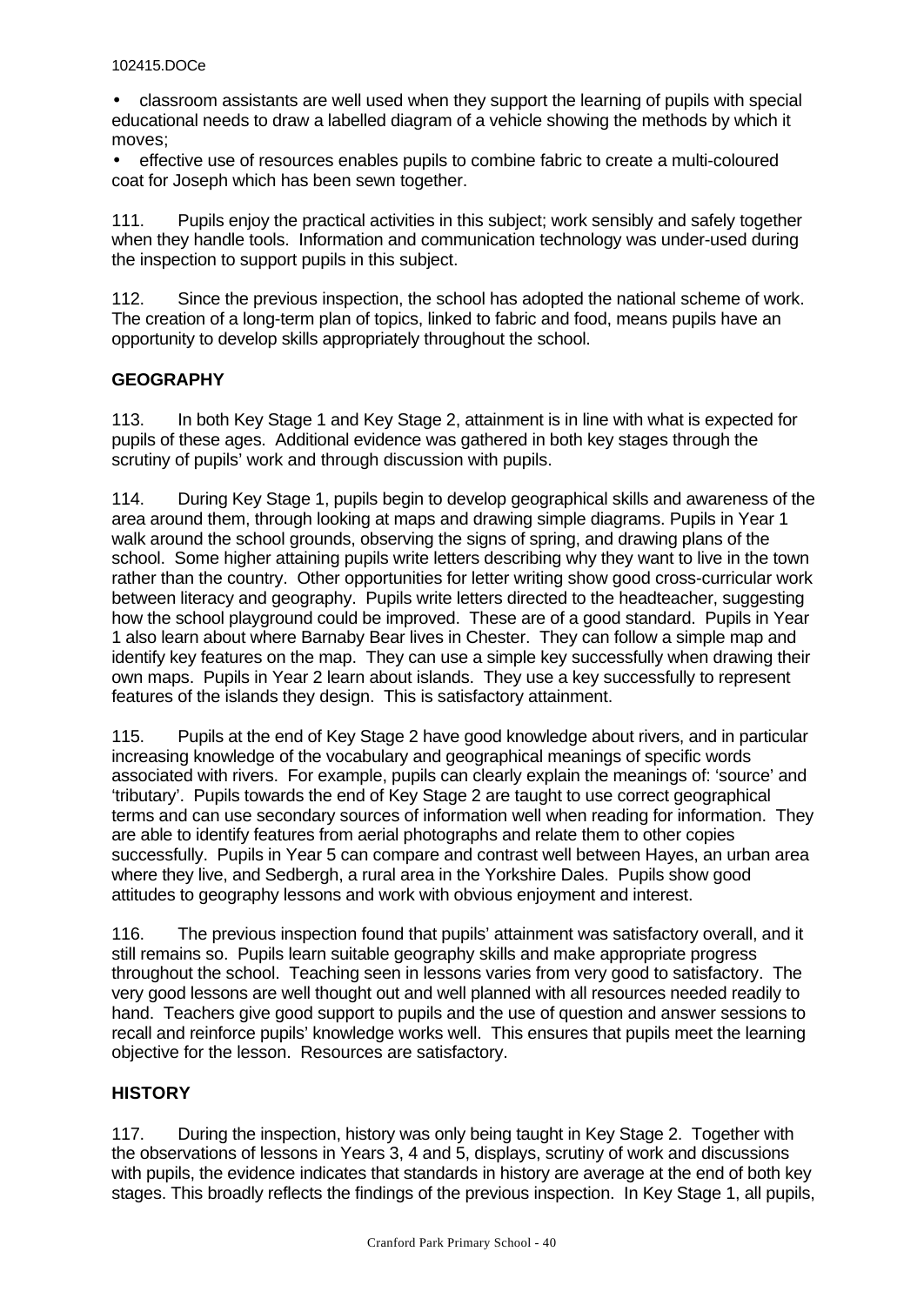including those with special educational needs and English as an additional language, achieve satisfactorily. Pupils' achievement is good in Key Stage 2. This is largely due to the good teaching, which places a strong emphasis on bringing history alive and as a result motivates the pupils. This leads to good learning and the development of their historical skills.

118. At the end of Year 2, the pupils are achieving at a level broadly in line with their ability and the knowledge and skills they bring with them from Year 1. They have learnt about famous people and events and understand from familiar objects, such as household objects and toys, how some things have changed over time while other things have remained the same. The scrutiny of work and discussion with Year 2 pupils show that they have a good knowledge of the Great Fire of London. They understand how the fire started and why it was so devastating. The written work is just satisfactory and although much of it consists of drawing and labelling pictures, it showed for example that they were able to put the events of the fire into the correct chronological sequence. The artwork, which had been linked to this topic, gave a good impression of the effects of the fire.

119. No lessons were seen in Year 6 but the scrutiny of pupils' work and the lessons seen in other years indicate that the quality of teaching and learning is predominantly good at Key Stage 2. The history books in Year 6 showed that the pupils have a good knowledge of the impact of the Second World War, such as the Blitz, evacuation and rationing. As part of this study they visited the Imperial War Museum and in their writing show an understanding of what the soldiers experienced. They explored the soldiers' feelings and wrote sensitive accounts and diaries in role. Teachers are enthusiastic about history and present the work in a way that pupils enjoy and which encourages them to work hard and develop their some good historical skills. Teachers' questioning help pupils to look carefully at various sources, such as photographs, pictures and books. In this way, pupils see what they can deduce from the evidence. In Year 3, this prompted some good discussion on how Hayes had changed since 1930. In a very good Year 5 lesson to develop pupils' understanding of life at sea in the past, the teacher harnessed their interest well by involving them in using sources of information independently to answer questions about the past. Through a mix of questioning, prompting and explaining, the teacher successfully encouraged the pupils to investigate and find out about the dangers and discomforts of sailors' lives. For example, their living conditions, the food they ate and the diseases they were susceptible to. The learning support assistant helped pupils who find learning difficult well throughout the lesson, particularly during their group work when they learnt a great deal through playing a game about exploration. The teaching motivated the pupils, who applied themselves very well and showed great interest in their work. Similarly in a Year 3 lesson on what it was like to live in Hayes in the past, photographs and pictures were used effectively to stimulate discussion. The pupils' existing knowledge was built on as they enthusiastically discussed the present human and physical features they had observed during their walk around Hayes town centre. The teacher used this opportunity effectively to ask questions and make the pupils' think, such as - 'what might the security cameras be doing; who uses the information and what is this doing for Hayes?'

120. In general, teachers are demanding of pupils in their oral responses, but less so in terms of the quality of their written work. Thus pupils' work did not always show the development of their historical skills, particularly in Years 3 and 4. Good links are made between history and literacy to help pupils develop their skills in research and analysing information.

# **INFORMATION AND COMMUNICATION TECHNOLOGY**

121. Attainment is above that expected for pupils at the end of both Key Stage 1 and Key Stage 2. This is a big improvement since the last inspection, where attainment was judged to be below national expectations. One of the main factors contributing to the improvement in standards is the opening of the computer suite 18 months ago. It has already had a significant impact on the attainment of pupils. It allows pupils to have regular structured access to computers. Pupils, including those with special educational needs and those with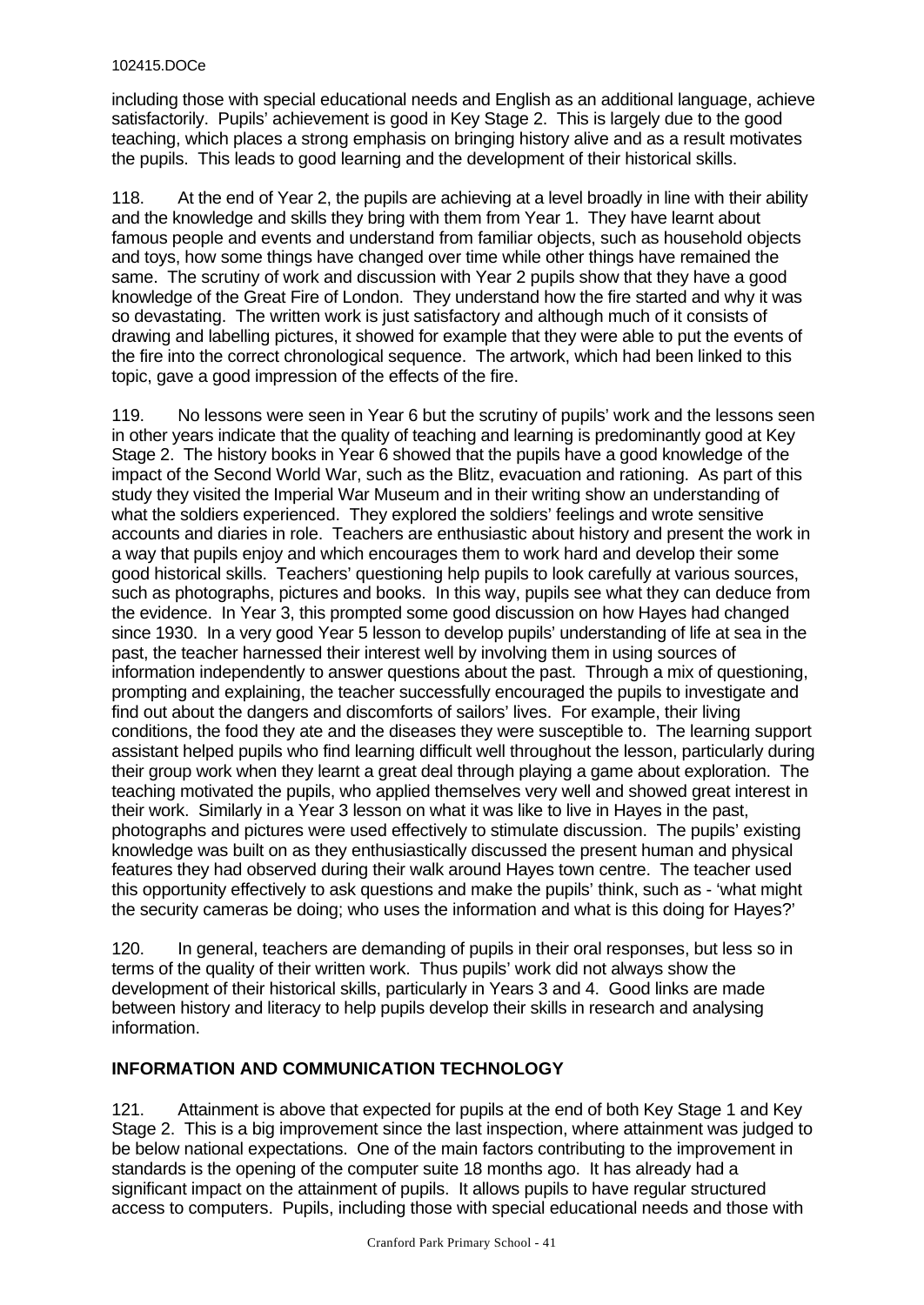English as an additional language, make good progress and there is a good capacity to raise standards in the subject even higher as the school continues to use the computer suite to its full potential.

122. As soon as children enter the school, they are introduced to information technology and use the computer regularly in the nursery and reception classes. At the end of Key Stage 1, pupils can log on, find a chosen program by using the icons and save their work at the end of the lesson. They can choose the correct icon to find sites which they need for their work. They can save their work and log off at the end of a session.

123. Pupils at the end of Key Stage 2 can order sentences correctly, and use word processing successfully to support other areas of the curriculum. Pupils towards the end of the key stage learn how to use spreadsheets. They are able to discuss the merits of spreadsheets and can give good suggestions as to how they can help save time and effort, for example by adding up shopping bills. Information technology is used to enhance other areas of the curriculum very successfully, for example in Year 6 in science, computers are used to help with a science experiment, calculating the amount of mould grown in an experiment. The use of information technology in this way is of a high standard for pupils of this age. Throughout the school, information technology is used to support work in art, for example in Year 4 computer graphics are used to make 'pointillist' effect pictures. In Year 3, pupils use a database to record, interpret and represent information about themselves. This is good attainment for pupils of this age. In Year 5, pupils use the computer suite very successfully to support their literacy work. Pupils can cut, edit, and paste information to support their writing of letters to the Prime Minister asking him to help the large number of sick animals, which the PDSA support. Again this work is of a high standard.

124. The quality of teaching and learning is at least good in both key stages. Teachers have good knowledge, which through regular inset, training and enthusiastic support is growing all the time. This knowledge is used effectively in lessons to help pupils learn to use the equipment confidently and it enhances their progress. Clear instructions from the teacher enable all pupils to commence work without delay and rapidly learn a whole range of new skills in information technology. Most lessons are well planned to extend the learning of pupils of all levels of attainment including those with special educational needs. Pupils with special educational needs and those for whom English is a second language receive good support from their teachers and their peers while working in pairs. Pupils are disappointed when the lessons come to an end, as they are keen to continue to learn as much as possible. They work with genuine enthusiasm and interest. All pupils make good progress in these lessons.

125. The co-ordinator for information technology has only recently been appointed, but has already made a positive and enthusiastic impact upon the subject within the school. The new co-coordinator has many interesting plans for the future that will further enhance the provision. These plans include more training for teachers, and resources. The school is fully committed to raising standards in information technology to the highest possible level and the provision meets statutory requirements.

# **MUSIC**

126. By the end of Key Stage 1, pupils' attainment in music is satisfactory. Pupils towards the end of the key stage understand the meaning of pulse and rhythm. They sing a variety of songs with enthusiasm. Pupils learn to copy simple rhythms through clapping. Whilst they can name a variety of instruments, for example, drum, tambourine, bell, while listening to music, no evidence was seen during the inspection of the pupils having access to or being able to play instruments.

127. By the end of Key Stage 2, pupils' attainment in singing is of a satisfactory standard. They sing with enthusiasm in both lessons and in assemblies. Pupils again can name instruments and are aware how different sounds can be made from individual instruments, for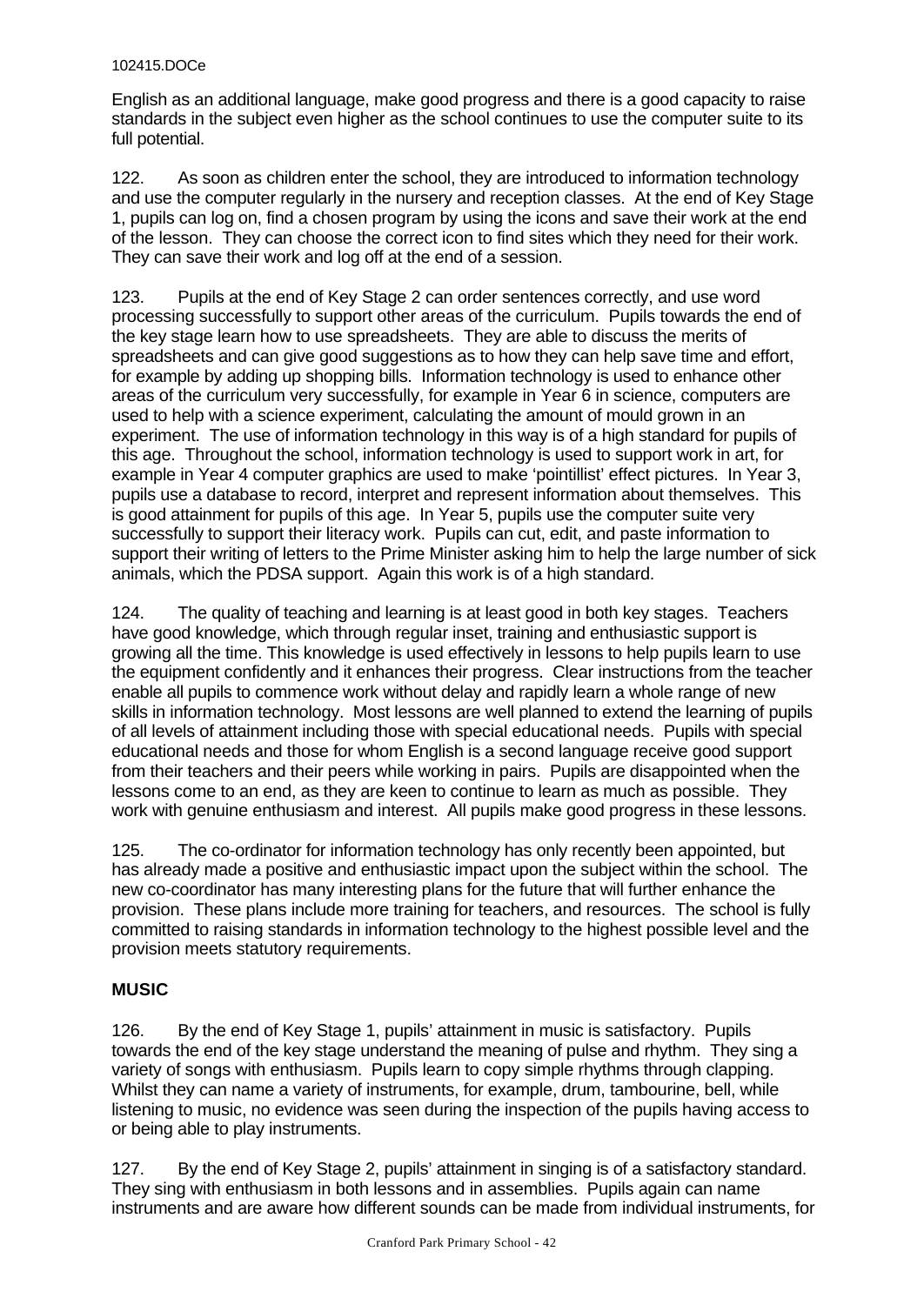example, blowing and plucking. However, no evidence was seen of pupils using instruments or learning how to play them during the time of the inspection. Pupils can copy simple rhythms and learn new songs with enthusiasm.

128. All pupils in both Key Stage 1 and Key Stage 2 make satisfactory progress in music. Music enhances the self-esteem of pupils who may have learning difficulties in other parts of the curriculum. Pupils respond appropriately. They are reasonably attentive in music lessons and whilst listening to music when entering and leaving assemblies.

129. The quality of teaching is always at least satisfactory. In the higher standard of teaching seen, teachers are well prepared, with all the resources they need readily available. In the weaker lessons, teachers lack subject knowledge and confidence and pupils do not learn as well during these lessons.

# **PHYSICAL EDUCATION**

130. Standards attained in physical education are as expected for the age and ability of the pupils throughout the school. This is a similar judgement to that made in the last inspection. Lessons in gymnastics, dance, athletics and outdoor activities were observed during the inspection and, from looking at planning, it is clear that both swimming and games are also regularly taught. In fact, the school has succeeded in maintaining the provision of all aspects of the curriculum despite the appropriate focus on literacy and numeracy in recent years. Pupils of all abilities are making good progress as they move through the school.

131. Pupils in Years 1 and 2 understand the need for correct warm up activities and learn about the beneficial effects of exercise on their bodies. In gymnastics and dance lessons they use space well and work safely and carefully. In dance, pupils devise their own movements to match the tempo and mood of the music. This was clearly seen in a Year 2 dance lesson where pupils chose their own African animal to match the music being played. For example they chose lumbering animals when the music was slow and more nimble ones for lighter sections of the music. During the lesson they made good progress in devising their own movements, working well together in pairs. All pupils thoroughly enjoyed the lesson and participated with great enthusiasm and effort.

132. In gymnastics, pupils often work most imaginatively in working out sequences of movements. A Year 1 lesson was a good example of this with pupils putting together a series of tapping movements using different body parts as they moved over and round the apparatus. In Years 3 to 6, pupils further develop their skills in dance and gymnastics by following a well-planned scheme of work. In Year 3 dance lessons they work together most effectively to produce interesting, and often amusing, sequences of movements as clowns. Pupils carefully matched their actions to the music and visibly improved their performance during the lesson. Year 4 pupils take part in outdoor activities on the school field. These take the form of challenges which necessitate them working closely together in teams to have any chance of successfully completing the task. Again, it was possible to observe a great improvement in their attainment during the lesson as they devised sensible ways to carry a variety of objects through a hoop whilst moving along on small mats and not being allowed to put their feet on the grass. The lesson was great fun and pupils learned new skills in a most enjoyable fashion. In gymnastic lessons in Year 6, pupils work in pairs to devise balances with opposing forces. This is cleverly linked to their science work on forces and further reinforces their understanding of the principles involved, especially when the forces have to be balanced to create stillness.

133. Athletics lessons enable pupils to learn to throw the discus and the javelin correctly as well as putting the shot. These techniques are taught by using suitable and safe equipment so that there is no risk to the pupils. Pupils in Year 5 go swimming and, despite the fact that many of them have never been swimming before, reach satisfactory standards with the majority able to swim at least 25 metres and being confident in the water.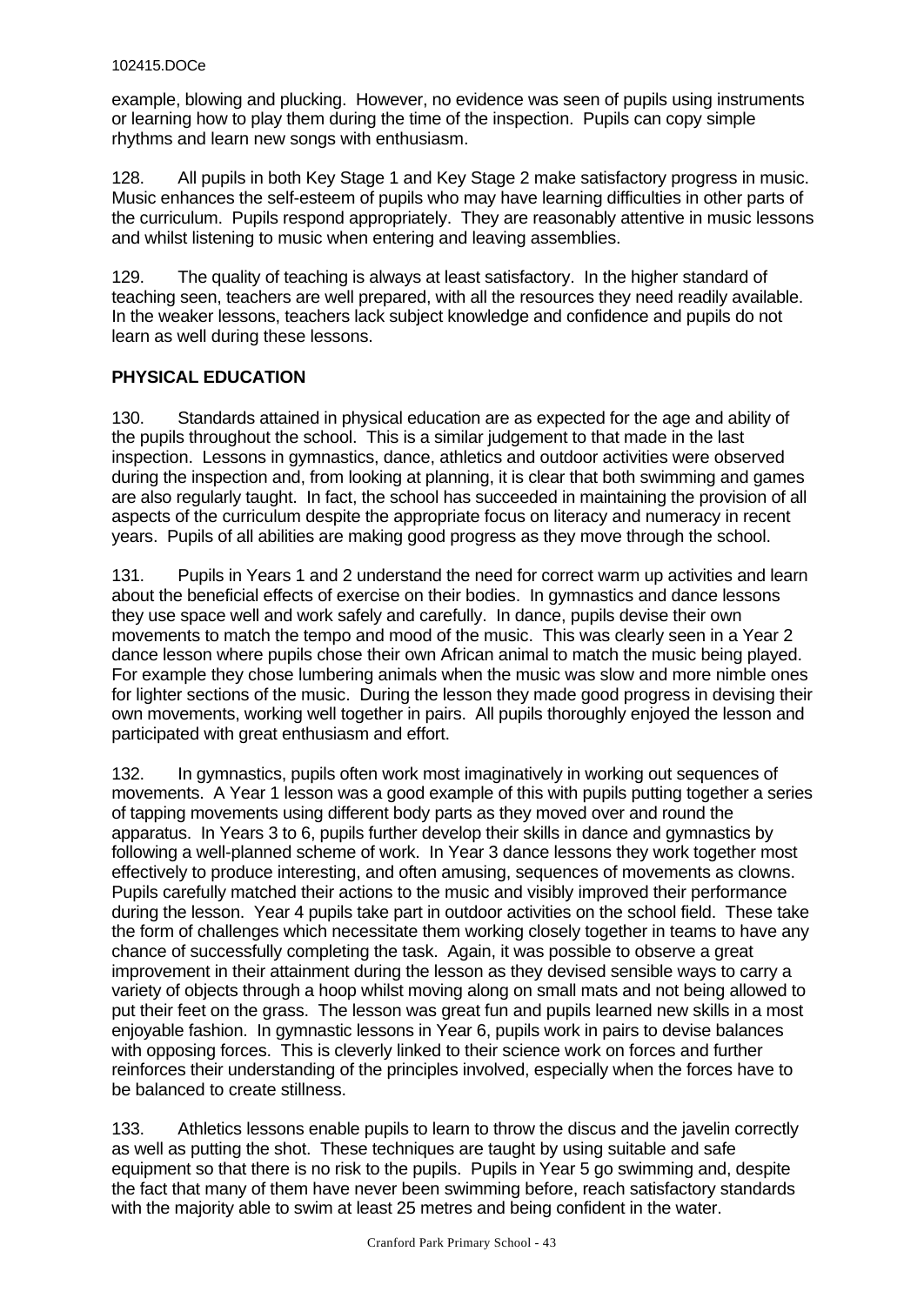134. The quality of teaching is always satisfactory, and often good or better. Teachers manage their pupils well, resulting in time being used effectively to help pupils learn new skills. Lessons always start with a brisk and appropriate warm up activity that is often imaginative and fun. This is followed by the main learning activity that is well planned to build on the prior attainment of all pupils. Pupils have a good attitude to the subject and this has a positive effect on learning, as they remain focused on the learning intentions throughout each lesson. All pupils dress correctly for lessons, and teachers fully address all health and safety issues.

135. The curriculum for older pupils is enriched through a number of extra-curricular activities. These are often representative teams that compete against other schools and teachers and a learning assistant coach the pupils during the lunch break. There are teams for netball, football, athletics, cricket and swimming. The school has three sports days, which are popular and well attended by parents. Pupils in Year 6 have the opportunity to go on a residential visit to an outdoor centre in Swanage where they take part in activities such as abseiling, archery, orienteering and swimming. Those pupils who do not go on the trip are given a similar range of activities, organised by one of the school governors, which include bowling, tennis and ice-skating. Recording of attainment using a video camera is proving most helpful in enabling the subject leader to monitor standards. The good management of the subject is having a positive effect on maintaining and improving the provision throughout the school.

# **RELIGIOUS EDUCATION**

136. Pupils are on course to achieve the standards required by the Hillingdon Agreed Syllabus for religious education by the time they are seven years old and, by the age of eleven, their standards are good. This is an improvement since the last inspection, when attainment was only judged to be good in a fifth of the lessons.

137. The youngest pupils have a developing understanding of several world faiths. They know that the Qu'ran is a special book and that the Arabic call from the minaret is an important part of the daily Muslim prayers. By the age of seven, they have respect for pupils in the class who follow other religions. For instance, a six year old was heard to say, 'all people on the earth are the sons of God'. Pupils have a basic understanding of Christian festivals and stories from the New Testament. They recognize that the Ten Commandments are important rules for life, and they make up rules for their own lives such as, 'Never go off with people you don't know'. They have developing knowledge of the Hindu faith and they consider why candles help to create a spiritual atmosphere.

138. In Years 3 to 6, the good foundation that was established in younger classes is successfully developed. The school community includes pupils from all the major world faiths, and this is proving very beneficial in developing an understanding of religious diversity. For instance, one eight year old remarked, 'Most people believe in one God, but they see Him in different ways'. Pupils willingly talk about their families' religions. They often help the teacher to explain their traditional festivals. They recognize that each faith has important similarities. They recognize different places of worship and attribute them to different religions. They know that the Minaret is the part of the Mosque building which is used to call people to prayer and that the dome of the Mosque represents the heavens. They have a good understanding of the important festivals and traditions of several faiths, for instance, Christianity, Muslim, Hinduism, Buddhism and Judaism. They respect that people have different beliefs and they value each other's individuality. By the time they are 11, they successfully apply the principles of different religions to their own lives. They recognize the qualities of important religious leaders.

139. Pupils are learning well throughout the school. The pupils who have special educational needs are usually well supported. Although their written recording is often very limited, they participate in class discussions because the teachers carefully adapt their